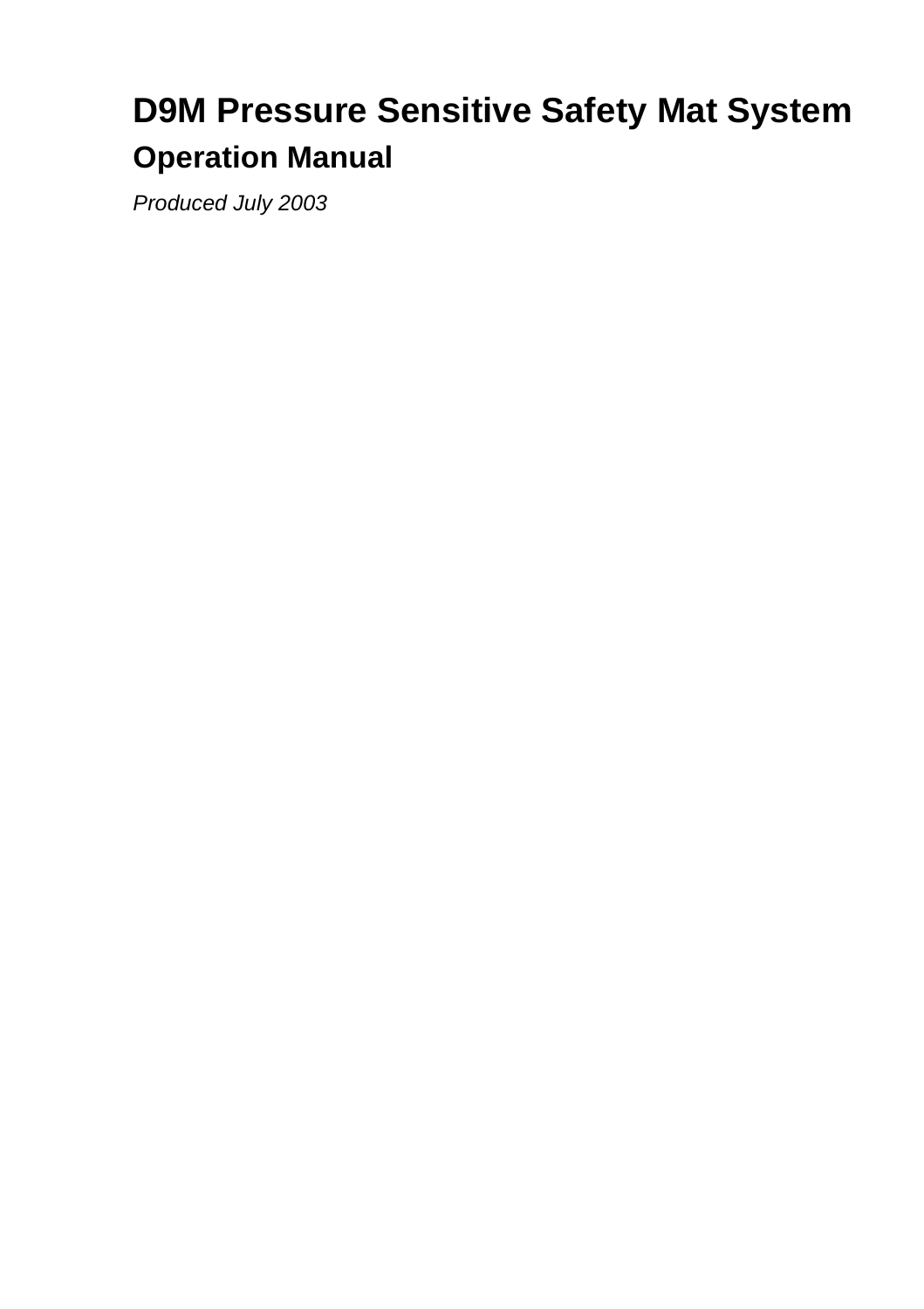# **Notice:**

OMRON products are manufactured for use according to proper procedures by a qualified operator and only for the purposes described in this manual.

The following conventions are used to indicate and classify precautions in this manual. Always heed the information provided with them. Failure to heed precautions can result in injury to people or damage to property.

#### $\hat{P}$  **DANGER** Indicates an imminently hazardous situation which, if not avoided, will result in death or serious injury.

 $\bigwedge$  WARNING Indicates a potentially hazardous situation which, if not avoided, could result in death or serious injury.

 $\bigwedge$  Caution Indicates a potentially hazardous situation which, if not avoided, may result in minor or moderate injury, or property damage.

# **OMRON Product References**

All OMRON products are capitalized in this manual. The word "Unit" is also capitalized when it refers to an OMRON product, regardless of whether or not it appears in the proper name of the product.

# **Visual Aids**

The following headings appear in the left column of the manual to help you locate different types of information.

- **Note** Indicates information of particular interest for efficient and convenient operation of the product.
- **1,2,3...** 1. Indicates lists of one sort or another, such as procedures, checklists, etc.
- **Precaution** Indicates precautionary information that should be heeded in using the D9M.

#### **OMRON, 2003**

All rights reserved. No part of this publication may be reproduced, stored in a retrieval system, or transmitted, in any form, or by any means, mechanical, electronic, photocopying, recording, or otherwise, without the prior written permission of OMRON.

No patent liability is assumed with respect to the use of the information contained herein. Moreover, because OMRON is constantly striving to improve its high-quality products, the information contained in this manual is subject to change without notice. Every precaution has been taken in the preparation of this manual. Nevertheless, OMRON assumes no responsibility for errors or omissions. Neither is any liability assumed for damages resulting from the use of the information contained in this publication.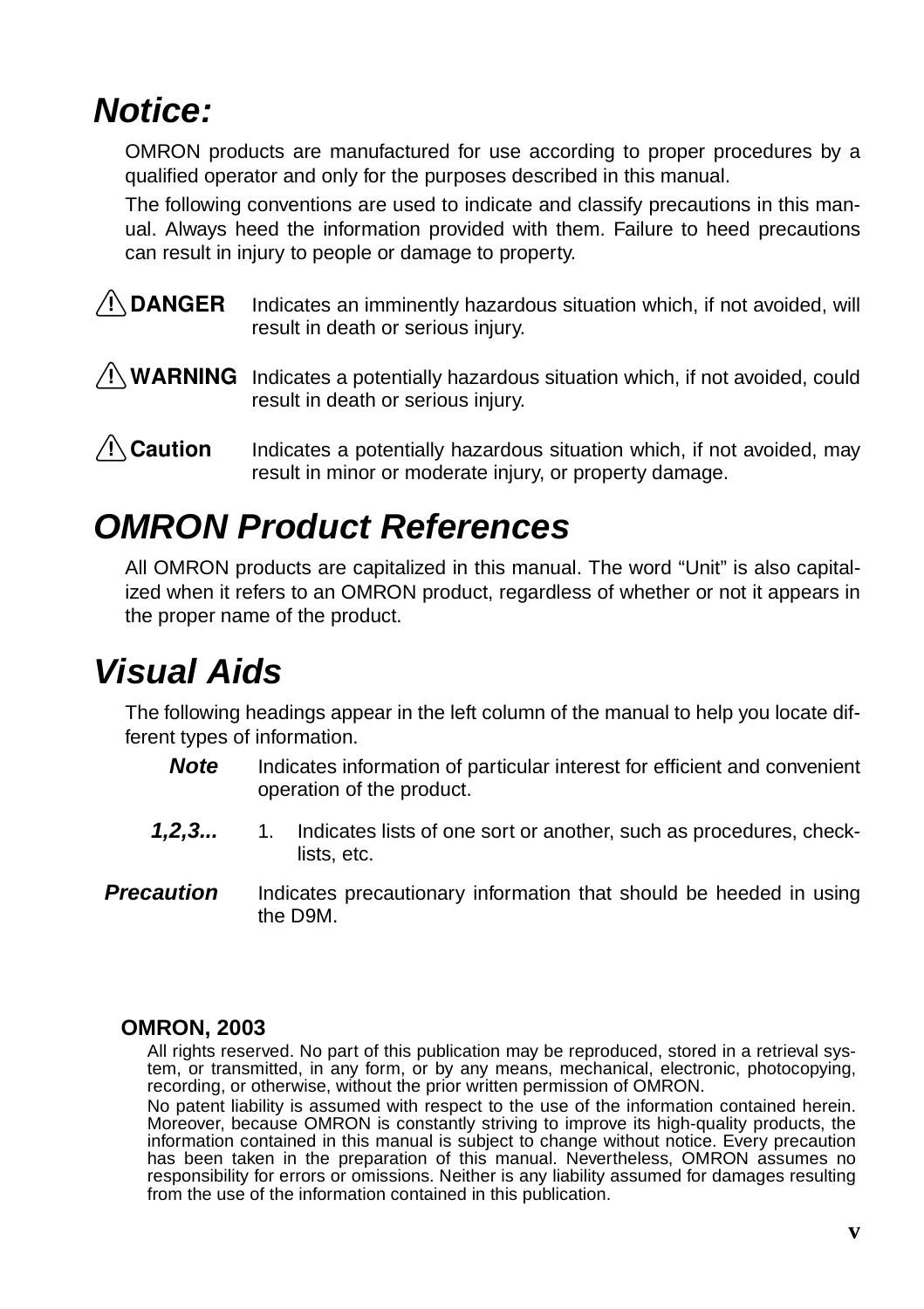# **TABLE OF CONTENTS**

| <b>SECTION 1</b>   |                                                         |
|--------------------|---------------------------------------------------------|
|                    |                                                         |
| $1 - 1$<br>$1 - 2$ |                                                         |
|                    |                                                         |
| <b>SECTION 2</b>   |                                                         |
| <b>SECTION 3</b>   |                                                         |
| <b>SECTION 4</b>   |                                                         |
| <b>SECTION 5</b>   |                                                         |
| $5 - 1$            |                                                         |
| $5-2$              |                                                         |
| $5-3$              |                                                         |
| $5 - 4$            |                                                         |
| $5 - 5$            |                                                         |
| $5-6$              | Good Installation Design and Measures against Bypass 22 |
| $5 - 7$            |                                                         |
| $5 - 8$            |                                                         |
| $5-9$              |                                                         |
| $5-10$             |                                                         |
| <b>SECTION 6</b>   |                                                         |
| $6-1$              |                                                         |
| $6-2$              |                                                         |
| $6 - 3$            |                                                         |
| $6 - 4$            |                                                         |
| $6 - 5$            |                                                         |
| 6-6                |                                                         |
| <b>SECTION 7</b>   |                                                         |
|                    |                                                         |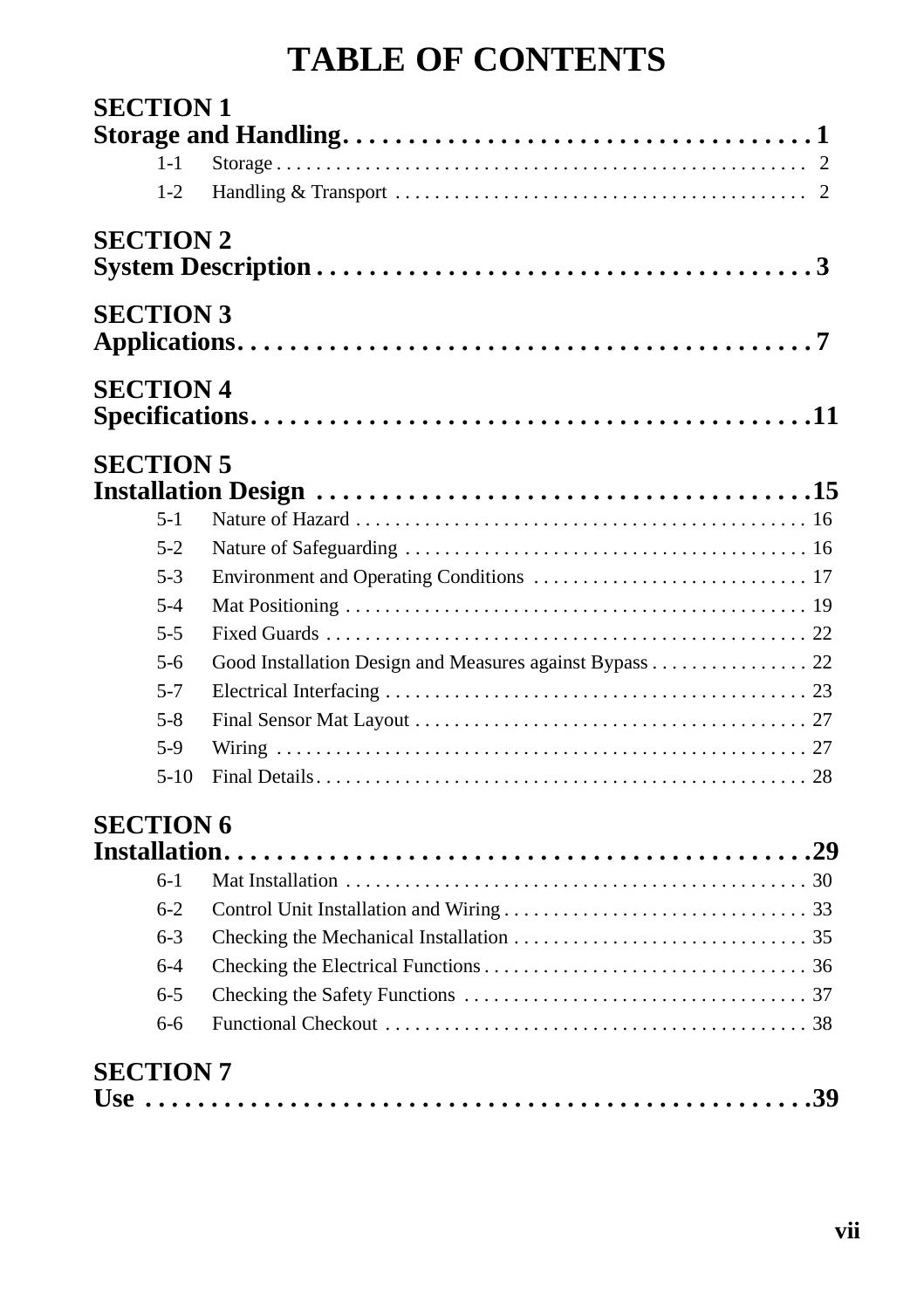# **TABLE OF CONTENTS**

| 8-1   |                                                      |
|-------|------------------------------------------------------|
| $8-2$ | Routine Inspection and Test (Recommended Weekly)  42 |
| $8-3$ | Thorough Examination and Test                        |
|       |                                                      |
| $8-4$ |                                                      |
| $8-5$ |                                                      |
| 8-6   |                                                      |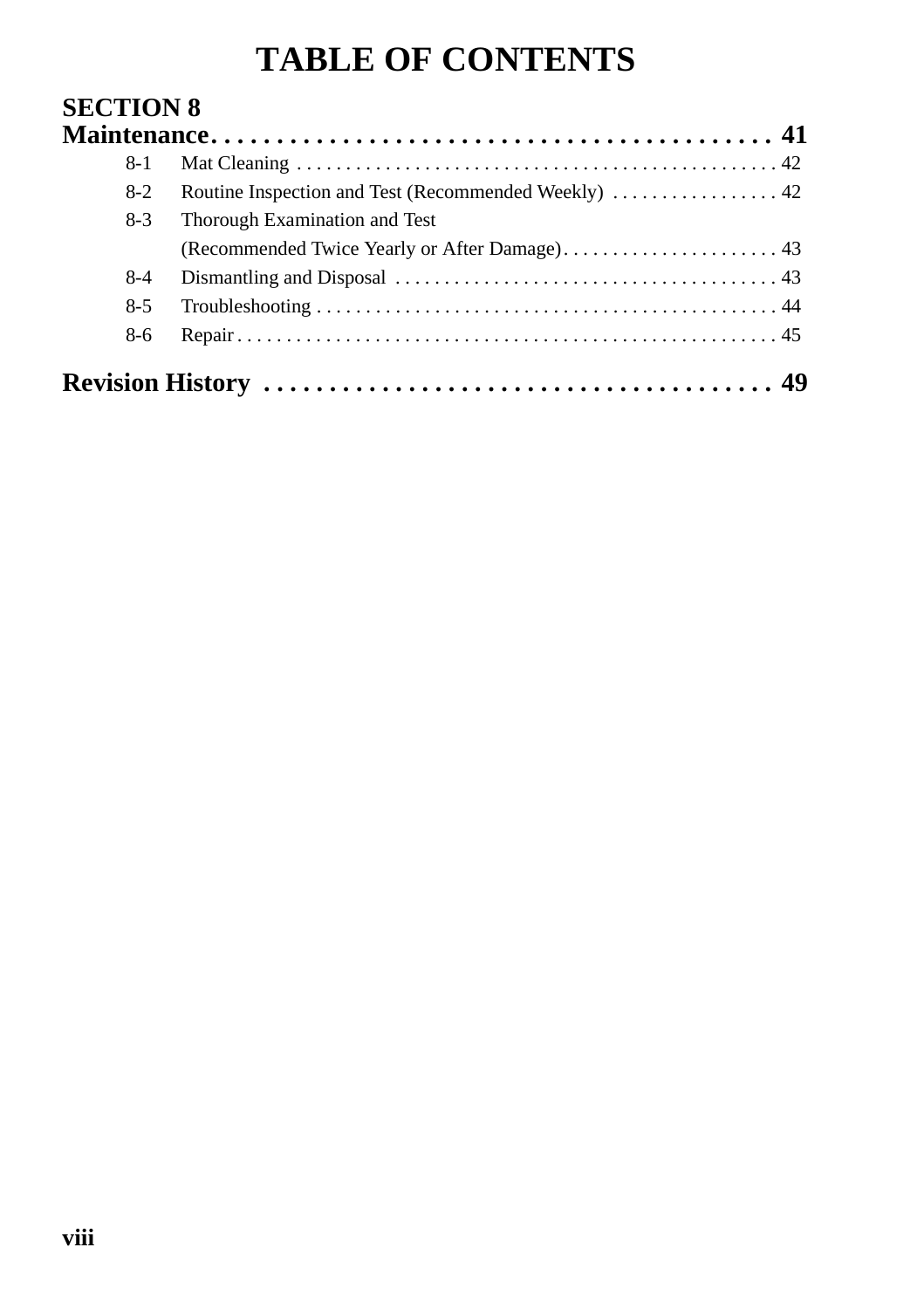# **About this Manual:**

The D9M pressure sensitive mat system is designed for use as a safety product in an industrial environment by professional personnel. It provides protection against risks which can be eliminated by the isolation of electrical power when an operator is in the vicinity of the hazard. This manual covers the installation and use of all parts of the D9M system. All installation procedures should be carried out by suitably trained and qualified personnel and should be in accordance with statutory requirements for safety.

READ THIS MANUAL IN FULL BEFORE INSTALLATION.

AFTER INSTALLATION THIS MANUAL SHOULD BE RETAINED IN A SAFE AND ACCESSIBLE PLACE.

For further assistance please contact OMRON.

**Precautions** provides general precautions for using the D9M, and related devices.

Section 1 describes the storage and handling of the D9M pressure sensitive mat system.

Section 2 provides an overview of the system, its uses, and rib patterns.

Section 3 describes the uses of the system and details the necessary points to consider in each application.

Section 4 lists the specifications and dimensions of the system.

Section 5 provides the information necessary to design the system.

Section 6 covers the steps involved in installing and wiring the system, and confirming its functional operation.

Section 7 describes the precautions to be taken before putting the system into service.

Section 8 provides instructions on cleaning, inspecting, disposing, troubleshooting, and repairing the system.

 $/$ ! WARNING Failure to read and understand the information provided in this manual may result in personal injury or death, damage to the product, or product failure. Please read each section in its entirety and be sure you understand the information provided in the section and related sections before attempting any of the procedures or operations given.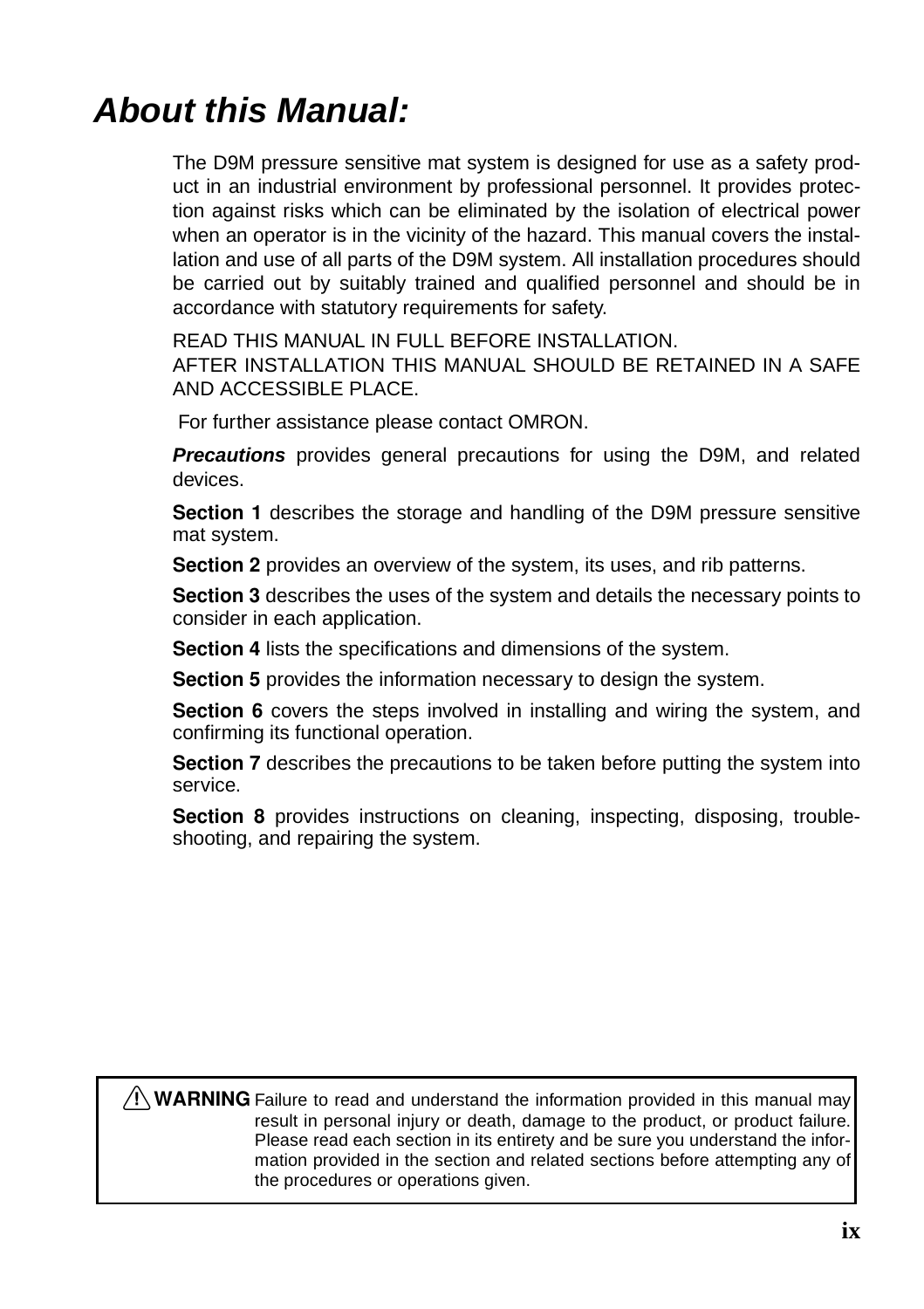# <span id="page-5-1"></span>**SECTION 1 Storage and Handling**

<span id="page-5-0"></span>This section describes the storage and handling of the D9M pressure sensitive mat system.

|  | -2 |
|--|----|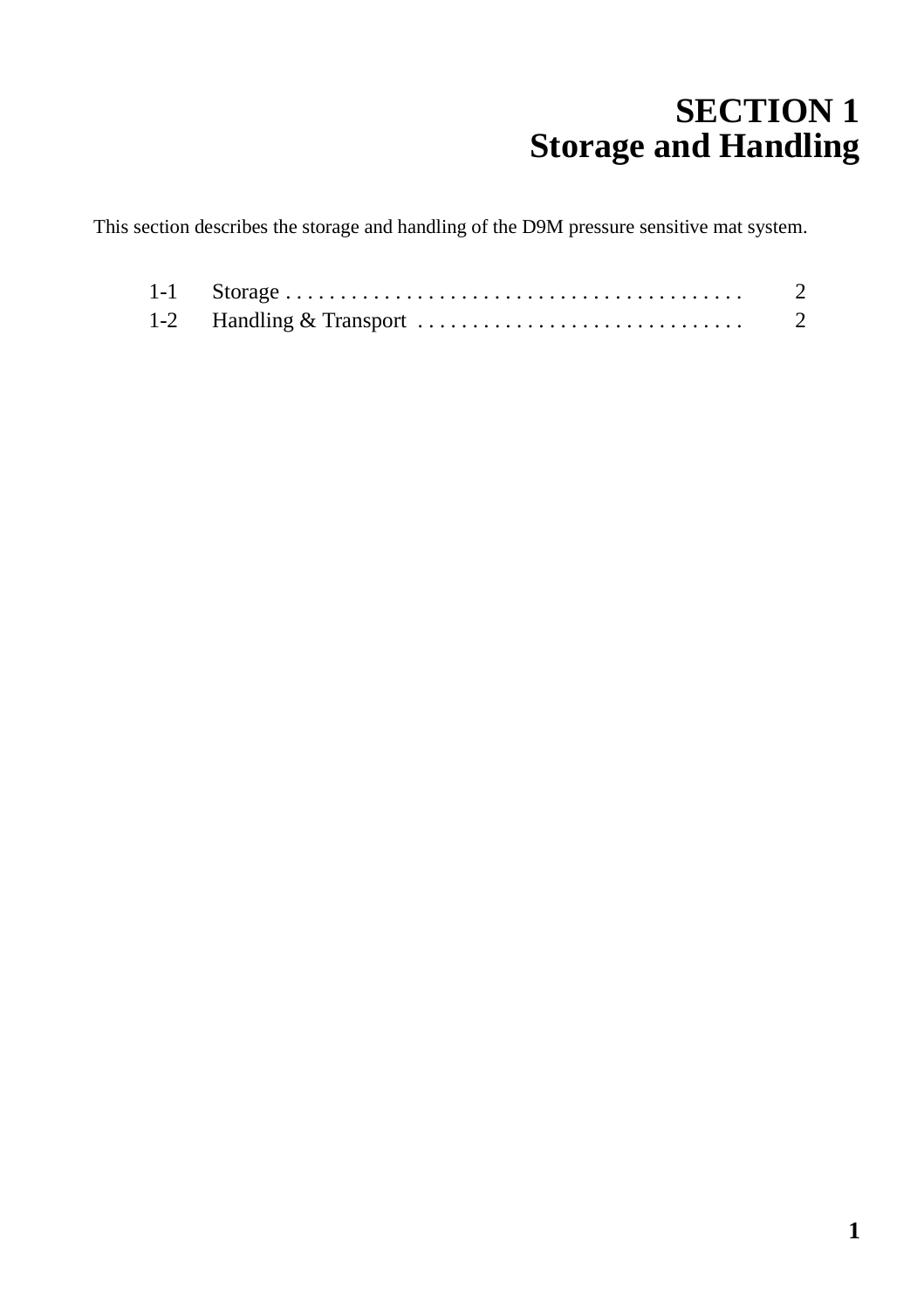### <span id="page-6-0"></span>**1-1 Storage**

The D9M control unit and mat sensors should be stored within the temperature range of −40°C to +70°C. The mat sensors should be stored vertically.

## <span id="page-6-1"></span>**1-2 Handling & Transport**

The D9M control unit and mat sensors should be transported within the temperature range of −40°C to +70°C. The original packaging or something similar should be used, together with stiffening if necessary, to give protection from damage and flexing. Always unpack carefully and avoid damage by knives, etc.

When sensor mats are being moved into position, never pull or lift the sensors by their connecting wires.

For the larger sensor mats, two people are required for safe lifting and to prevent risk of damage to the sensor mats from excessive flexing.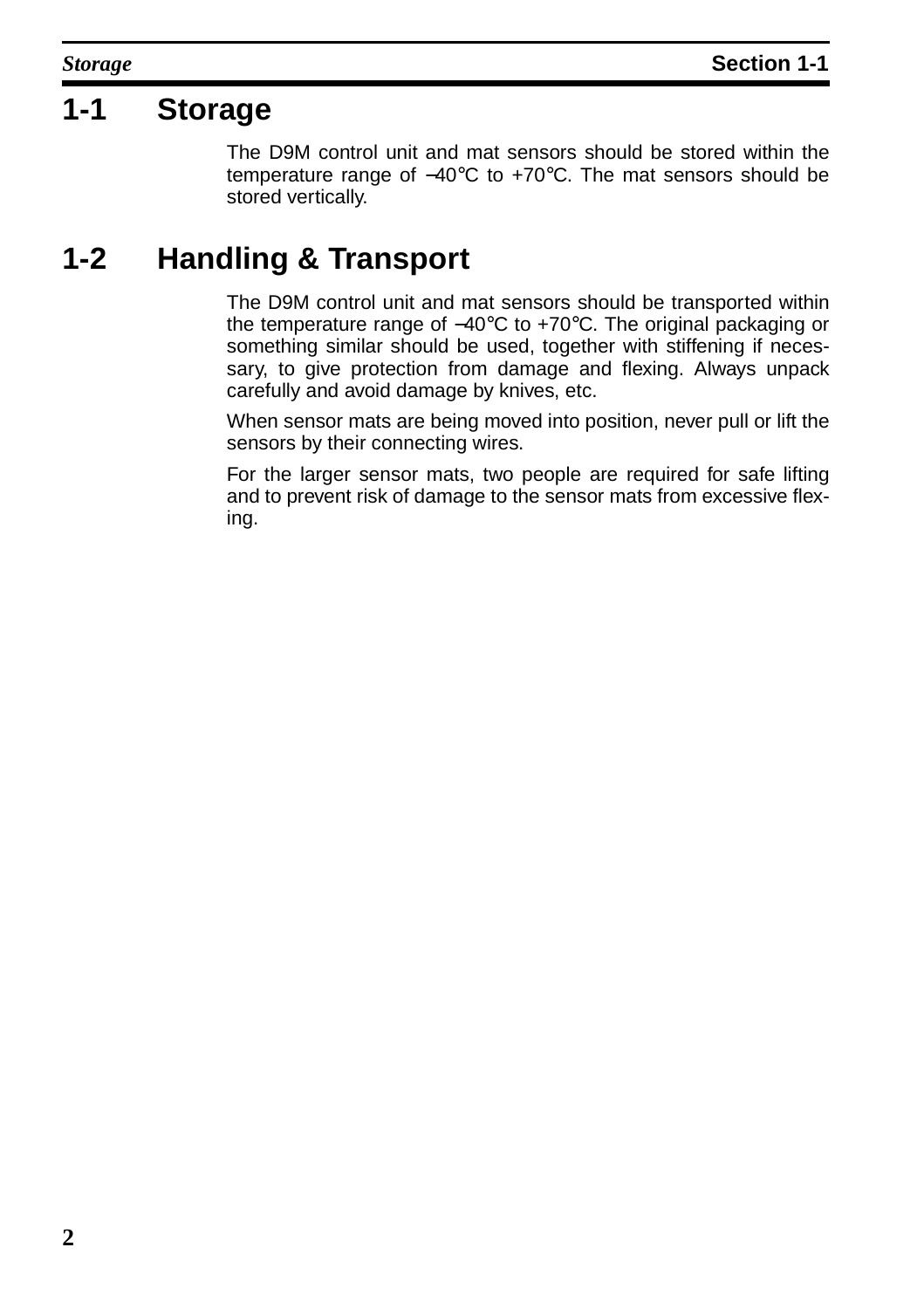# **SECTION 2 System Description**

<span id="page-7-0"></span>This section provides an overview of the system, its uses, and rib patterns.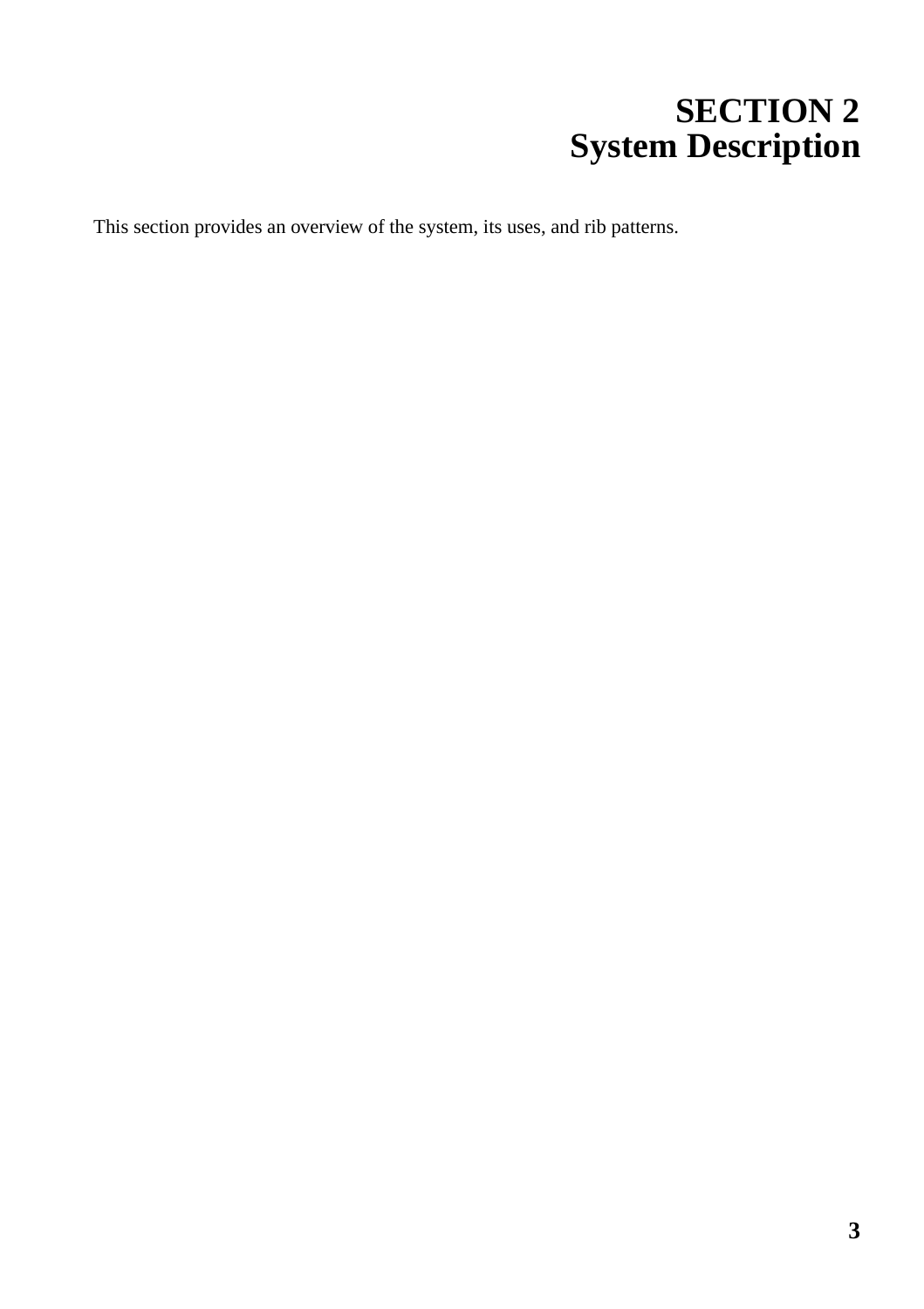The D9M system comprises one or more interconnected pressure sensitive mats and a control unit. There are no 'dead zones' within the detection zone. Individual sensor mat sections are available in standard rectangular sizes and also in specially cut shapes up to the size of the largest standard mat. All sensor mats have the same construction and operating principle.

Each mat has two conductive plates which are held apart by non-conductive compressible separators. The mats operate at 24 V DC and are connected together in series to form a floor level sensing system for hazard areas around machinery. The circuit through the mats is monitored by the D9M control unit which, when the area is clear, provides a signal to the machine control circuit. When any mat is stepped on, the conductive plates touch and the resistance in the circuit drops. This is monitored by the control unit, which shuts the machine down. Any single electrical fault in the mat, wiring or control unit will be detected and the control unit outputs will go to a safe (OFF) state. The molded vinyl sensor mats are sealed to IP 67.

#### **Two operating modes are available: manual reset and auto reset.**

**In manual reset** mode the output 'ON' signal can only be restored after the actuating force has been removed and after a reset. The manual reset is achieved by pushing and releasing the lid mounted control unit reset button or a remote mounted button. At power-on or following the loss and subsequent restoration of power, the outputs will be 'OFF' until a reset signal is received even if the mat is not actuated.

**In auto reset** mode the output 'ON' signal is achieved solely by removal of the actuating force. For both modes, the safety contacts will always be 'OFF' (open) after the mat is actuated.

Mode selection is covered in more detail in [SECTION 5](#page-18-1).

Individual sensor mats connect to each other and to the control unit via 4 wires. The control unit has cross monitored safety relays and it is possible to configure the unit so that an external contactor fault will be detected.

Compliance with the requirements of EN 954-1 category 3 is achieved for the control unit regarding electrical faults and can be met for the associated part of the machine control system. Compliance with the requirements of EN 954-1 category 1 is achieved for the mat sensors.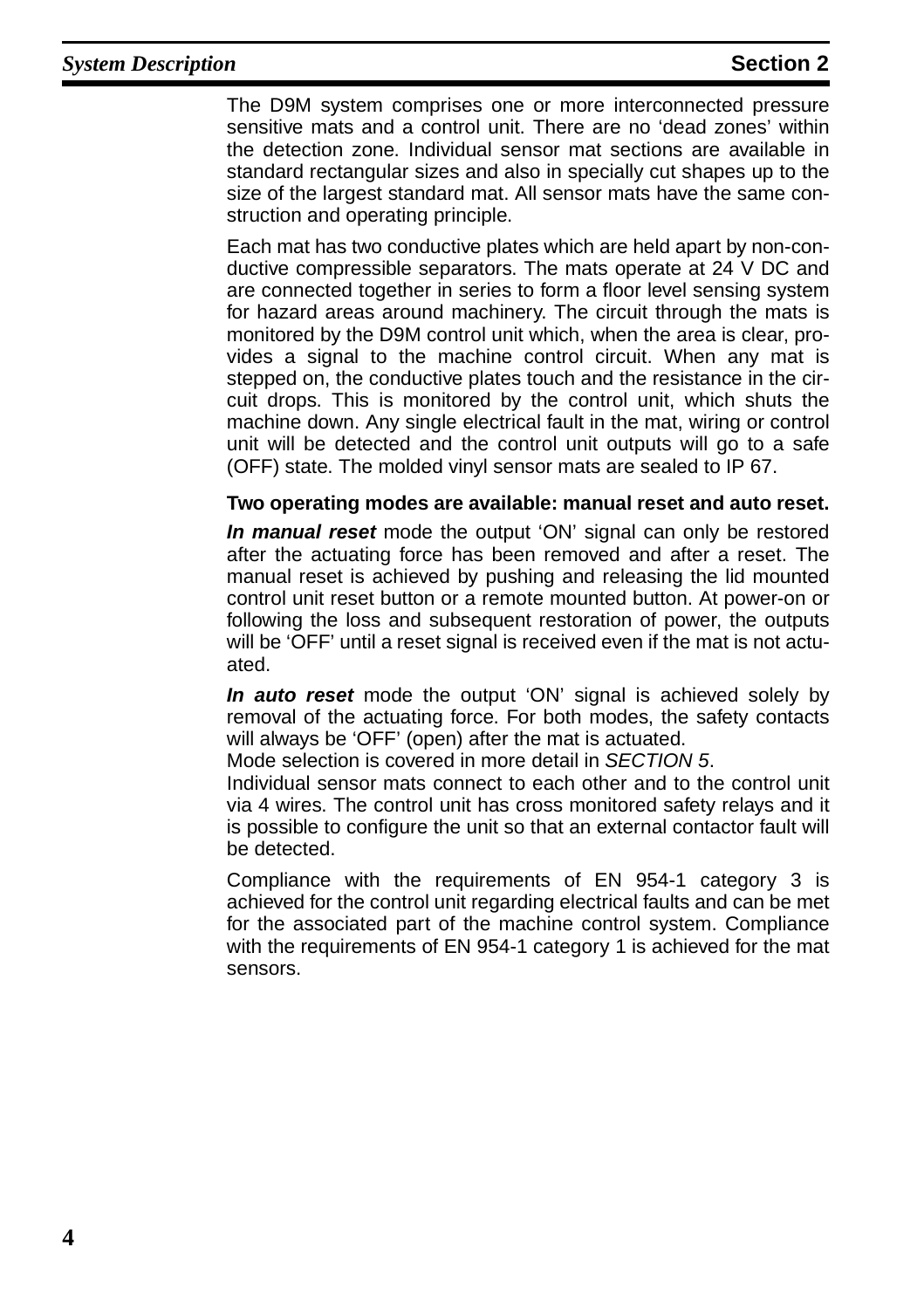[SECTION 5](#page-18-1) deals with interfacing in detail. The operating principle of the mat is shown in [Figure 1](#page-9-0).

> Molded vinyl

Steel plates

<span id="page-9-0"></span>



Mat at rest **Mat activated** 

#### **Figure 1**

When the mat is activated the non conductive compressible separators (shown black) compress into their recess allowing the two plates to make contact, giving all-over sensitivity.

The D9M is intended for the detection of adult persons with a weight of 35 kg or more. It is suitable for the detection of adults using walking aids (walking sticks or frames).

#### **The D9M is not suitable for the detection of children.**

#### **The D9M must not be used with any additional covering on the mat.**

The vinyl outer surface of the mat is completely sealed to resist the ingress of liquids. It will resist bleaches, acids, salts and most industrial chemicals. Refer to SECTION [5-3-1](#page-20-1) for detailed guidance on chemical resistance.

The system operates at 24 V DC with restricted fault current. Damage to the mats or interconnecting wiring will not therefore generate any electrical shock hazard in normal circumstances.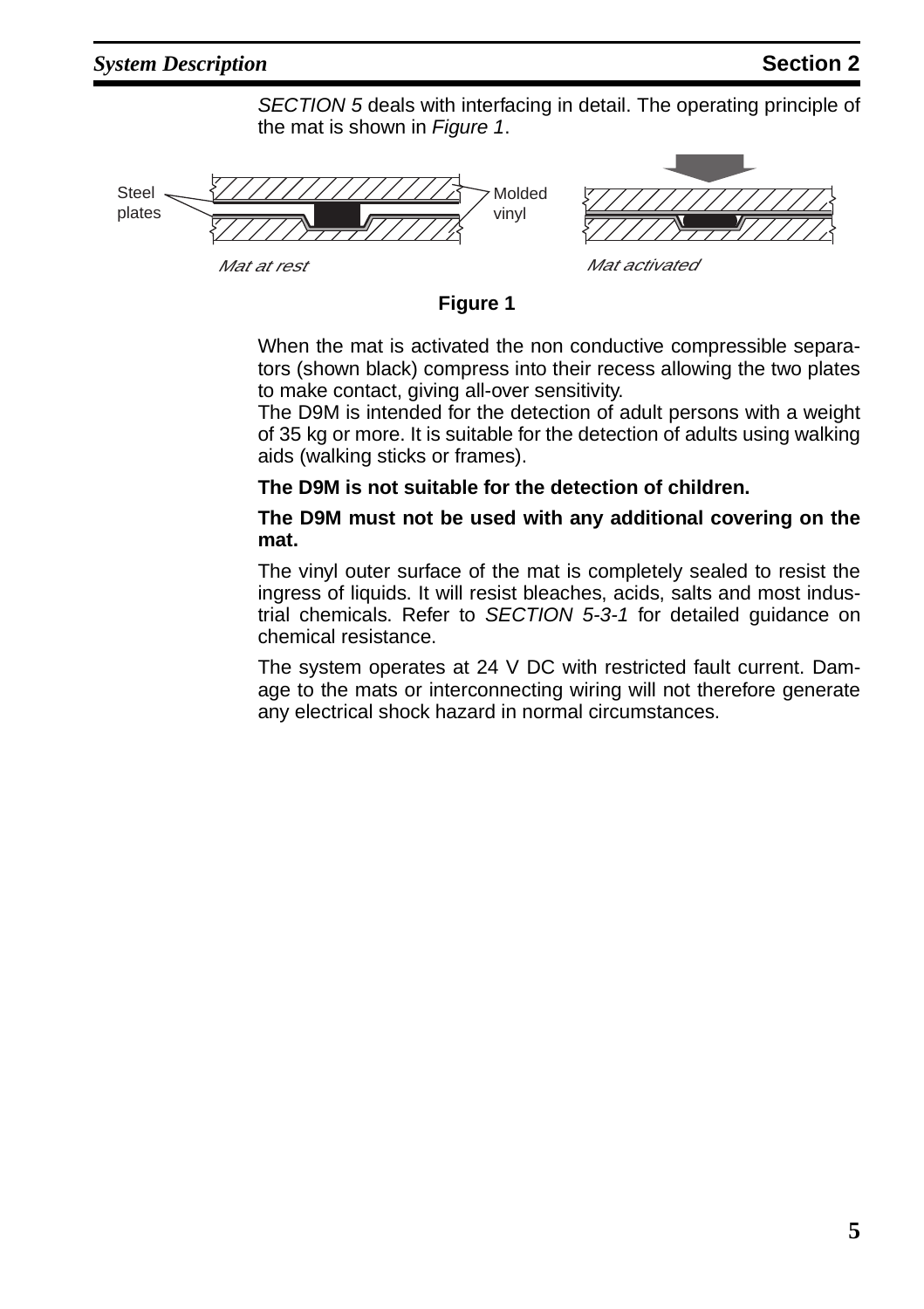

#### **Figure 2 Basic D9M system and connections (shown with two contactors). D9M-CD1**

The D9M mat sensors have two different rib patterns as shown. Either pattern may be used as the upper surface. The checker pattern gives the best grip in all directions. The straight rib pattern is easier to hose/wash down and is more suitable for use in dirty or hygiene-sensitive applications.



**Figure 3 Alternative rib patterns.**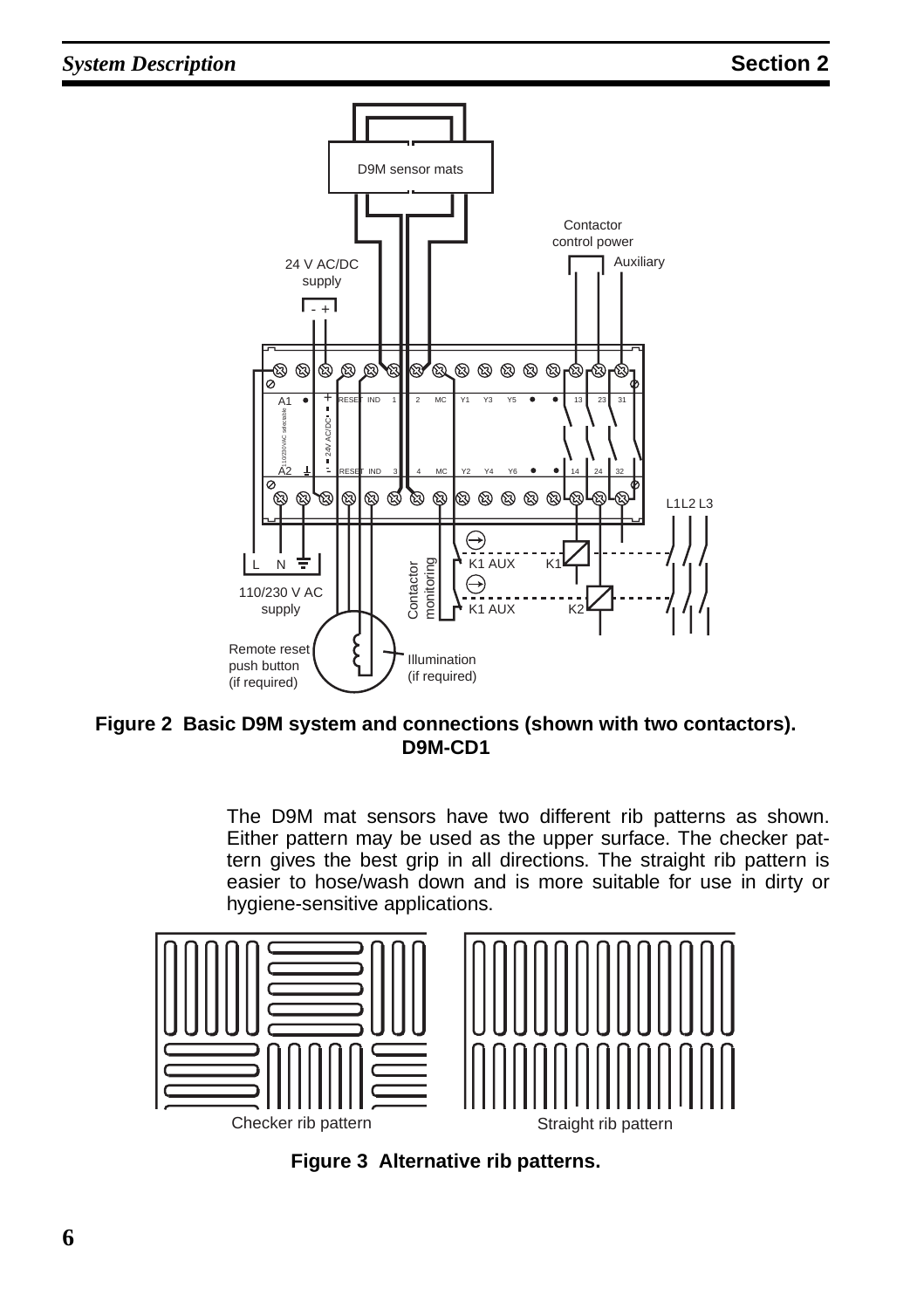# **SECTION 3 Applications**

<span id="page-11-0"></span>This section describes the uses of the system and details necessary points to consider.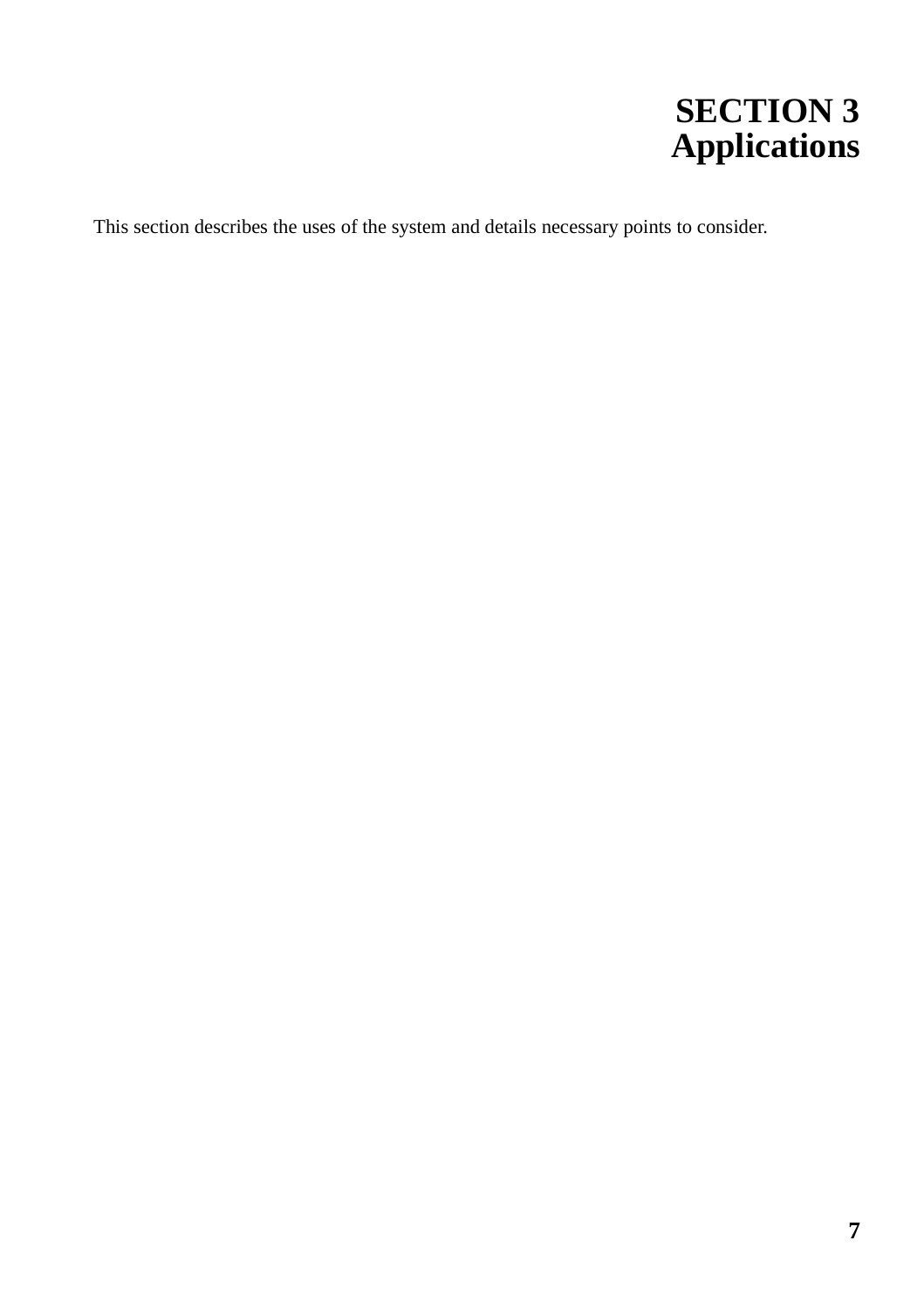It is important that the type of safeguarding system is suitable for the application for which it is intended. A documented process of risk assessment for the machinery or process will reveal the identity and nature of the hazards together with other relevant information. The characteristics of the safeguarding system should then be compared with the results of the risk assessment to determine whether the risk can be reduced to an acceptable level. On some applications the combined use of more than one type of safeguarding system may be necessary to achieve an acceptable level of risk.

- The D9M is designed for the protection of personnel by sensing their presence on floor areas around machinery and other similar hazards.
- The D9M must be used only within the specification limits given and be installed strictly in accordance with the information provided in this manual.
- The D9M alone does not provide protection against hazards arising from the ejection of materials, gases, and radiation. For these applications additional protective measures such as physical guards may be required.
- The D9M is not intended for use as a perimeter-only guard.
- The D9M is not intended for use as a machine initiation or re-initiation device. The machine control circuit must be configured such that closing of the D9M output contacts enables the starting circuit of the machine but does not directly cause the machine to start up. The starting or restarting of the machine should only be possible by a separate and deliberate action at the designated machine controls.
- The D9M is not suitable for use in explosive atmospheres.

#### **Use as a combined trip and presence sensing system**



#### **Figure 4 Use as a combined trip and presence sensing system.**

The D9M allows a clear view of the process and unhindered access for operators and some types of vehicles.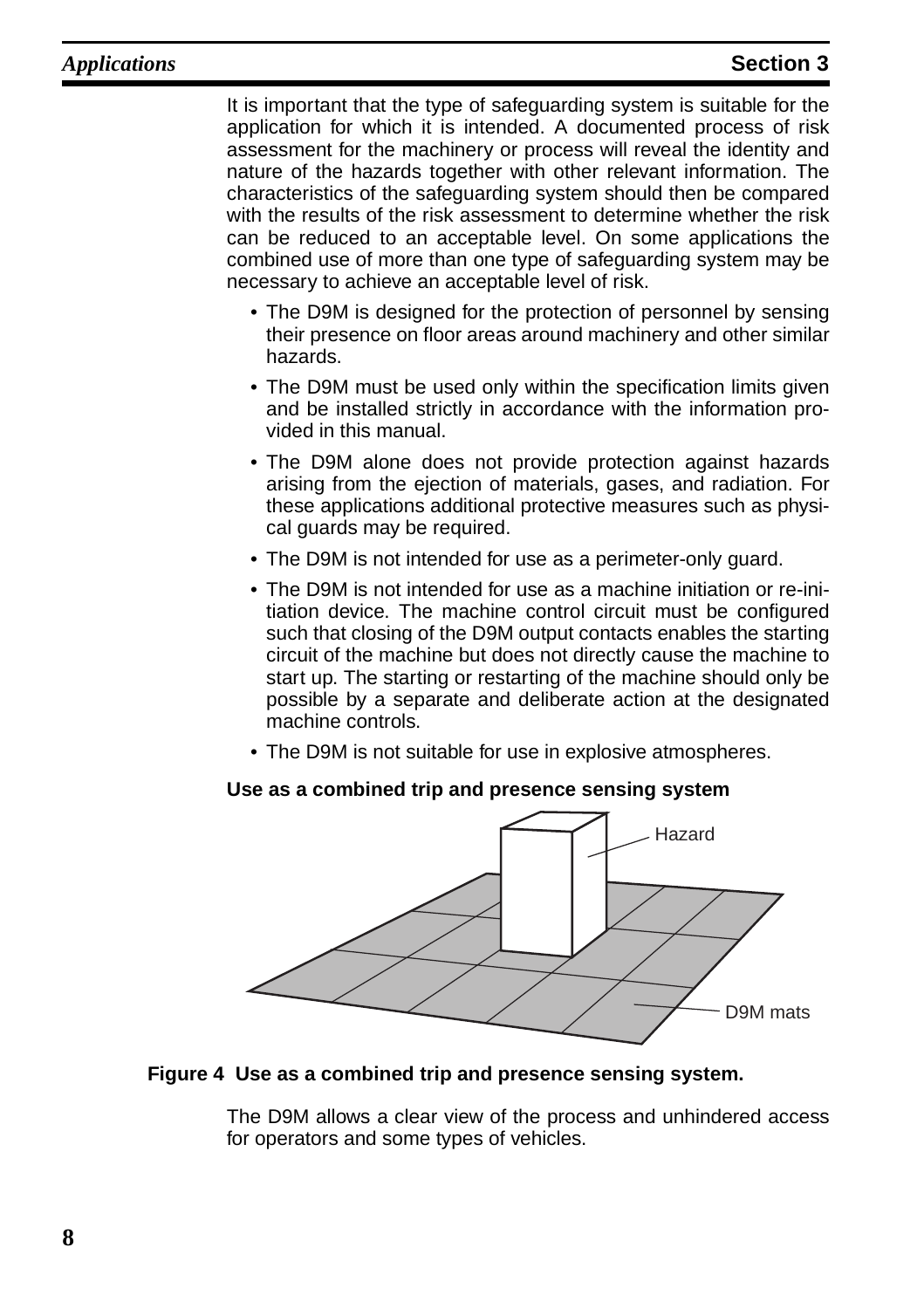- There must be sufficient space to allow the minimum distance from the hazard to the accessible mat perimeter to be in accordance with safety distance calculations given in [SECTION 5](#page-18-1).
- The entire floor area between the defined perimeter and the hazard must be covered by mat sensors so that it is not possible to approach or be in the vicinity of the hazard without actuating the D9M system.



**Use as a presence sensing system within a guarded perimeter**

#### **Figure 5 Use as a presence sensing system within a guarded perimeter.**

The D9M provides presence sensing to prevent any possibility of the machine being started while personnel are inside the enclosed area.

- The safety distance calculations given in SECTION [5-4-1](#page-22-1) are not applicable when the D9M is used in this way as a secondary protective system. The perimeter guarding method should conform with all relevant requirements.
- The entire floor area between the enclosed perimeter and the hazard must be covered by mat sensors so that it is not possible for personnel to be in the enclosed area without actuating the D9M system.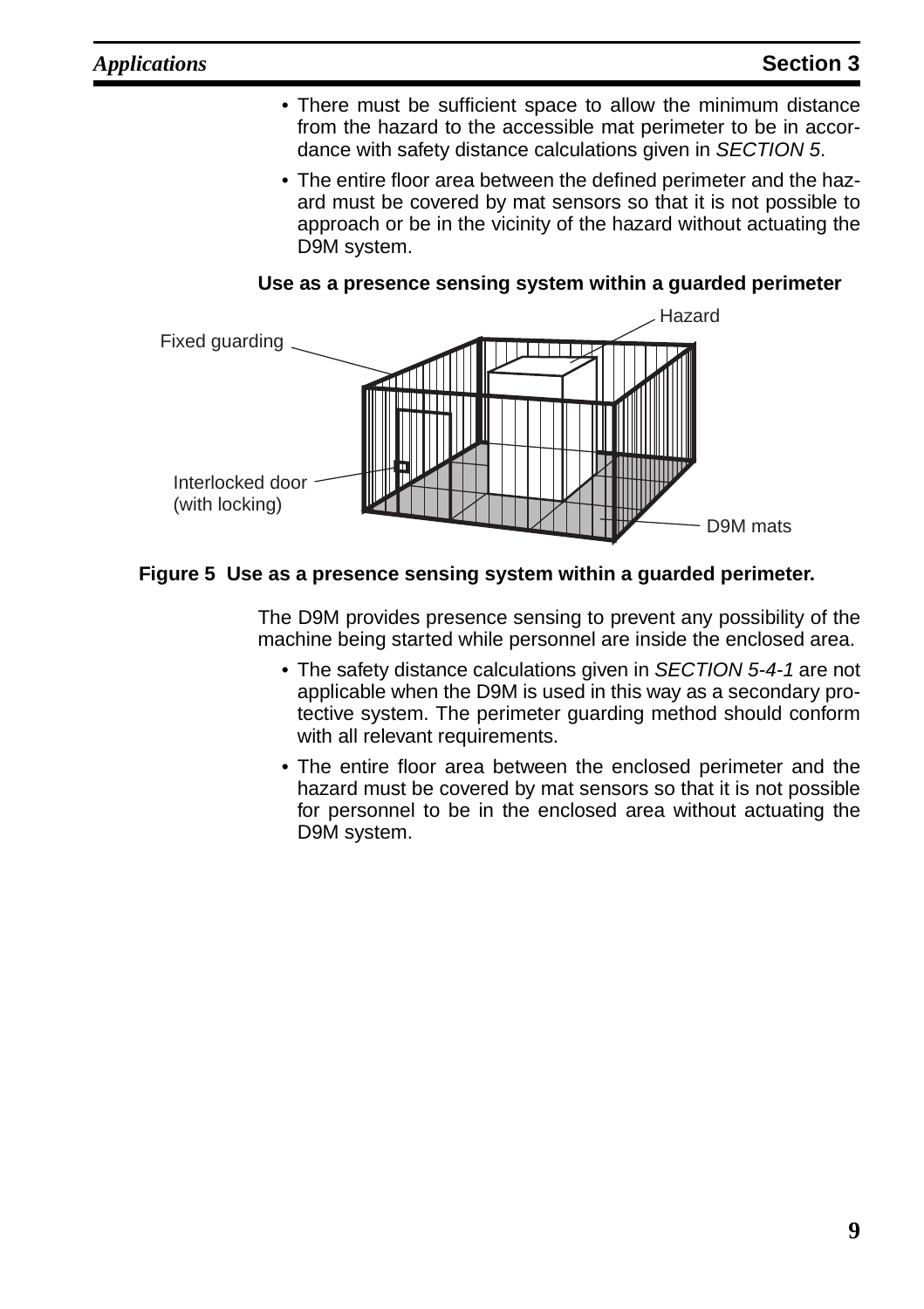# <span id="page-14-1"></span>**SECTION 4 Specifications**

<span id="page-14-0"></span>This section lists the specifications and dimensions of the system.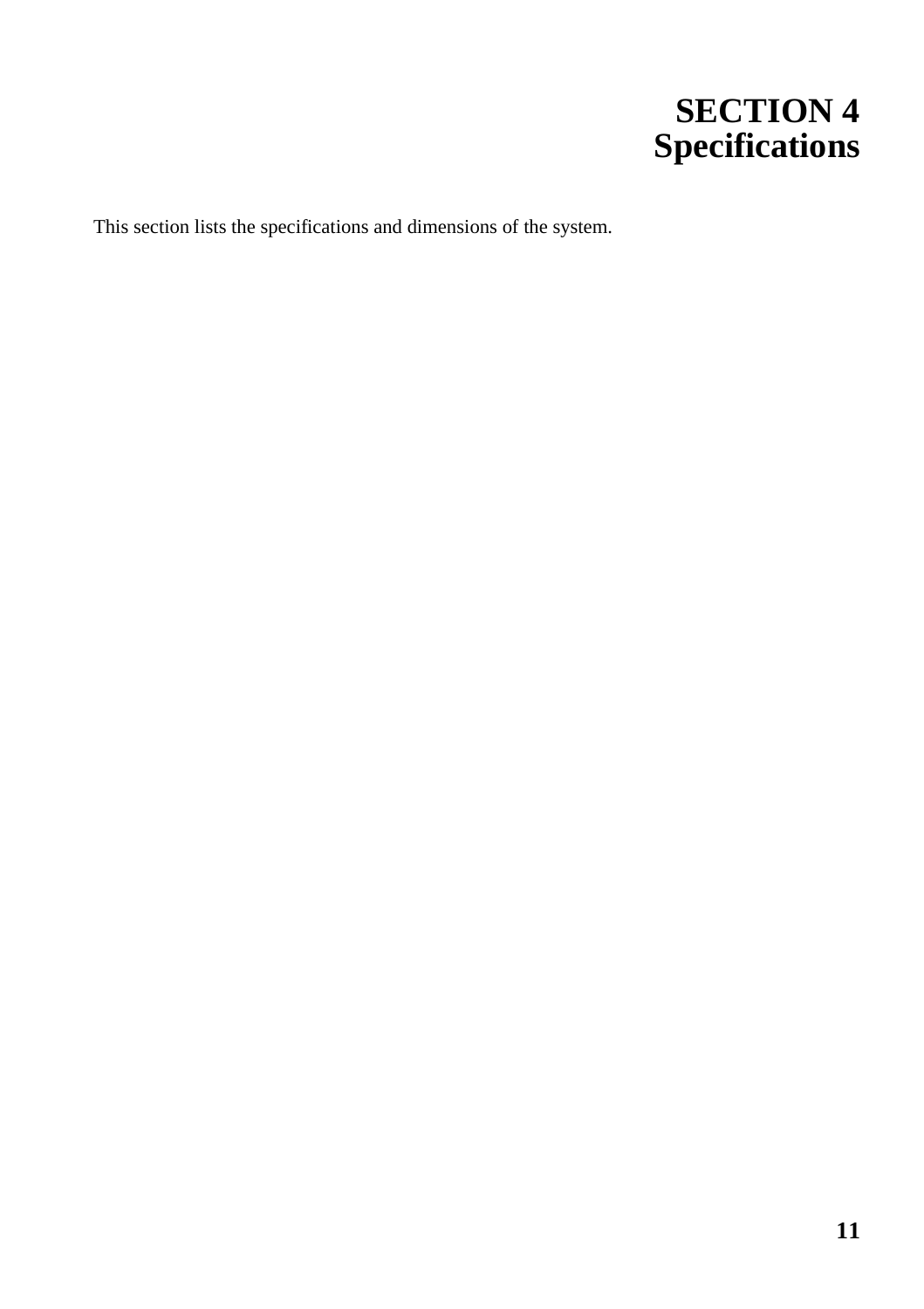### **Specifications Section 4**

| <b>Control Unit</b>                                    | D9M-CD1                                                                                                                                                                                                                                      |  |
|--------------------------------------------------------|----------------------------------------------------------------------------------------------------------------------------------------------------------------------------------------------------------------------------------------------|--|
| Conformity                                             | EN 1760-1, EN 60204-1, EN 954-1: Category<br>3, UL 508                                                                                                                                                                                       |  |
| Response time (mat<br>pressed-safety contacts<br>open) | 35 ms                                                                                                                                                                                                                                        |  |
| Environmental protection                               | Enclosure-IP40<br>DIN0470<br>Terminals-IP20<br>DIN0470                                                                                                                                                                                       |  |
| Impulse withstand voltage                              | 2,500 V                                                                                                                                                                                                                                      |  |
| <b>Contamination level</b>                             | Ш                                                                                                                                                                                                                                            |  |
| Min. switched current/volt-<br>age                     | 10 mA/10 V                                                                                                                                                                                                                                   |  |
| Power supply - user select                             | 110/230 V AC (50-60 Hz) and 24 V AC/DC<br>+10%-15% (110-V setting also allows use at<br>100 V ±10%)                                                                                                                                          |  |
| Power consumption                                      | $< 9$ VA 6 W                                                                                                                                                                                                                                 |  |
| Relay outputs                                          | $2 \times$ independent volt free N/O safety contacts<br>$1 \times$ volt free N/C auxiliary contact<br>NB - Aux must not be used for safety circuit<br>Fuse externally, 5 A max. (quick acting) for<br>АC<br>2.5 A max. (quick acting) for DC |  |
| Utilization category                                   | AC - 15; 4 A/250 V AC<br>DC - 13: 2 A/30 V DC                                                                                                                                                                                                |  |
| Outputs: remote reset/indi-<br>cator                   | 24 V DC/0.24 W                                                                                                                                                                                                                               |  |
| Inputs                                                 | Remote reset switch $(2 \times N/O)$                                                                                                                                                                                                         |  |
| Safety inputs                                          | 4 wire mat                                                                                                                                                                                                                                   |  |
| <b>Indicator LEDs</b>                                  | LED <sub>1</sub><br>Power<br>Green<br>LED <sub>2</sub><br>Auto reset mode<br>Green<br>LED <sub>3</sub><br>Manual reset mode Green<br>LED <sub>4</sub><br>Machine enabled<br>Green                                                            |  |
| Internal controls                                      | AC voltage selector, auto/manual reset selec-<br>tor                                                                                                                                                                                         |  |
| Internal supply fuses                                  | 500 mA replaceable                                                                                                                                                                                                                           |  |
| Operating temperature<br>range                         | $-10^{\circ}$ C to +45 $^{\circ}$ C                                                                                                                                                                                                          |  |
| Humidity                                               | Up to 90% RH at $+50^{\circ}$ C                                                                                                                                                                                                              |  |
| Vibration                                              | Tested in accordance with IEC 68-2-6, fre-<br>quency range<br>10-55 Hz, displacement 0.15 mm<br>10 cycles per axis, sweep rate, 1 octave per<br>minute                                                                                       |  |
| MC-MC contactor monitor<br>loop                        | Normally closed contactor loop                                                                                                                                                                                                               |  |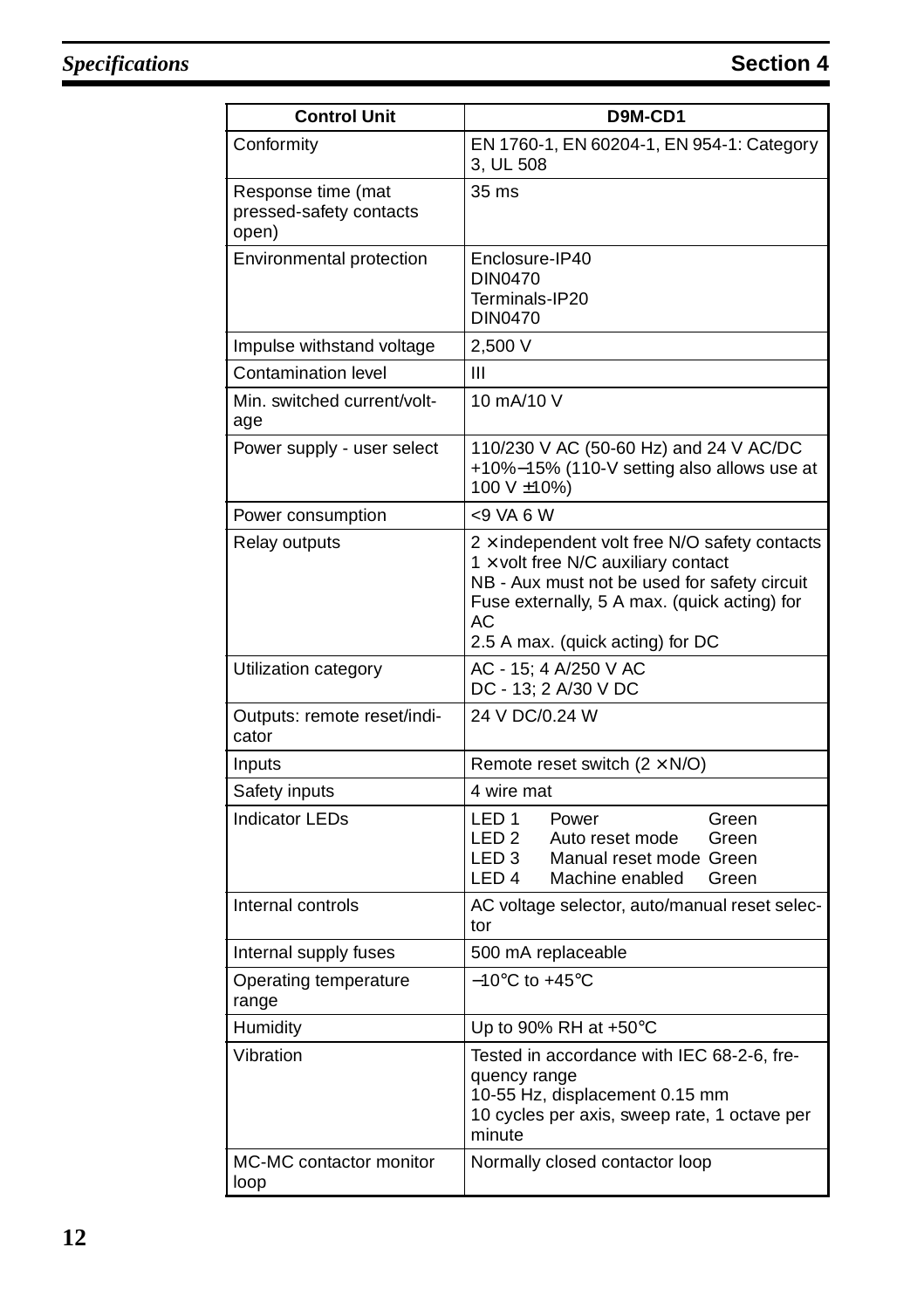| <b>Control Unit</b>    | D9M-CD1                                                                                                                 |  |
|------------------------|-------------------------------------------------------------------------------------------------------------------------|--|
| Maximum conductor size | $2 \times 1.5$ mm <sup>2</sup> stranded with sleeves stripped<br>8 mm, $2 \times 2.5$ mm <sup>2</sup> solid conductor   |  |
| <b>Terminals</b>       | Plus/minus captive terminal screws M3.5<br>with self lifting connection, washer terminal<br>boards separately removable |  |
| Installation group     | C in accordance with VDE 0110                                                                                           |  |
| Material               | Polycarbonate                                                                                                           |  |
| Fixing details         | 35 mm DIN-rail                                                                                                          |  |
| Misc.                  | In the manual reset mode (M), a reset button<br>must be connected                                                       |  |
| Housing                | D = 120 mm<br>$H = 73$ mm<br>$W = 152$ mm<br>32 way DIN-rail                                                            |  |
| Weight                 | 920 g                                                                                                                   |  |

### **SENSOR MAT**

| Sensor mat conformity:                              | EN 1760-1, EN 954-1: Category 1,<br>UL 508 |
|-----------------------------------------------------|--------------------------------------------|
| Minimum weight of person with<br>assured detection: | 35 kg                                      |
| Maximum detection zone:                             | 100 $m2$                                   |
| Maximum number of individual mats:                  | No limit (up to max. 100 $m^2$ )           |
| Maximum total length of connection<br>wires:        | 200 m                                      |
| Mass/ $m^2$ (sensor mats):                          | 24 kg                                      |
| Environmental protection mats:                      | IP67                                       |
| Mechanical life:                                    | $1 \times 10^6$ operations                 |
| Humidity:                                           | 0-100% RH                                  |
| Sensor mat outer covering material:                 | Vinyl                                      |
| Standard color:                                     | Yellow                                     |
| Operating temperature range:                        | $-10^{\circ}$ C to +55 $^{\circ}$ C        |
| Storage temperature range                           | $-40^{\circ}$ C to $+70^{\circ}$ C         |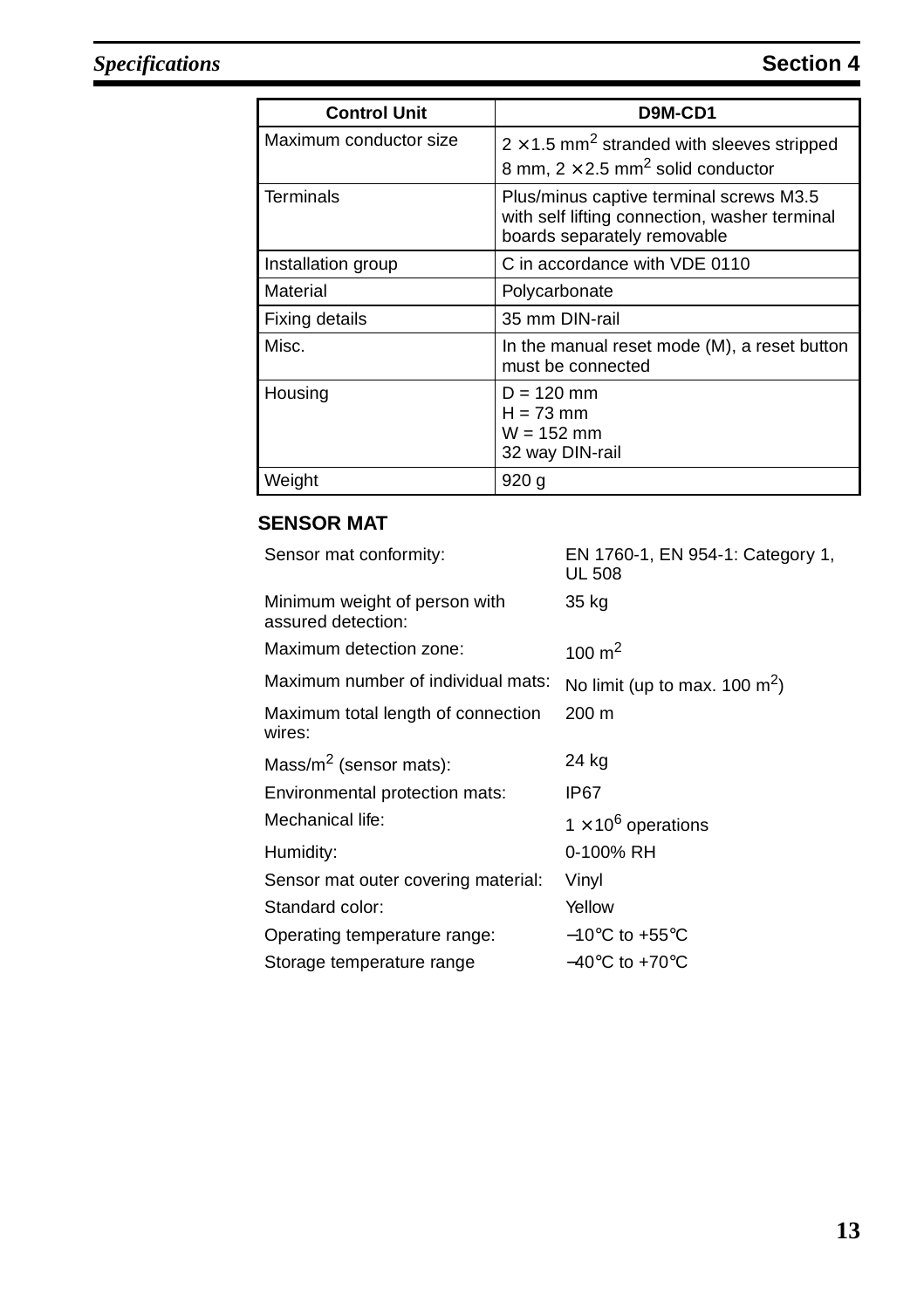#### *Specifications* **Section 4**



#### <span id="page-17-1"></span>**Figure 6 Details of perimeter trim and uniting trim showing detection zone.**

- For guidance on machine interfacing see [SECTION 5](#page-18-1).
- For details of the fixing and interconnection arrangements see [SECTION 6](#page-32-1).



<span id="page-17-0"></span>**Figure 7 Dimensions (not to scale).**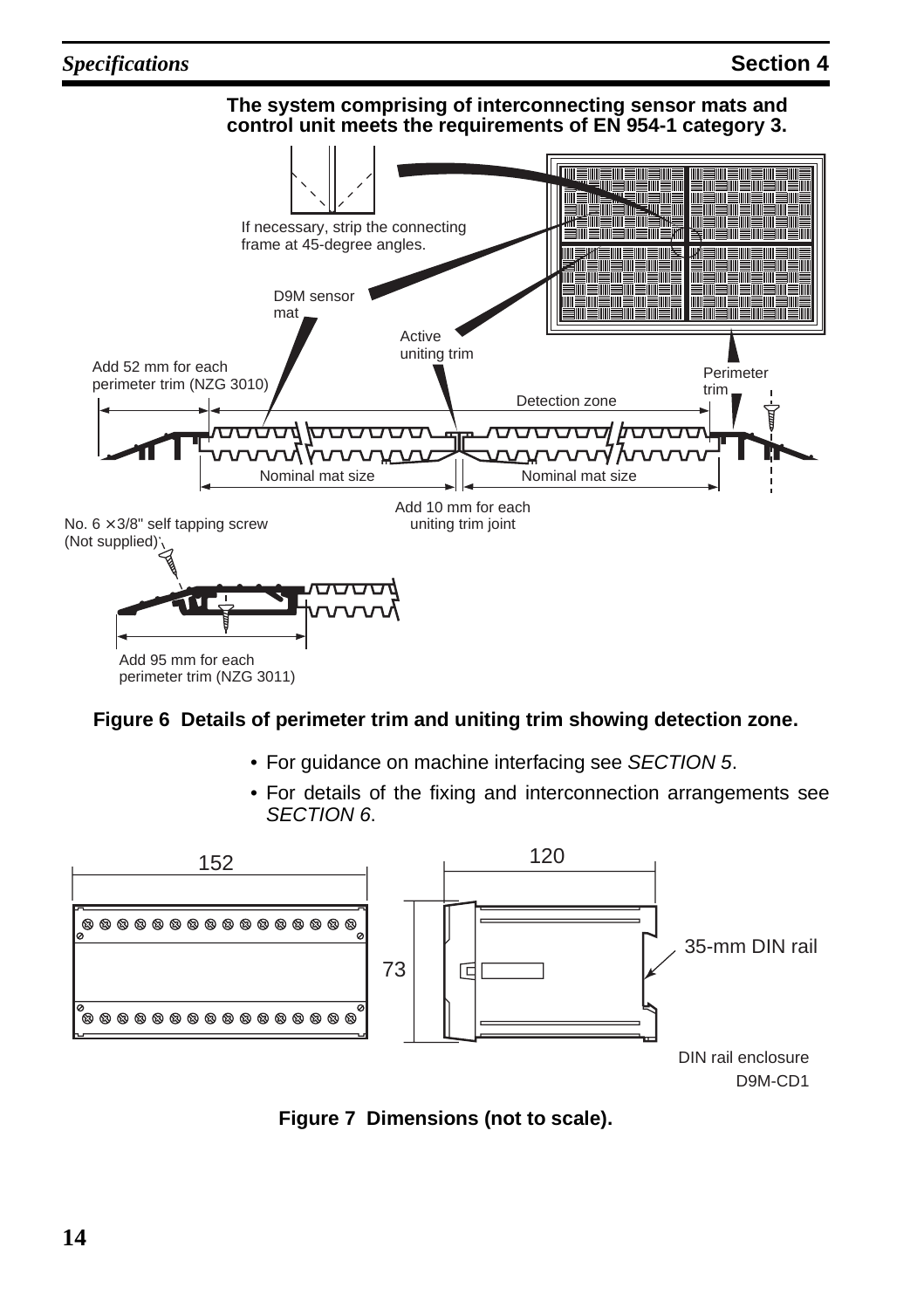# <span id="page-18-1"></span>**SECTION 5 Installation Design**

<span id="page-18-0"></span>This section provides the information necessary to design the system.

| $5 - 1$ |                                                              | 16 |
|---------|--------------------------------------------------------------|----|
| $5-2$   | Nature of Safeguarding                                       | 16 |
| $5-3$   | Environment and Operating Conditions                         | 17 |
|         | 5-3-1 Chemical Resistance of Sensor Mat Vinyl Covering       | 17 |
|         | 5-3-2 Slipping/Tripping Hazards                              | 18 |
|         |                                                              | 18 |
|         |                                                              | 18 |
|         |                                                              | 18 |
|         |                                                              | 18 |
|         | 5-3-7 Control Unit Mounting (Refer to SECTION 4 Figure 7.)   | 19 |
| $5-4$   |                                                              | 19 |
|         | 5-4-1 For Use as a Combined Trip and Presence Sensing Device | 19 |
|         | 5-4-2 For Use as a Presence Sensing System                   |    |
|         | within a Perimeter Guarded Area                              | 22 |
| $5 - 5$ |                                                              | 22 |
| $5 - 6$ | Good Installation Design and Measures against Bypass         | 22 |
| $5 - 7$ | Electrical Interfacing                                       | 23 |
| $5 - 8$ | Final Sensor Mat Layout                                      | 27 |
| $5-9$   |                                                              | 27 |
| $5-10$  |                                                              | 28 |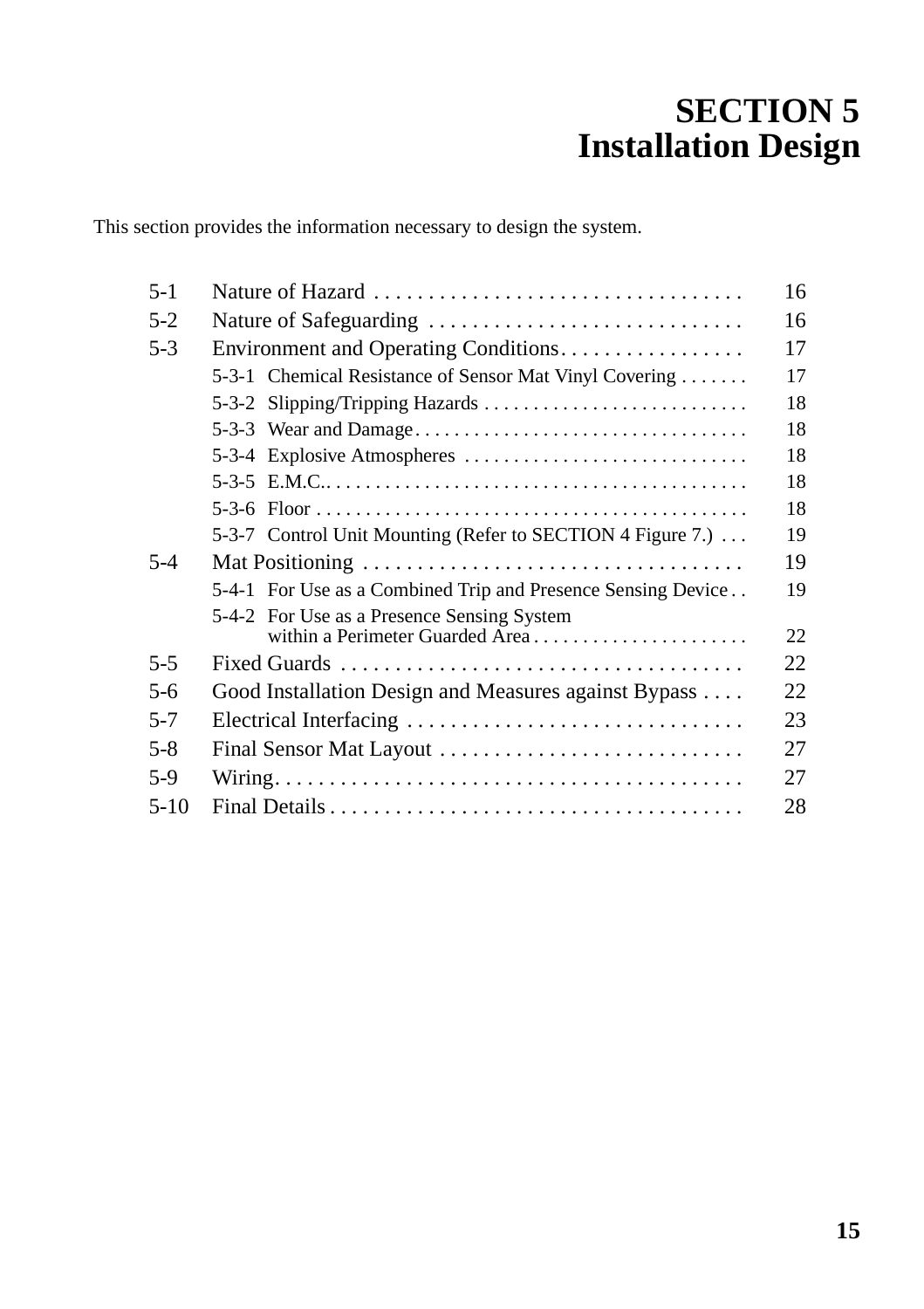This manual should be read in full before installation is commenced.

It is recommended that installations should only be designed by persons suitably competent in electrical and mechanical engineering and having experience in safety related control system design.

Many factors contribute to a safe and reliable installation. Working through the following steps will ensure that nothing is overlooked and that the installation can be planned and implemented with minimum fuss and maximum confidence. The details of the procedures which follow are based on best practice, and compliance with the EU Machinery Directive. Even if these requirements do not apply in your installation we recommend that you follow the same steps but modify the details to suit relevant statutory requirements or codes of practice (e.g. ANSI, OSHA).

## <span id="page-19-0"></span>**5-1 Nature of Hazard**

The D9M system provides protection against risks that can be eliminated by the isolation of electrical power when an operator is in the vicinity of the hazard.

Additional measures are required to deal with other hazards identified by a risk assessment (e.g. part ejection, hot surfaces, etc.). These measures may include fixed guards, interlocked guards, warning notices, etc. Contact your OMRON representative for further information if required.

**Note** Risk assessment is included in EN 291-1 and detailed in EN 1050.

## <span id="page-19-1"></span>**5-2 Nature of Safeguarding**

The system design must satisfy three main requirements:

- **1,2,3...** 1. The machine must be stopped if a person is in a position of being able to reach into the hazard zone.
	- 2. The machine must come to a stop before an approaching person can be in the position of being able to reach into the hazard zone.
	- 3. The system shall not be easily bypassed.

The recommended use of the D9M system gives presence sensing over the whole area where access is possible to the hazard (see the examples in [Figure 8](#page-20-3)). Other uses of D9M, for example, solely as a perimeter access guard, or as a machine enabling device, are not recommended. If you are considering D9M for any application not covered by this manual, please contact OMRON.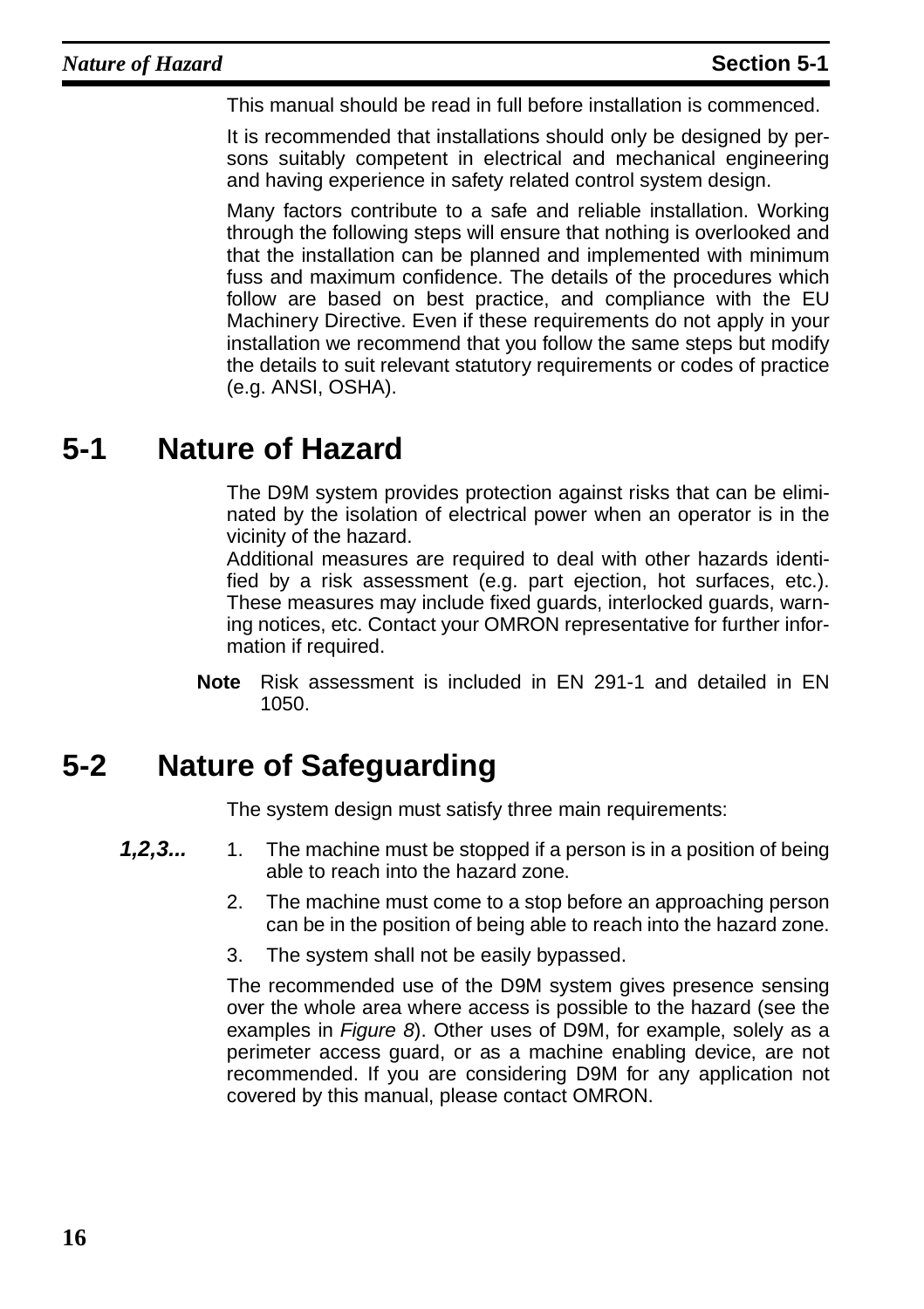*Environment and Operating Conditions* **Section 5-3** 



**Figure 8** 

## <span id="page-20-3"></span><span id="page-20-0"></span>**5-3 Environment and Operating Conditions**

By reference to the specifications given in [SECTION 4](#page-14-1) and the information in this section, ensure that there are no adverse factors that could compromise the integrity of the system.

### <span id="page-20-2"></span>**5-3-1 Chemical Resistance of Sensor Mat Vinyl Covering**

<span id="page-20-1"></span>

| <b>Substance</b>  | <b>Resistance of mat covering</b> |  |
|-------------------|-----------------------------------|--|
| Water             | Excellent                         |  |
| Ethyl alcohol     | Excellent                         |  |
| Sodium chloride   | Excellent                         |  |
| Bleach            | Excellent                         |  |
| Hydrochloric acid | Fair to excellent                 |  |
| Sulphuric acid    | Fair to excellent                 |  |
| Nitric acid       | Fair to excellent                 |  |
| Acetic acid       | Fair                              |  |
| Gasoline          | Fair                              |  |
| Trichlorethylene  | Fair to poor                      |  |
| Benzene           | Poor                              |  |
| Acetone           | Poor                              |  |

In general the covering has excellent resistance to acids, alkalis and salts.

Hot acids and alkalis, as well as concentrated and organic acids, have a deleterious effect on prolonged exposure. The covering has fair resistance to aliphatic solvents, fair to poor resistance to aromatic and chlorinated solvents and poor resistance to ketones and most esters.

**Note** Combinations of chemicals can have unpredictable effects.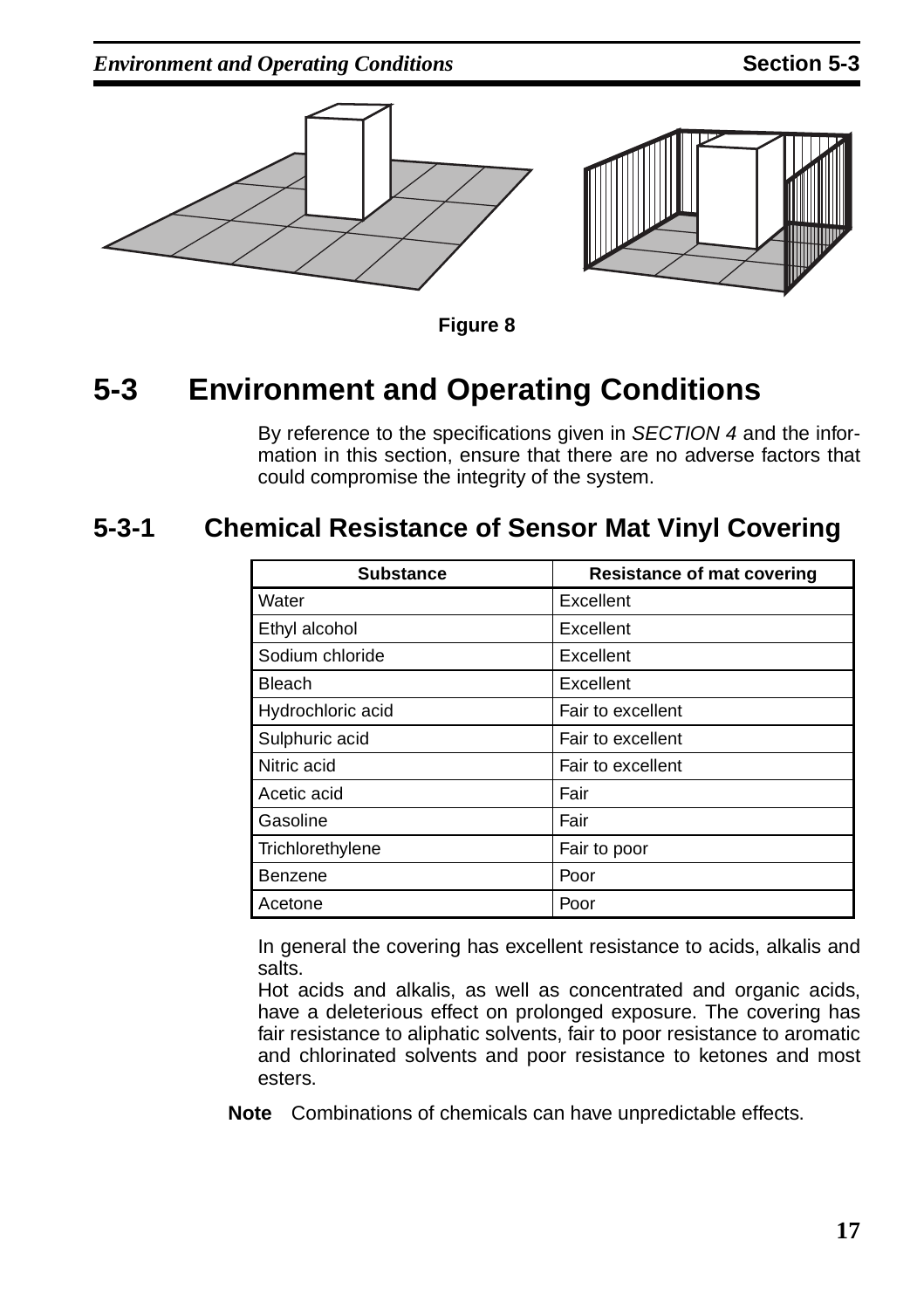### <span id="page-21-0"></span>**5-3-2 Slipping/Tripping Hazards**

Both D9M sensor mat patterns provide a non-slip surface under most conditions but should be kept free from large deposits of grease, soaps, or gels. If the straight rib side is uppermost, it is recommended that the ribs run across the hazard to give improved grip.

### <span id="page-21-1"></span>**5-3-3 Wear and Damage**

The mat outer surface can be damaged by impacts from sharp or heavy objects. After every such event the mat should be inspected for deformation or puncturing and replaced if necessary.

D9M mats have been designed and tested to withstand one million operations in any one spot. In use, this number of operations in any single location should not be exceeded.

Occasional heavy loads, (e.g., up to 3-ton trucks) are unlikely to damage the D9M mats but they should not be used on traffic through routes.

### <span id="page-21-2"></span>**5-3-4 Explosive Atmospheres**

The D9M is not suitable for use in explosive atmospheres.

### <span id="page-21-3"></span>**5-3-5 E.M.C.**

The D9M complies with the requirements of the European EMC Directive. Normal operation under interference conditions likely in industrial environments is assured and has been tested and certified.

**Note** Special measures may be required in the presence of abnormally high levels of E.M.I., e.g., near welding or induction heating equipment, near radio transmitters/transceivers, or when servomotor or inverter noise is present.

### <span id="page-21-4"></span>**5-3-6 Floor**

The floor or mounting surface for the D9M sensor mats must be flat, smooth and rigid, i.e., show no perceptible distortion under the heaviest load anticipated. Undulations, protrusions, large gaps, or other irregularities will increase the sensitivity of the sensor mats and may result in intermittent unintended switching off (nuisance tripping).



**Figure 9 Floor condition for mats.**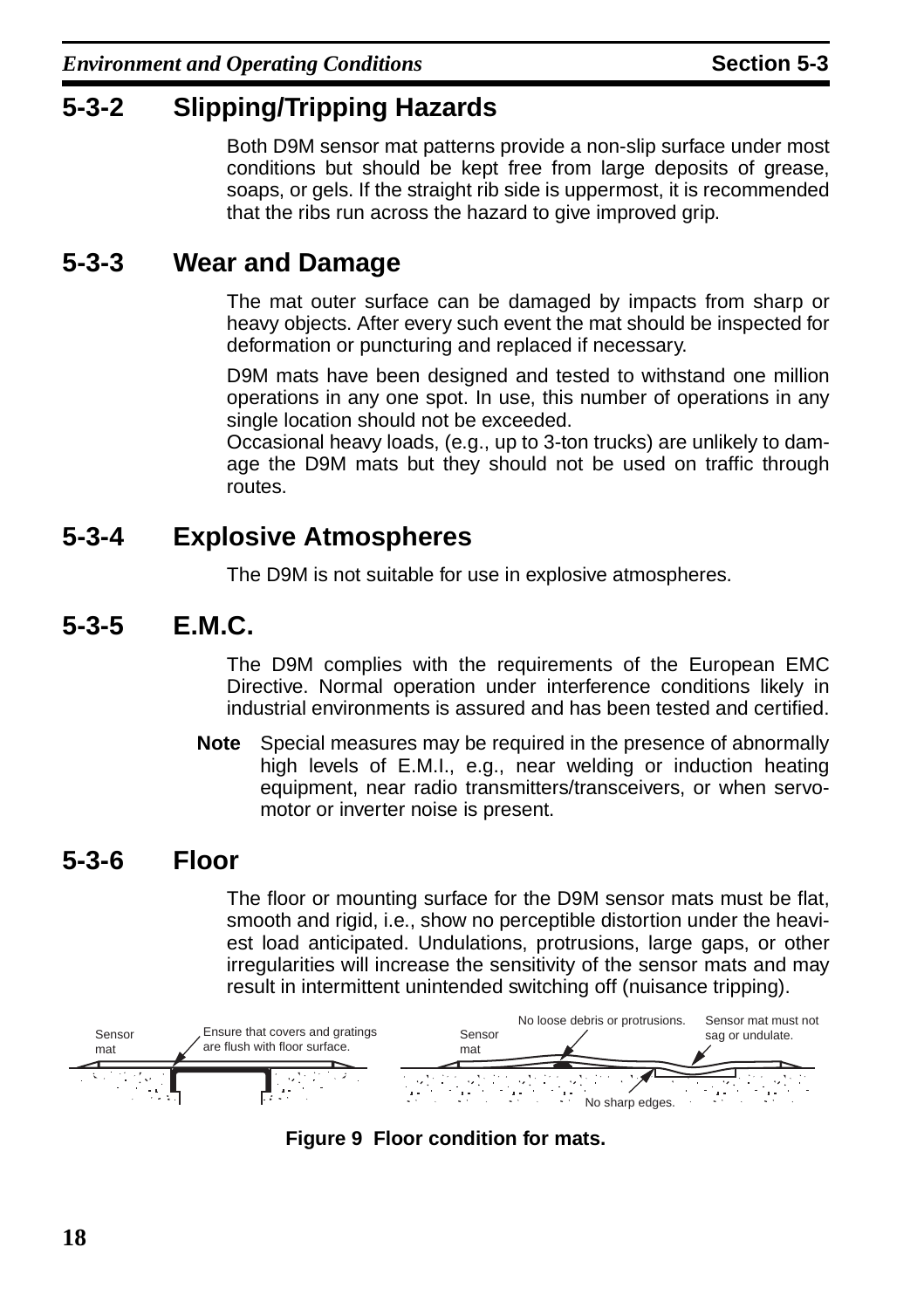<span id="page-22-5"></span>Small and regular protrusions such as checker plate pattern are acceptable. Skimmed concrete floors are ideal.

### <span id="page-22-2"></span>**5-3-7 Control Unit Mounting** (Refer to [SECTION 4](#page-14-1) [Figure 7](#page-17-0).)

The control unit MUST NOT be mounted within the detection zone.

If access to the control unit is required for manual reset or routine indicator observation, it should be mounted at an accessible position outside the protection zone which provides a good view of the hazard and protection zone.

In other cases, the control unit may be mounted anywhere convenient outside the protection zone taking into account the access requirements for test and maintenance.

**Note** The D9M control unit is not suitable for direct exposure to highpressure cleaning.

## <span id="page-22-0"></span>**5-4 Mat Positioning**

### <span id="page-22-3"></span>**5-4-1 For Use as a Combined Trip and Presence Sensing Device**

<span id="page-22-1"></span>The positioning of the mat edges is calculated as a horizontal distance from the hazard zone. Define the hazard zone as a volume, taking into account all the possible modes of the machine and all variations in the size of the workpiece. It is essential to record the dimensions and position of the hazard zone and the assumptions used, so that the adequacy of the safeguarding can be checked.

If other safeguarding measures are used in conjunction with the D9M they may affect the requirements for the size and positioning of the mats as shown in [Figure 10](#page-22-4).



<span id="page-22-4"></span>**Figure 10 Note: Fixed guarding should meet the requirements of EN 953, EN 294, & EN 811.**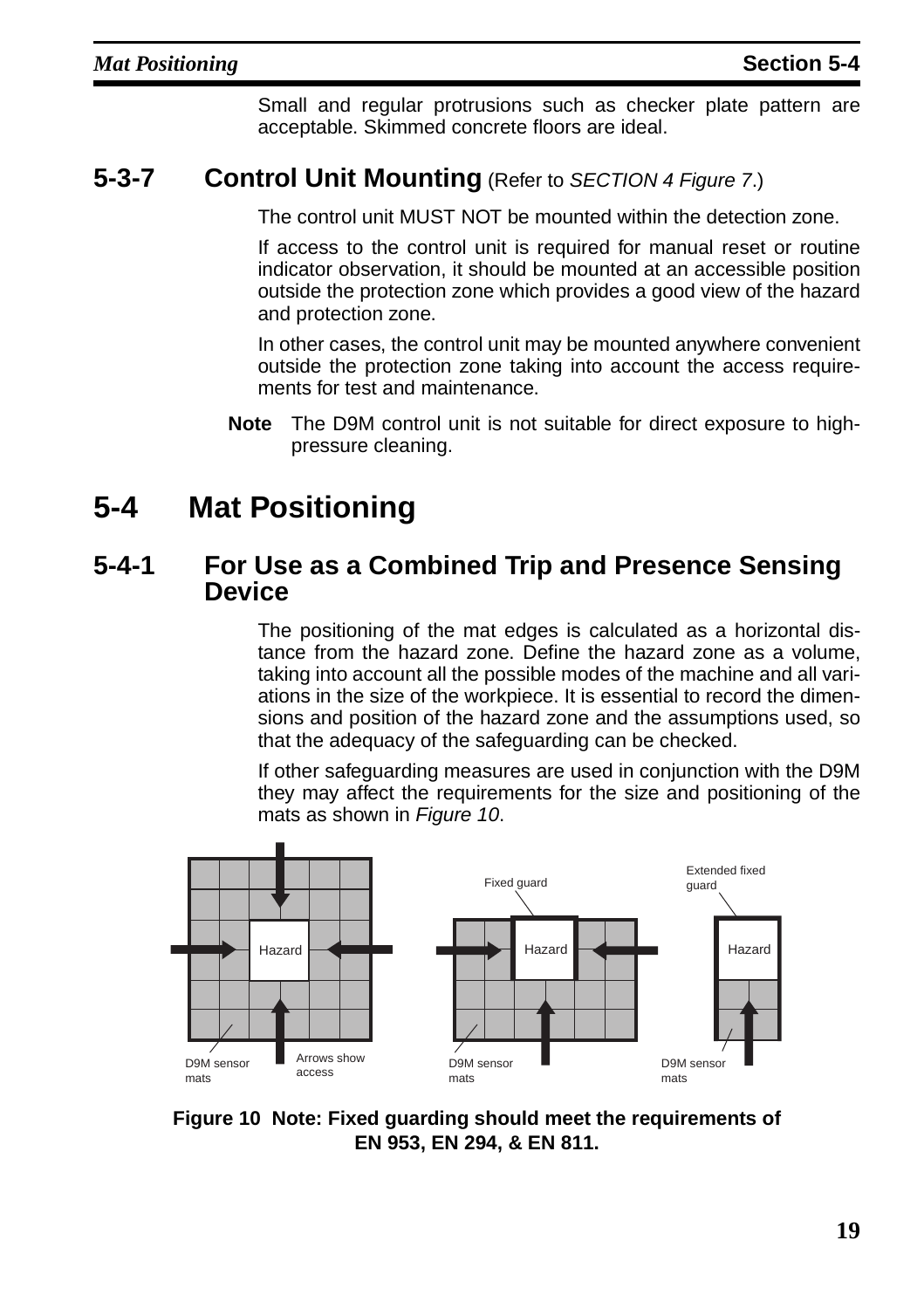First, ascertain the route(s) where unobstructed access to the hazard zone is required across the D9M. Take into account all the routine needs for access, such as product inspection, machine inspection and adjustment, tool changes, and clearing blockages. Consider also visual observation of the process. Take into account the space requirements of persons and ancillary equipment close to the machine during interventions.

#### **Safety Distance Calculations**

For applications using the D9M as a combined trip and presence sensing system these should be done in accordance with EN 999. The flow chart in *[Figure 11](#page-23-0)* shows the essential steps.

**Note** If the machine is designed in conformity with an existing harmonized European "C": type standard for that machine which gives specific formulae or minimum distances, then these should be used in preference to those given in EN 999.



<span id="page-23-0"></span>**Figure 11 Flow Chart Showing Methodology**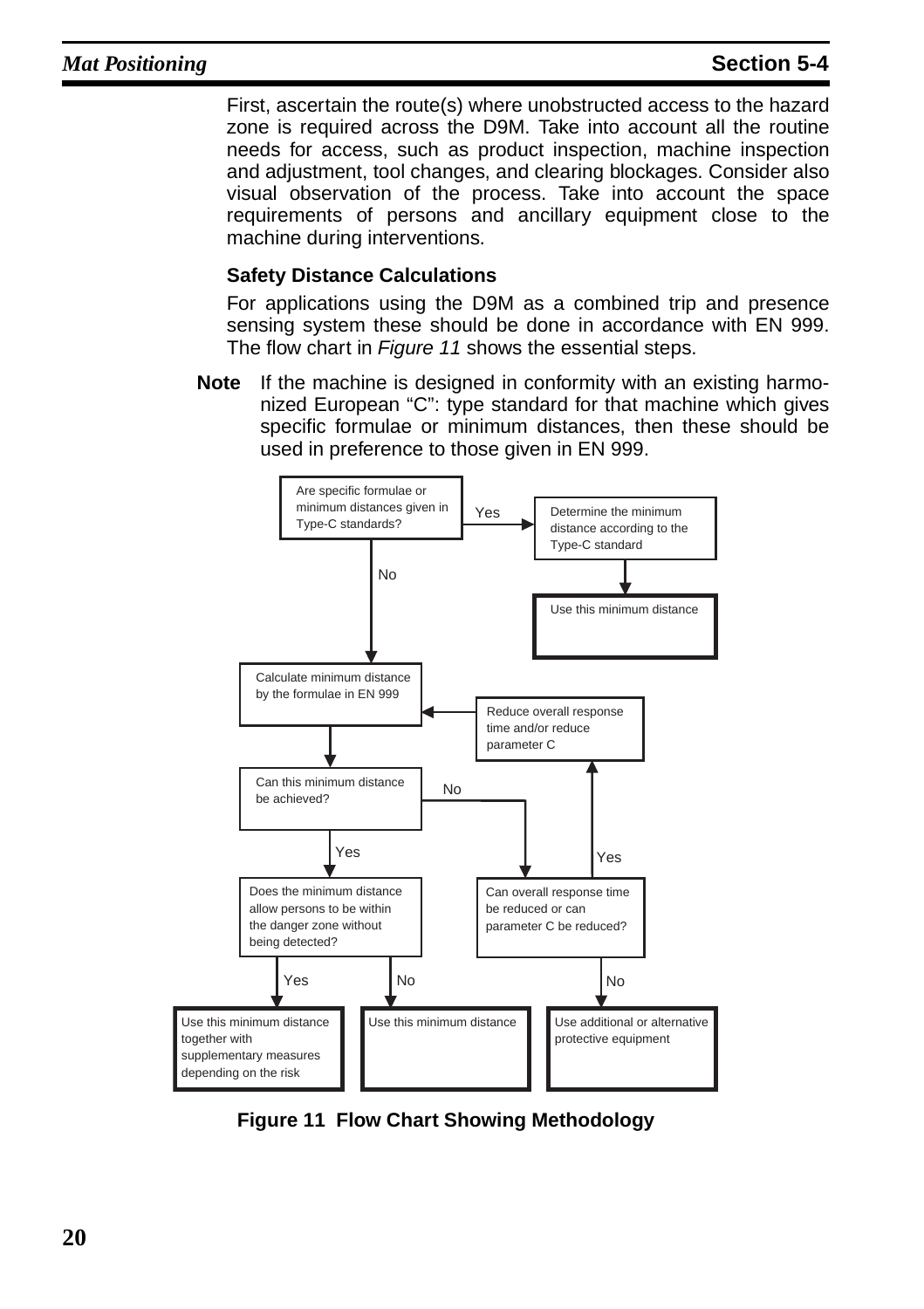The minimum distance calculated is the minimum horizontal distance from the outer edge of the D9M sensor mat detection zone to the nearest part of the hazard.

The EN 999 formula for floor mounted safety mats is  $S = (1.600 \times T)$ + 1,200 mm

S is the minimum safety distance in millimeters

The factor of 1,600 is based on the standard assumption of 1,600 mm/s as the approach speed.

T is the overall stopping time in seconds

The added 1,200 mm is parameter C given in EN 999 and takes into account stride length and arm reach

The overall stopping time T is made up of two parts:  $T = t1 + t2$ 

t1 is the maximum time between actuation of the sensing function and the output signal switching devices being in the OFF state.

For the D9M,  $t1 = 35$  ms.

t2 is the response time of the machine, i.e., the time required to stop the machine or remove the risks after receiving the output from the D9M.

The response time of the machine used in the calculation needs to be the worst case time. Some machines have inconsistent response times which are dependent upon the mode of operation, the nature of the workpiece and the point in the operating cycle at which stopping is initiated. An allowance should be made for wear in brakes, etc., if this can affect the response time. An allowance for further delays in the machine control system may be required in some circumstances.

#### **Calculation example**

In this example the D9M is being used with a machine whose worst case response time has been measured as 0.485 second.

Using the formula,

 $T = T1 + t2$  $= 35$  ms  $= 485$  ms  $= 520$  ms  $= 0.520$  s  $S = (1,600 \times 0.520) = 1,200$  mm  $= 832 + 1,200$  mm  $= 2,032$  mm

Sensor mats will be required from 2,032 mm right up to the edge of the machine baseplate.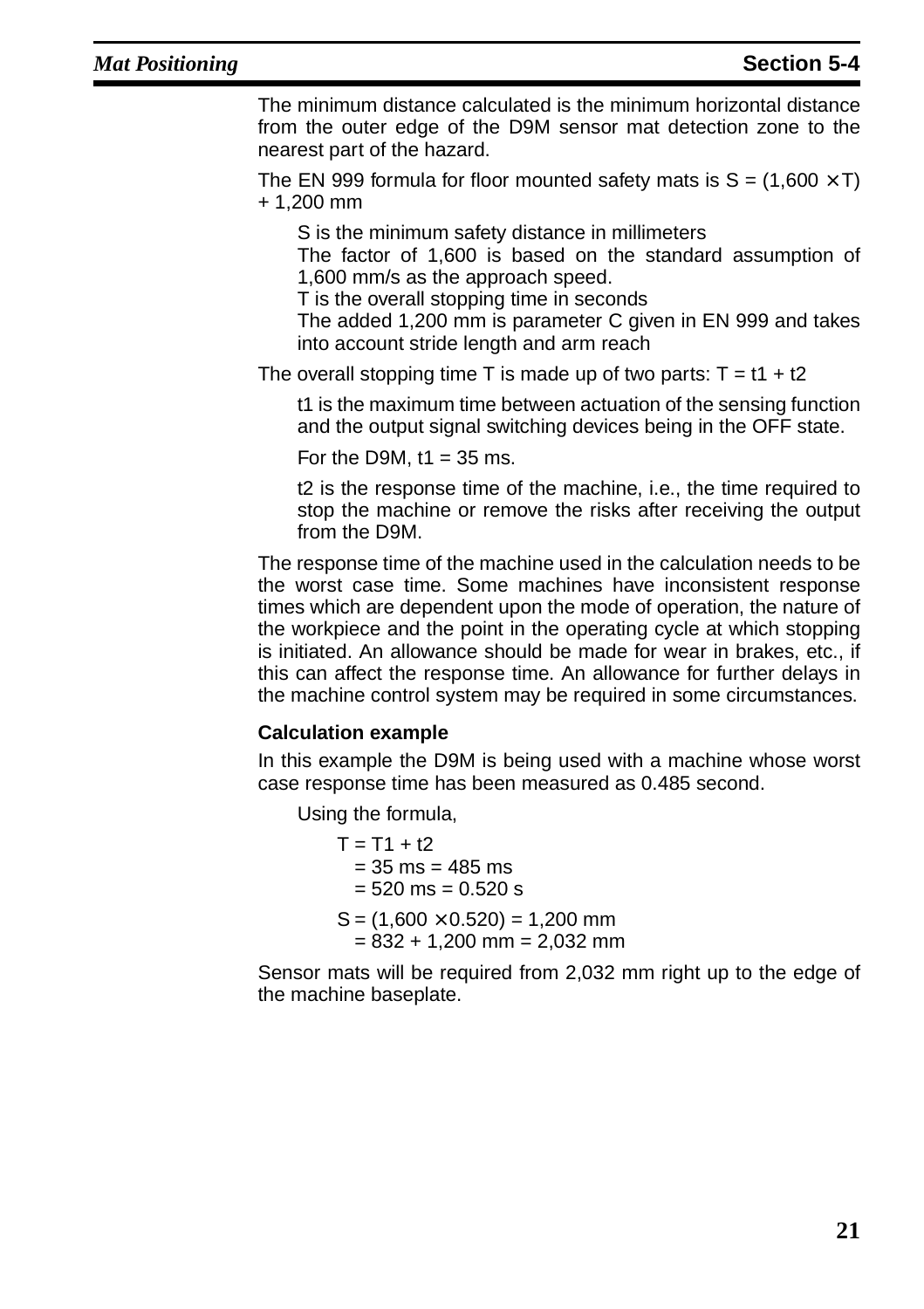### <span id="page-25-2"></span>**5-4-2 For Use as a Presence Sensing System within a Perimeter Guarded Area**

If the area around the hazard is totally enclosed within a guarded perimeter, the requirements of EN 999 may not apply. In these applications the D9M system detects the presence of an operator to prevent the perimeter guarding system being reset and the machine restarted while the operator is inside the enclosure.



#### **Figure 12 Note: Fixed guarding should meet the requirements of EN 953, EN 294, and EN 811.**

A suitable perimeter guarding system would be a fixed guard with an access door fitted with an interlock switch with conditional guard unlocking (see EN 1088). A trip device, such as a safety light curtain, may also be suitable for some applications. It is important to note that the positioning of the light curtain must be calculated according to EN 999.

When using the D9M for these applications the entire enclosed floor area accessible to the operator should be covered by sensor mats.

## <span id="page-25-0"></span>**5-5 Fixed Guards**

The fixed guards should be designed so that access is not possible to the hazard zone other than via the D9M. Guard construction and positioning should be in accordance with EN 953, EN 294, and EN 811.

## <span id="page-25-1"></span>**5-6 Good Installation Design and Measures against Bypass**

It must not be possible to reach the hazard without standing on the D9M mats.

Access to the hazard zone from positions that do not involve standing on the D9M mats must be prevented. This will typically require additional angle plates and careful positioning of pipework and trunking. Good practice in this respect is illustrated in [Figure 13](#page-26-1).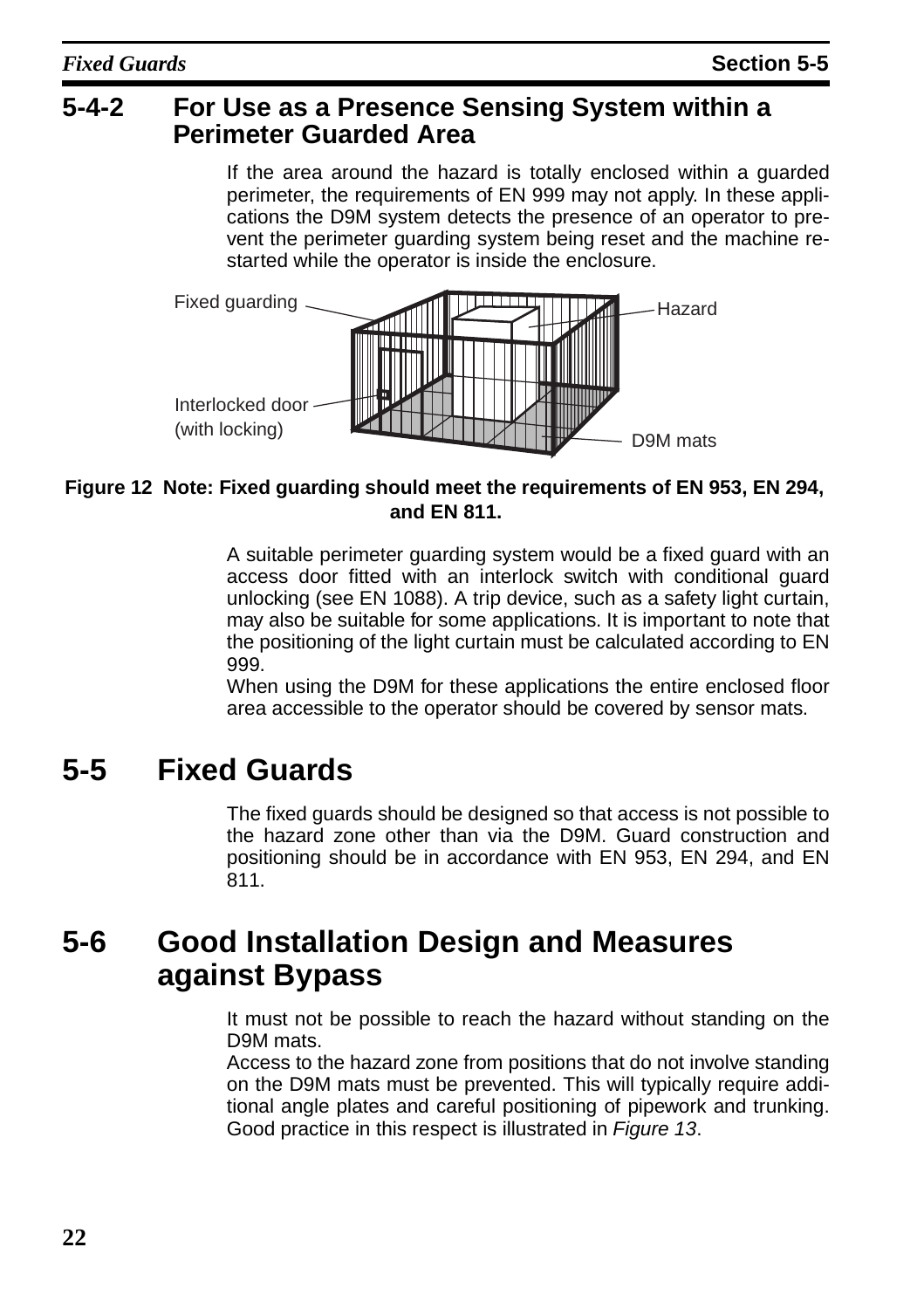

**Figure 13** 

- <span id="page-26-1"></span>**1,2,3...** 1. Fixed guards prevent access to the hazard zone in such a way that there is no access between the guard and sensors.
	- 2. A sloping cover plate prevents the operator from eluding the sensing area by standing on the machine base plate.
	- 3. The tripping hazard at the sensor edge is reduced by a ramp at the point of access. The ramp may also protect connecting cables. The D9M perimeter trim is a ramp section.
	- 4. Cable trunking is installed outside of the fixed guard. This prevents its misuse as access to the hazard zone.
	- 5. A reset button is located in a well protected location giving full visibility of the machine.
	- 6. Mats are properly installed.

## <span id="page-26-2"></span><span id="page-26-0"></span>**5-7 Electrical Interfacing**

The protection provided by the D9M depends on the correct interfacing between the D9M and the machine.

The safety output contacts from the D9M are arranged as two independent voltage free N/O contact pairs. The terminal positions are given in SECTION [6-2](#page-36-1) and ratings are given in [SECTION 4](#page-14-1).

The D9M control unit conforms to category 3 according to EN 954-1. In common with other safety mats and floors, category 3 performance for the sensor mat cannot be achieved for faults resulting from severe mechanical damage or long-term degradation. The sensor mats conform to category 1 according to EN 954-1.

#### **The system comprising of interconnecting sensor mats and control unit meets the requirements of EN 954-1 category 3.**

The D9M system may be used as the sole protective measure or in combination with other measures or devices (e.g., safety light curtain, system of work).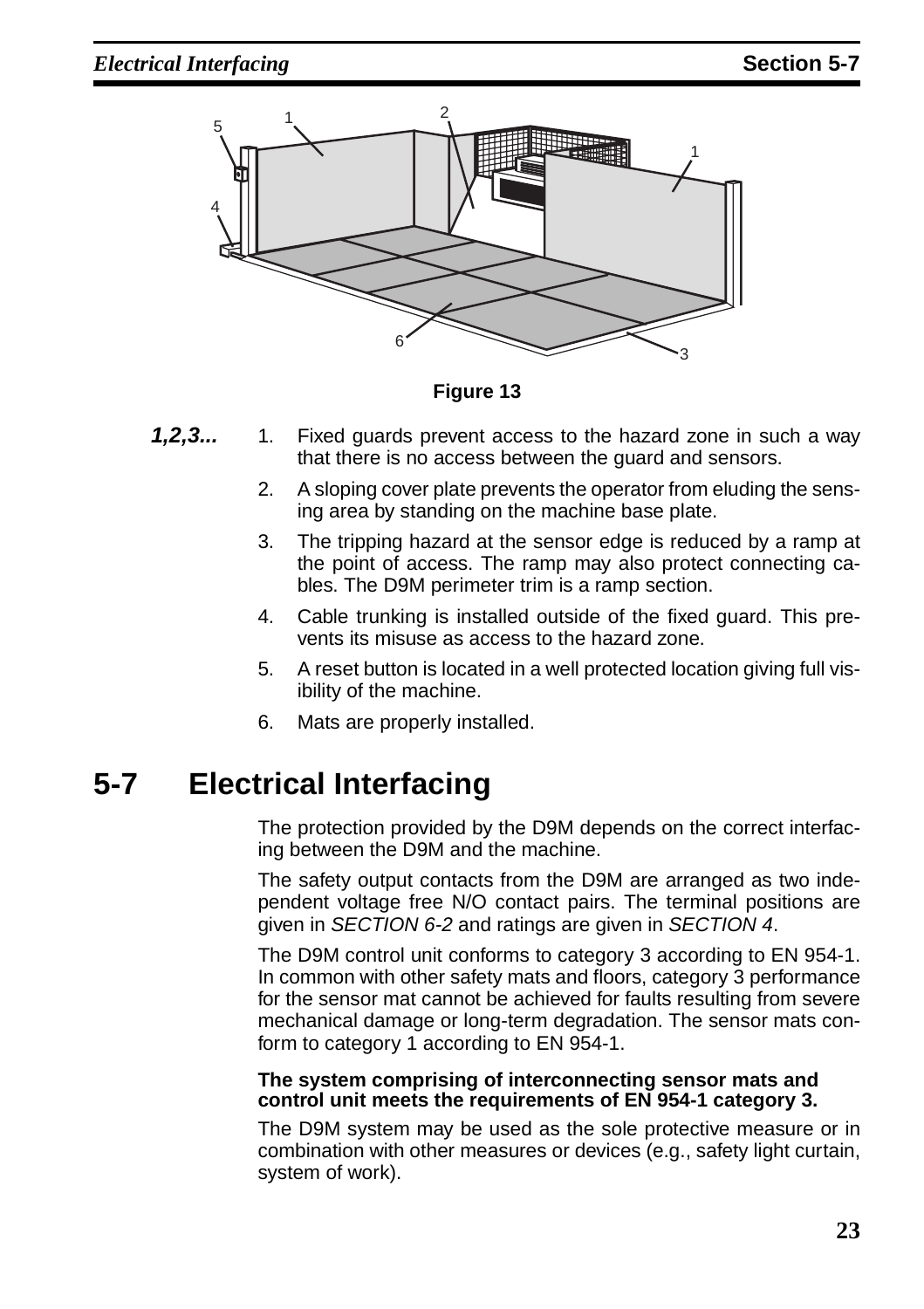Where a harmonized European "C" standard is available for the machine type, it will contain requirements and guidance for the machine's safety related control system. EN 954-1 also provides guidance. It is important that an adequate level of protection against foreseeable faults is provided to the appropriate category of EN 954- 1 and for this reason it is recommended that a dual channel configuration with duplication and monitoring of the final switching elements (contactors) is used on all higher risk applications.

Examples of interconnections of the D9M system are given in [Figure](#page-27-0) [14](#page-27-0) and [Figure 15](#page-28-0).



<span id="page-27-1"></span><span id="page-27-0"></span>**Figure 14 Example connection diagram showing application with single contactor (single channel), D9M-CD1. Circuit status - Supply power ON -No presence on sensor mat - Reset button operated (if in manual reset mode) - Machine start circuit enabled.**

**Note** If the contactor sticks ON - the motor will not stop when the mat is stood on.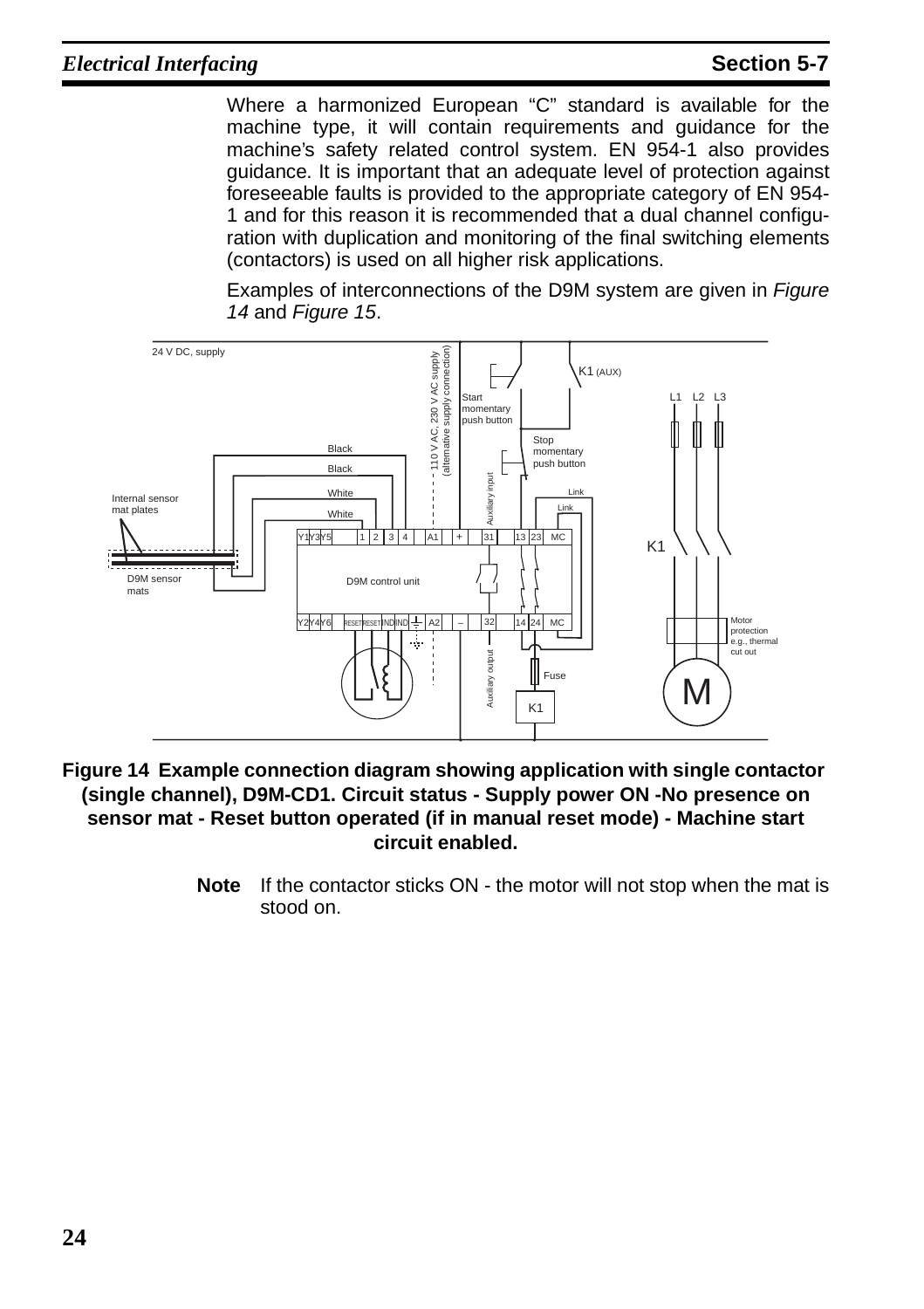

<span id="page-28-1"></span><span id="page-28-0"></span>**Figure 15 Example connection diagram showing application with two contactors and contactor monitoring (dual channel), D9M-CD1. Circuit status - Supply power ON - No presence on sensor mat - Reset button operated (if in manual reset mode) - Machine start circuit enabled.**

**Note** If either of the contactors stick ON, the motor will stop when the mat is stood on and the fault will be detected.

After completion of the design of the safety related control system ensure that the response time assumed at [5-4-1](#page-22-3) remains valid. If the value changes, it will be necessary to repeat the safety distance calculations.

Next consider the options for reset. The consequences of the reset scheme selected should be carefully considered for hazards caused by unexpected start up, etc., both under normal conditions and under fault condition. Timing diagrams are given below for both modes of the D9M.



**Figure 16 Manual reset mode Relationship between actuation, reset, and output.**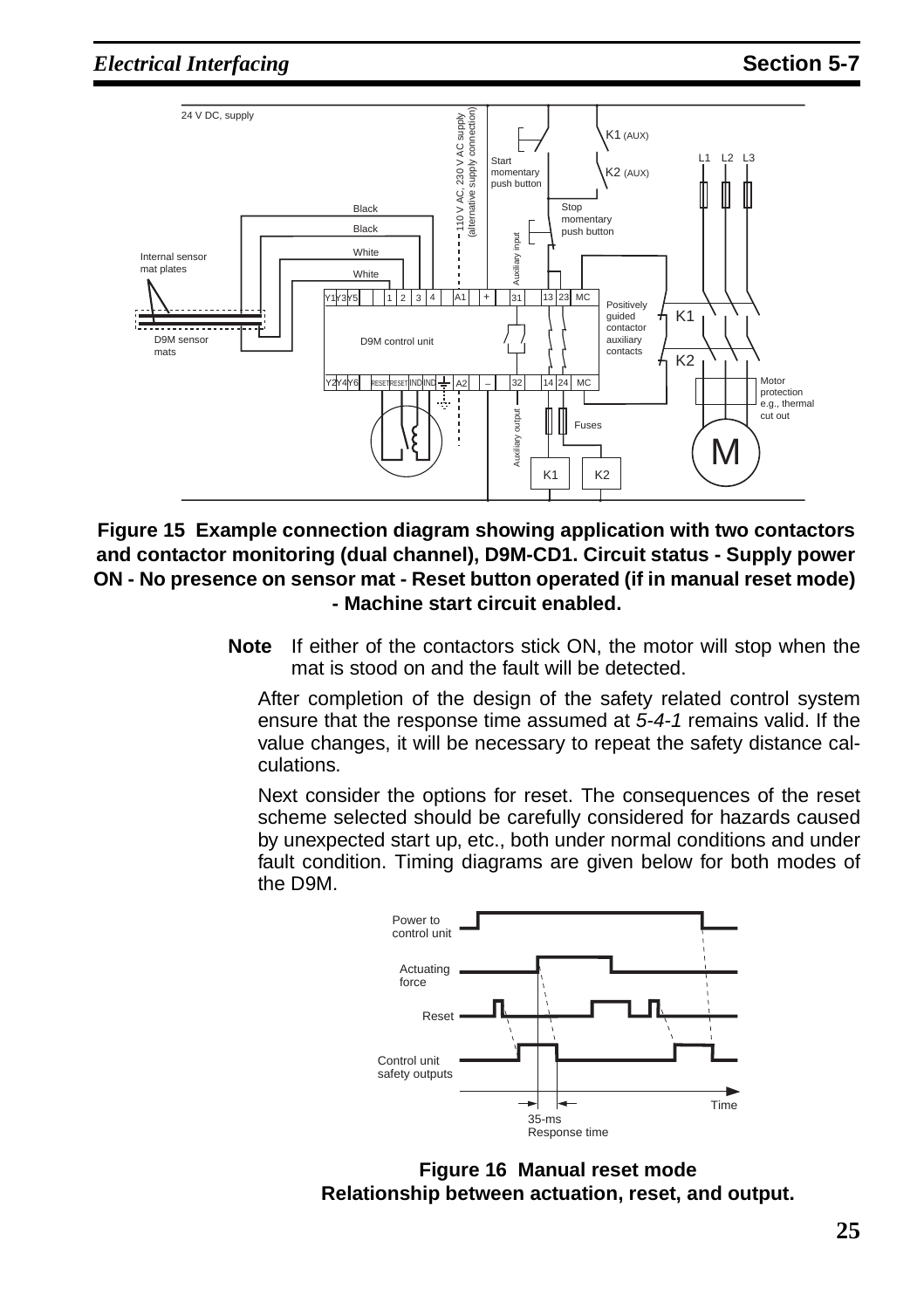

**Figure 17 Auto reset mode Relationship between actuation and output**

#### **Manual Reset Mode**

The reset can be accomplished by the button on the control unit or by a remote pushbutton or by voltage free contacts within the machine safety related control system. The outputs of D9M will remain OFF until reset after the power is turned ON and may require master/slave reset circuits in complex systems where other power up interlocks (start interlocks) are present.

#### **Auto Reset Mode**

When used in the auto reset mode, the machine's control system will need a separate reset function to prevent machine start up when stepping off the mat or after a temporary power supply failure or dip.

#### **Selecting the Power Supply**

The D9M offers four possibilities for power supply and in virtually every case a suitable supply will be available from the machine. Check that the power supply parameters conform with the requirements of the D9M as given in the specifications. Where a 24-V AC or DC supply is used it must be isolated from the mains supply in accordance with international electrical safety practice (IEC 364-4-41). One pole should be grounded (negative to be grounded for DC supplies). If special arrangements have to be made, commercial units supplying 24 V DC to suit the D9M are readily available.

#### **Auxiliary Output**

This is a non-safety output provided as a status output. It is particularly useful in systems using PLC functional machine control in combination with hard wired safety circuits as a status import to the PLC. Other uses include diagnostics in protection schemes and/or driving status lamps or alarms. The safety function must not depend on this output.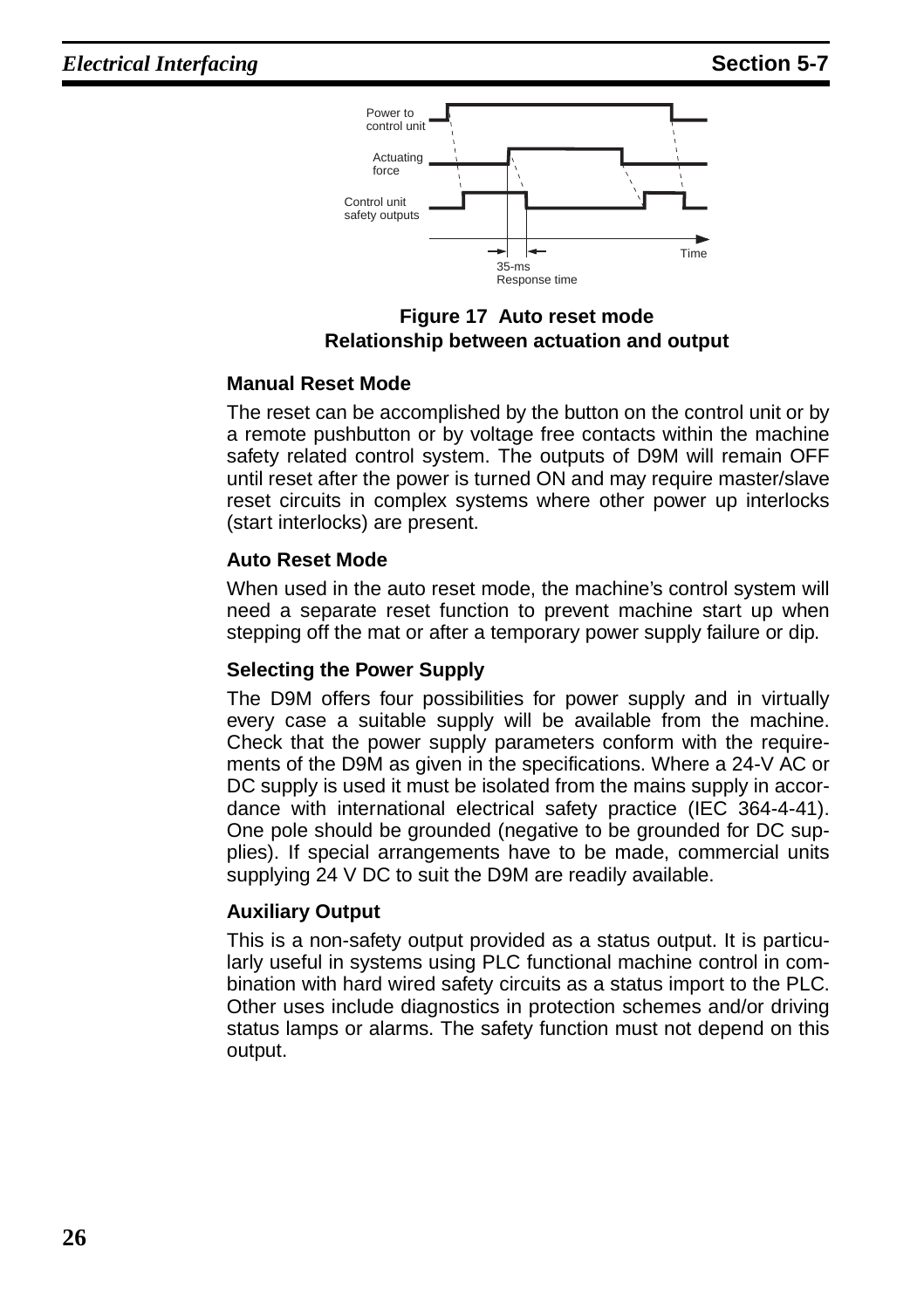#### **Arc Suppression**

Arc suppression networks or devices are recommended for all inductive loads. For safety circuits, suppressors should be fitted across the load and never across the contacts. The type and ratings of the suppressors will be determined by the supply and load characteristics. Note that suppressors can increase response time, particularly suppressor diodes across DC coils, and should be in place when measuring response times.

#### **Contactor Monitoring**

Contactor monitoring is provided via the two terminals marked MC. It should be used in all dual channel two contactor systems. If one of the contactors fails to isolate the power, the D9M control unit will lock out and prevent the re-energizing of the other contactor until the fault is rectified.

### <span id="page-30-0"></span>**5-8 Final Sensor Mat Layout**

Having considered these factors, the sensor mat layout can now be checked and finalized. Consider whether the machine response time has changed from the initial calculations.

Whenever possible, mats should be arranged with the wires at the outside edge of the detection zone. This simplifies installation and replacement if required and all wiring is protected by the perimeter trim.

## <span id="page-30-1"></span>**5-9 Wiring**

All D9M wiring must be protected from mechanical damage and suitably sealed for the operating environment. Waterproof butt connectors are supplied for mat to mat connections and are protected by the edge trim. Where wire runs are required across the floor, use conduit or cable trunking. The sealing integrity of the control unit must be maintained by the use of correctly sized and tightened conduit fittings or cable glands to IP65.

**Note** In order to ensure the isolation of the 110/230 V supply, the input power supply must be separately routed and enter the control unit via separate fittings or glands to those used for the output wiring. Wiring from the control unit to the mat may be buried in the floor using conduit, or pass via the edge trim. Flexible conduit is recommended for this type of installation. See [SECTION 6](#page-32-1) for further details.

Determine the wiring method and determine the input and output connection points for the mat to control unit wiring.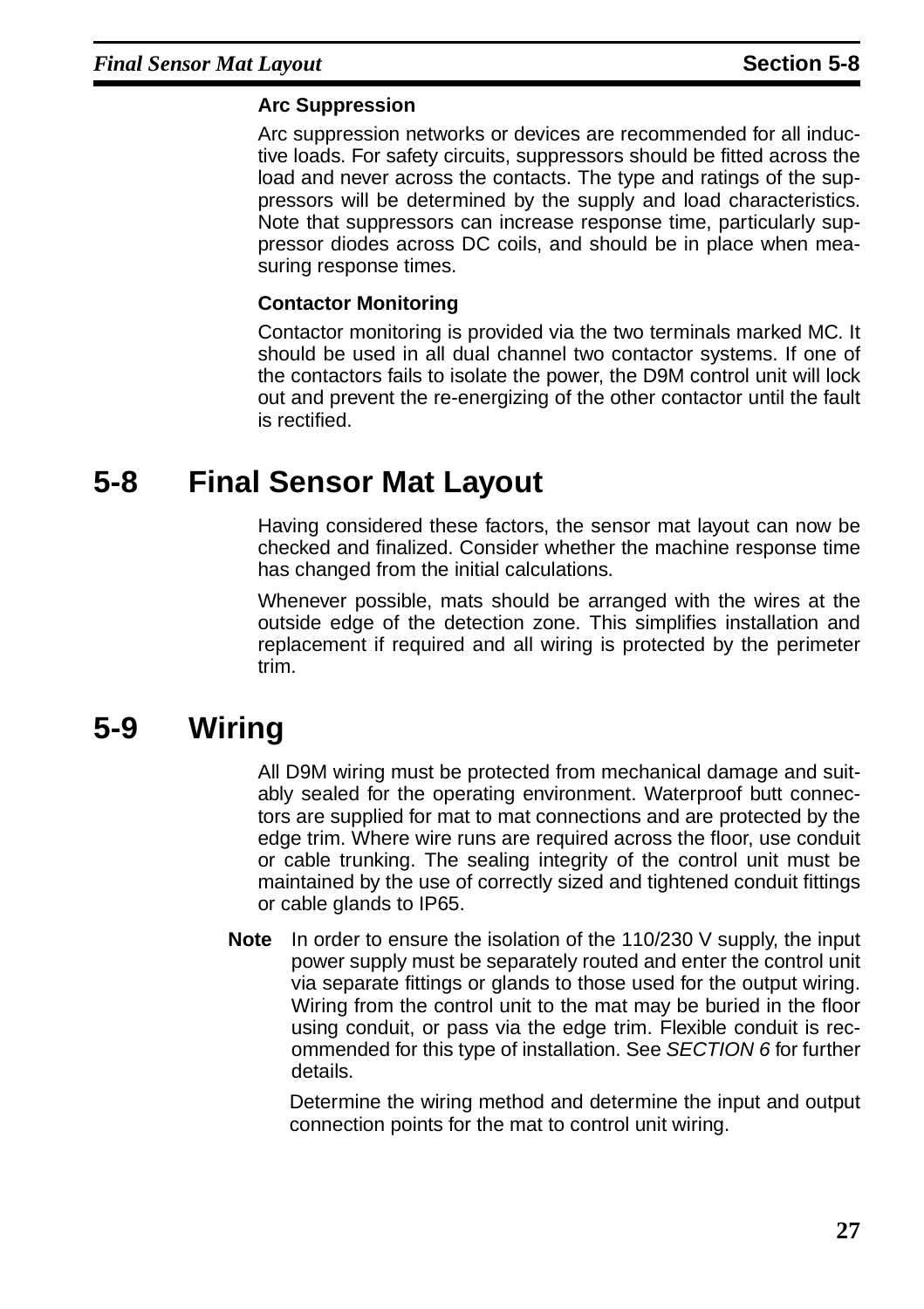## <span id="page-31-0"></span>**5-10 Final Details**

Prepare a work schedule and drawings of the installation layout and the electrical circuit. It is recommended that all measurements and calculations are recorded and retained in the technical file for the machine.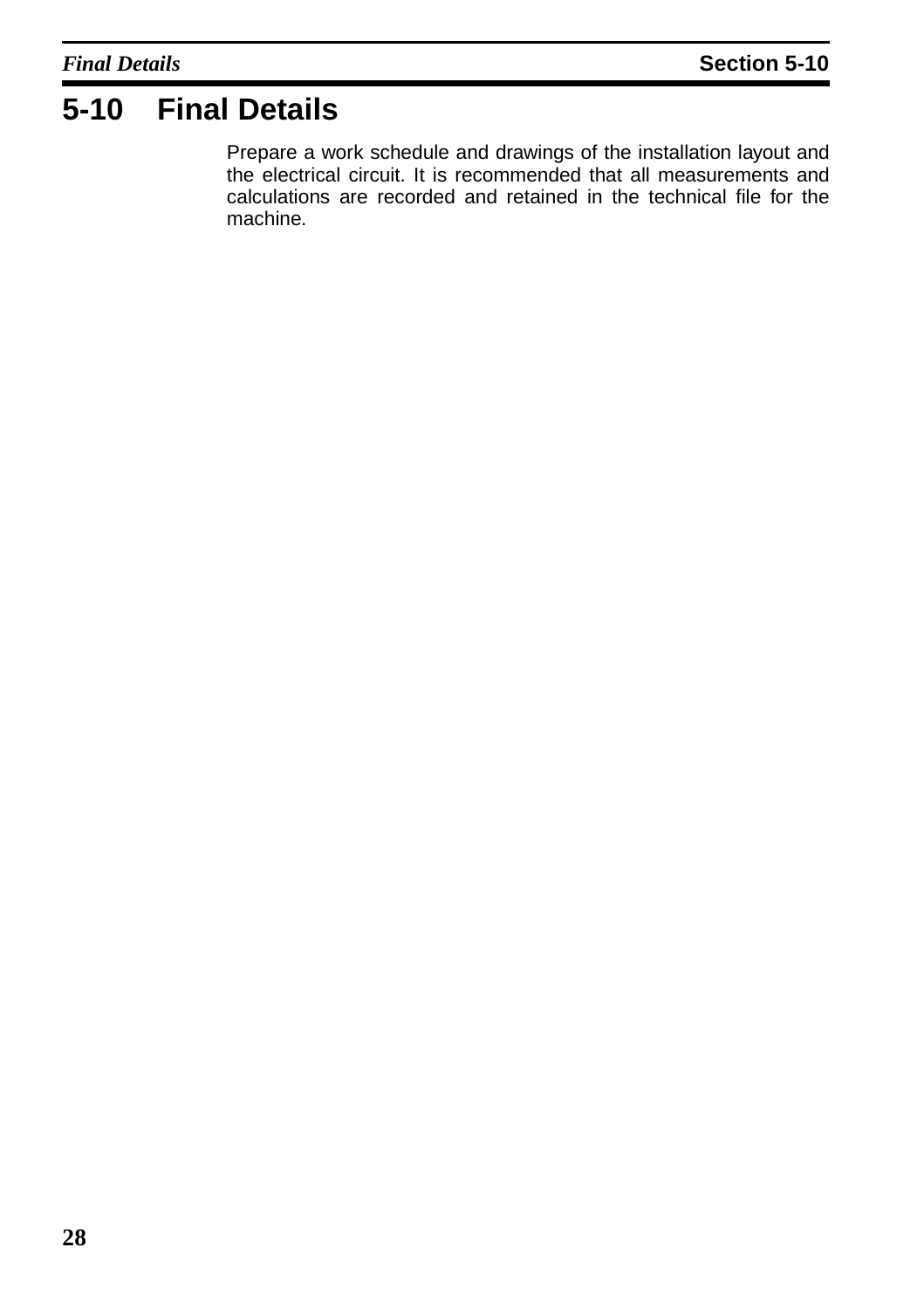# <span id="page-32-1"></span>**SECTION 6 Installation**

<span id="page-32-0"></span>This section covers the steps involved in installing and wiring the system, and confirming its functional operation.

| $6-1$   |                                      | 30 |
|---------|--------------------------------------|----|
| $6-2$   |                                      | 33 |
| $6 - 3$ | Checking the Mechanical Installation |    |
| $6-4$   |                                      |    |
| $6 - 5$ |                                      | 37 |
|         |                                      | 37 |
|         |                                      | 37 |
|         |                                      | 37 |
| $6-6$   | Functional Checkout                  | 38 |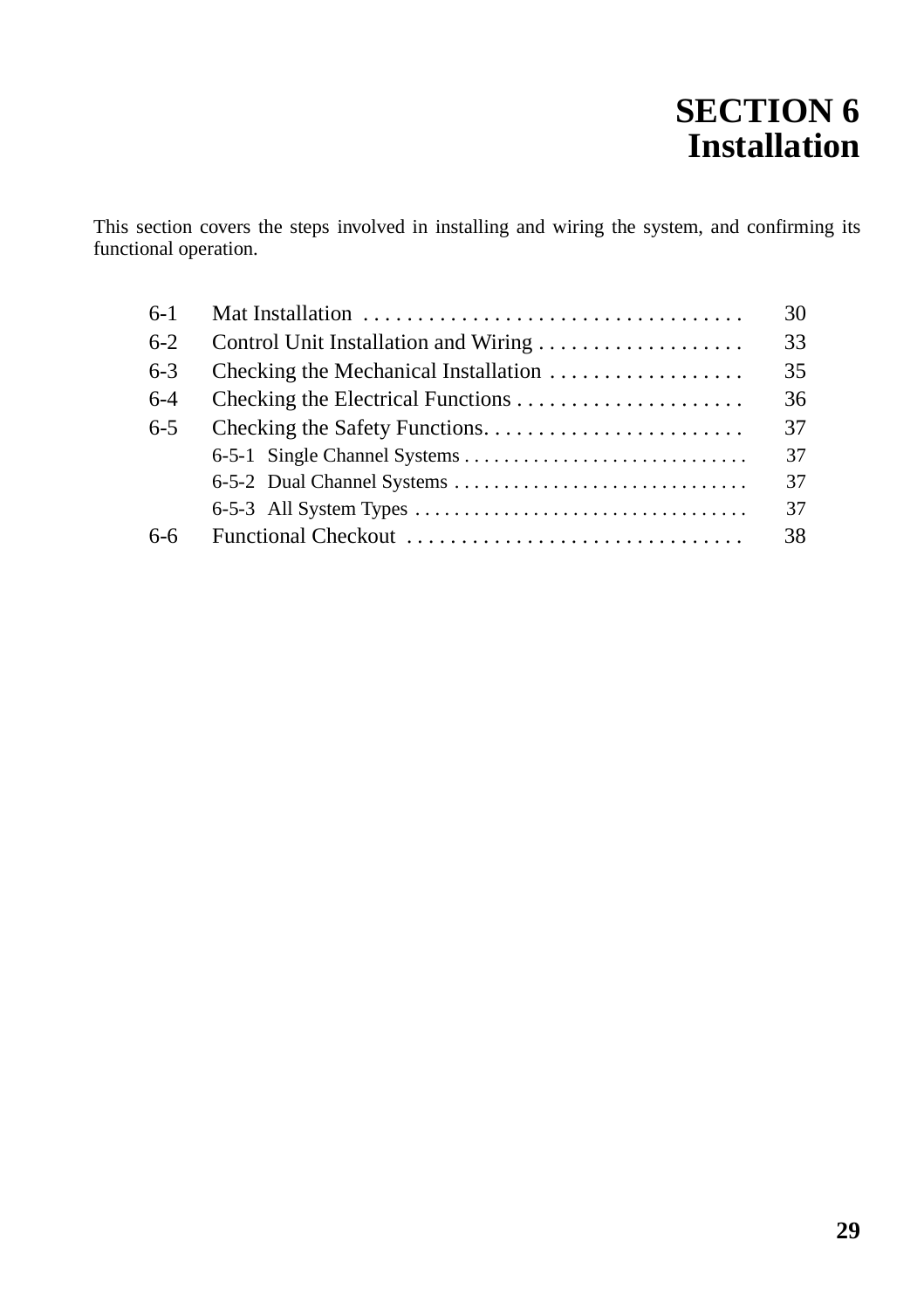#### **This manual should be read in full before commencing installation.**

Study this section completely before starting work.

The installation should be supervised by the system designer. A mechanical technician and an electrician familiar with industrial wiring practices and experienced in safety installations will be required to undertake the installation.

The following special tools are required:

Crimp tool for pre-insulated butt splice connectors



**Figure 18** 

Hot air gun with reflector attachment for heat shrinking





## <span id="page-33-0"></span>**6-1 Mat Installation**

Isolate and lock off the machine power supply at the source. Check that the floor is flat, smooth, clean and free of debris, and that any buried conduit or other wiring provision is correctly in place. Unpack the mats being careful to keep them flat and not to pull on the wires. Place the mats on the floor in the planned positions with the connecting wires at the periphery of the detection zone. Connect the mat sections together according to [Figure 20](#page-34-0).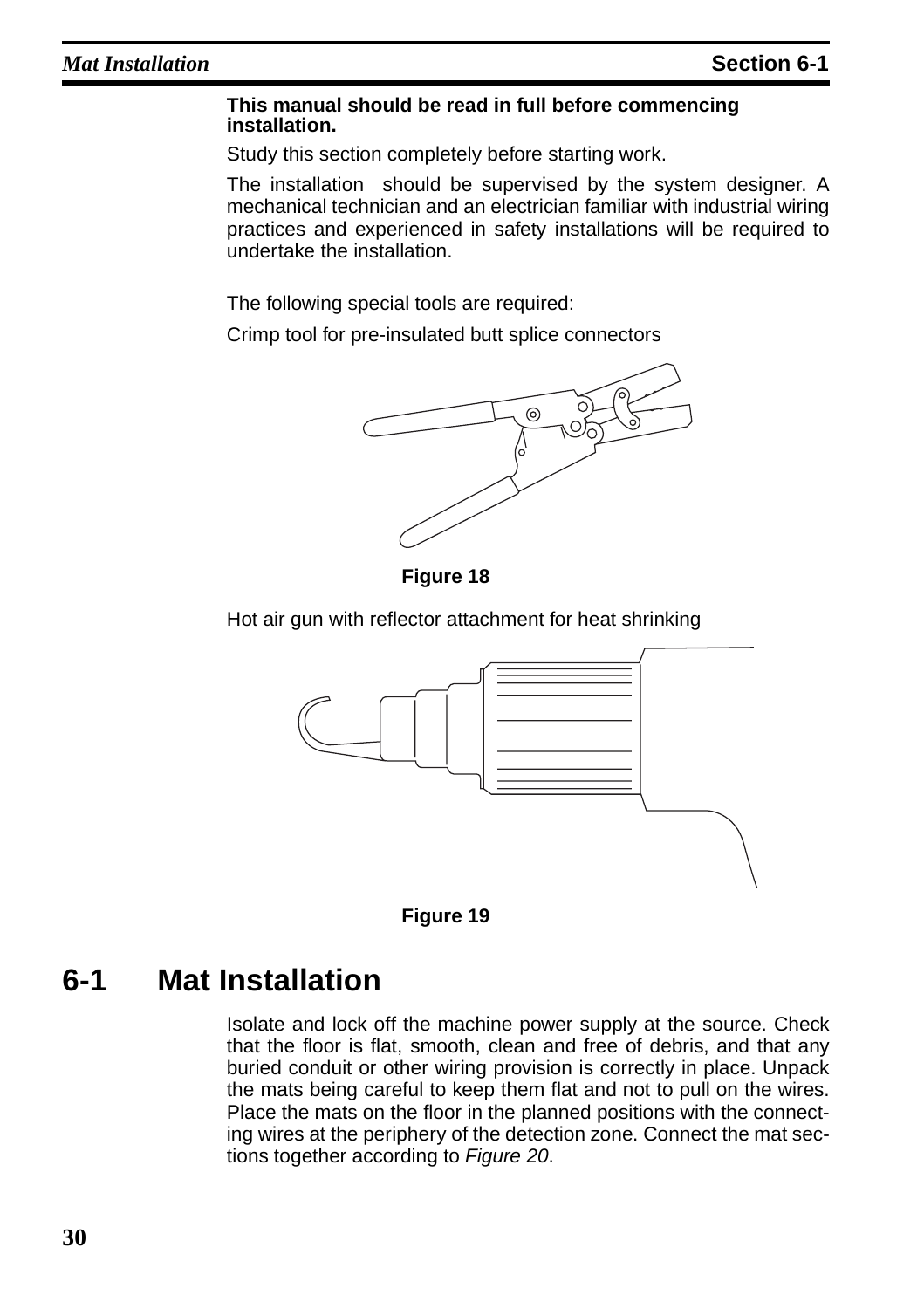

#### **Figure 20**

<span id="page-34-0"></span>**Note** The mat wires have a black outer covering. Two have a black inner sheath and two have a white inner sheath (see [Figure 20](#page-34-0) for positions).

Leave sufficient wire tail length to enable the connection to be remade if a mat is to be replaced, but ensure that the interconnecting wires will fit easily under the edge trim without crushing. Join the wires using butt connectors supplied as shown in *Figure* 21 below. Where mat wires require extending, e.g. front mat to rear mat connections, and control unit connections, use and extra pair of the butt connectors and a length of twin wire (see wiring specification - SEC-TION [6-2](#page-36-0)).



<span id="page-34-1"></span>Strip wires 8 mm and insert into crimp barrel.

Crimp using the correct cavity size on the crimp tool.

Heat crimped splice, using heat gun with deflector, until tubing shrinks and adhesive shrinks and flows.

**Figure 21**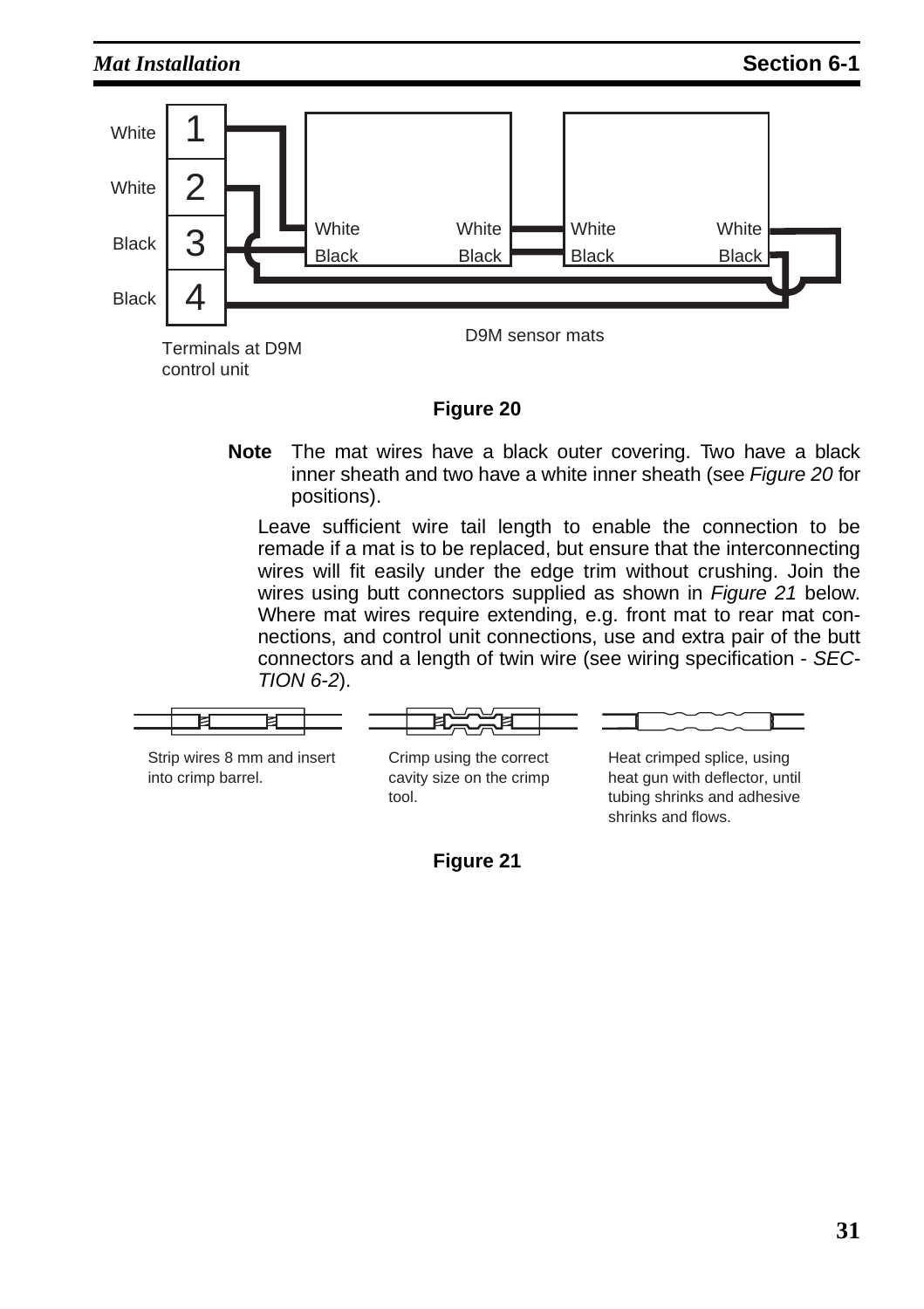#### **Trim Fixing**

Where the wiring to the control unit is not buried, notch the perimeter trim at the wire entry and exit positions and cut the trim slope to suit the conduit system selected. Take care to notch completely so that any flexing of the perimeter trim will not trap the wiring. Ensure that there are no sharp edges or burrs that could damage the wires.



**Figure 22 Details of trim fixings**

Mark out the edge trim fixing positions on the floor allowing the trim to overlap the mat. Using the holes in the trim as a guide, mark out and drill the floor (fit plugs if required). Clean off the floor and fix the mats and edge trim in place using countersunk screws to suit the application.

As the perimeter trim is fitted ensure that none of the wiring is trapped or crushed between the trim and the floor or the top and bottom sections (depending on trim type).

If there is a possibility that the wires may be caught or pulled, a strain relief clamp should be used where the wiring exits the perimeter trim. All wiring should be protected in suitable conduit. If possible, the wiring/conduit should not cross a floor area where it will be a tripping hazard.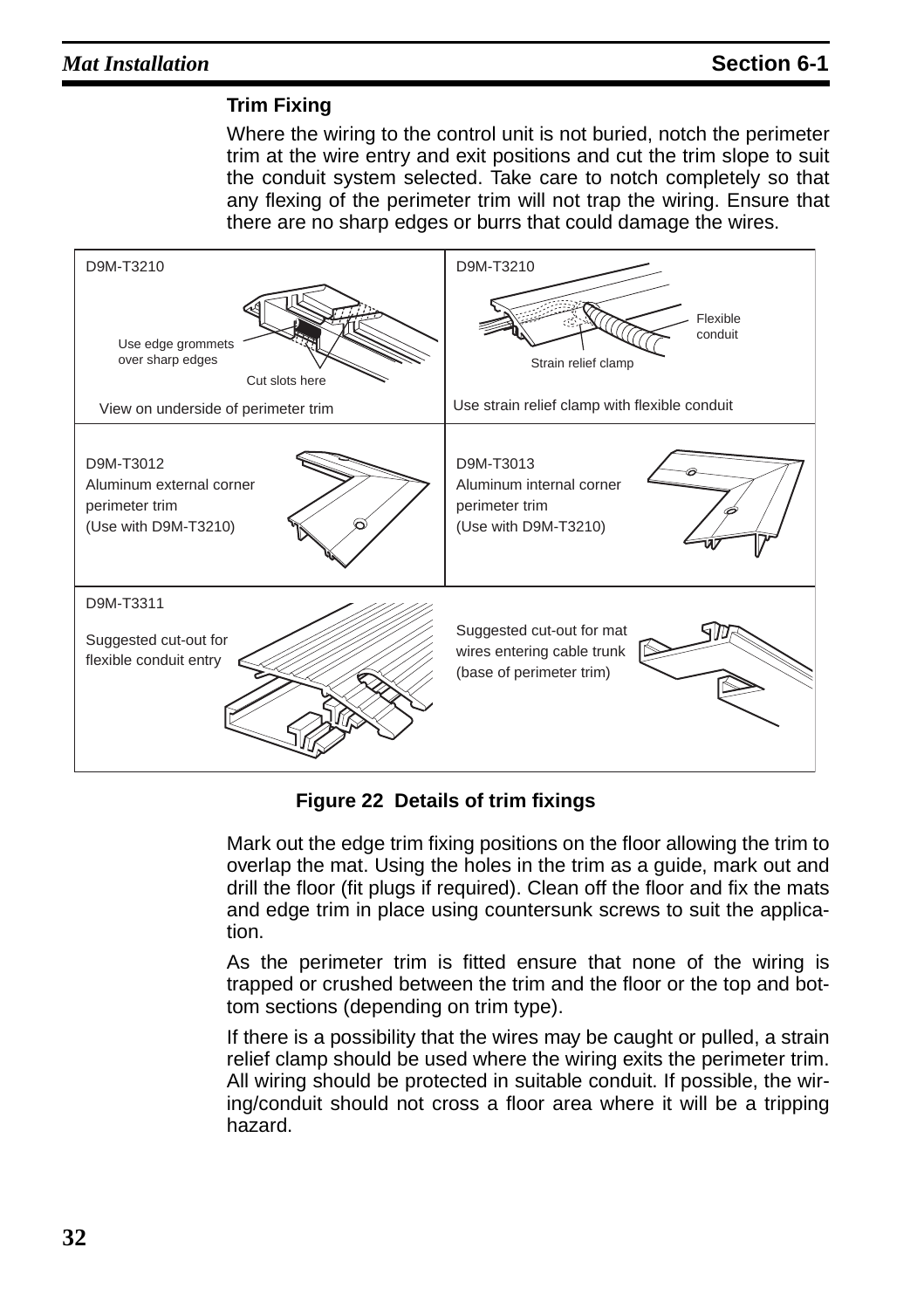## <span id="page-36-1"></span><span id="page-36-0"></span>**6-2 Control Unit Installation and Wiring**

(Also refer to [SECTION 4](#page-14-1) [Figure 6](#page-17-1), SECTION [5-3-7](#page-22-5) and SECTION [5-](#page-26-2) [7](#page-26-2).)

The control unit should be installed as supplied. It must not be modified or subjected to any procedures or connections other than those described in this manual.

Mount the control unit in its planned position. All wiring to the control unit terminals must use multistrand conduit cable/switch gear cable/ equipment wire with 0.5- to 1.5-mm<sup>2</sup> conductors.

The insulated pin crimps supplied must be used. This wire and terminal combination avoids the possibility of shorts from loose strands or open circuits caused by overtightening or vibration.

Ensure that a suitable ratchet type crimp tool is used. Crimp onto both the conductor and the insulation. Do not connect more than one wire onto one crimp.

#### **Ensure that the power supply remains isolated and locked off until SECTION [6-4](#page-39-0).**

The AC power supply must be externally fused at the point of supply by a 500-mA max. high rupture capacity (HRC) fuse. Unless the neutral side of the supply is referenced to ground, it must be fused to the same specification.



<span id="page-36-2"></span>**Figure 23 D9M-CD1 (Follow steps 1 to 12 for correct installation)**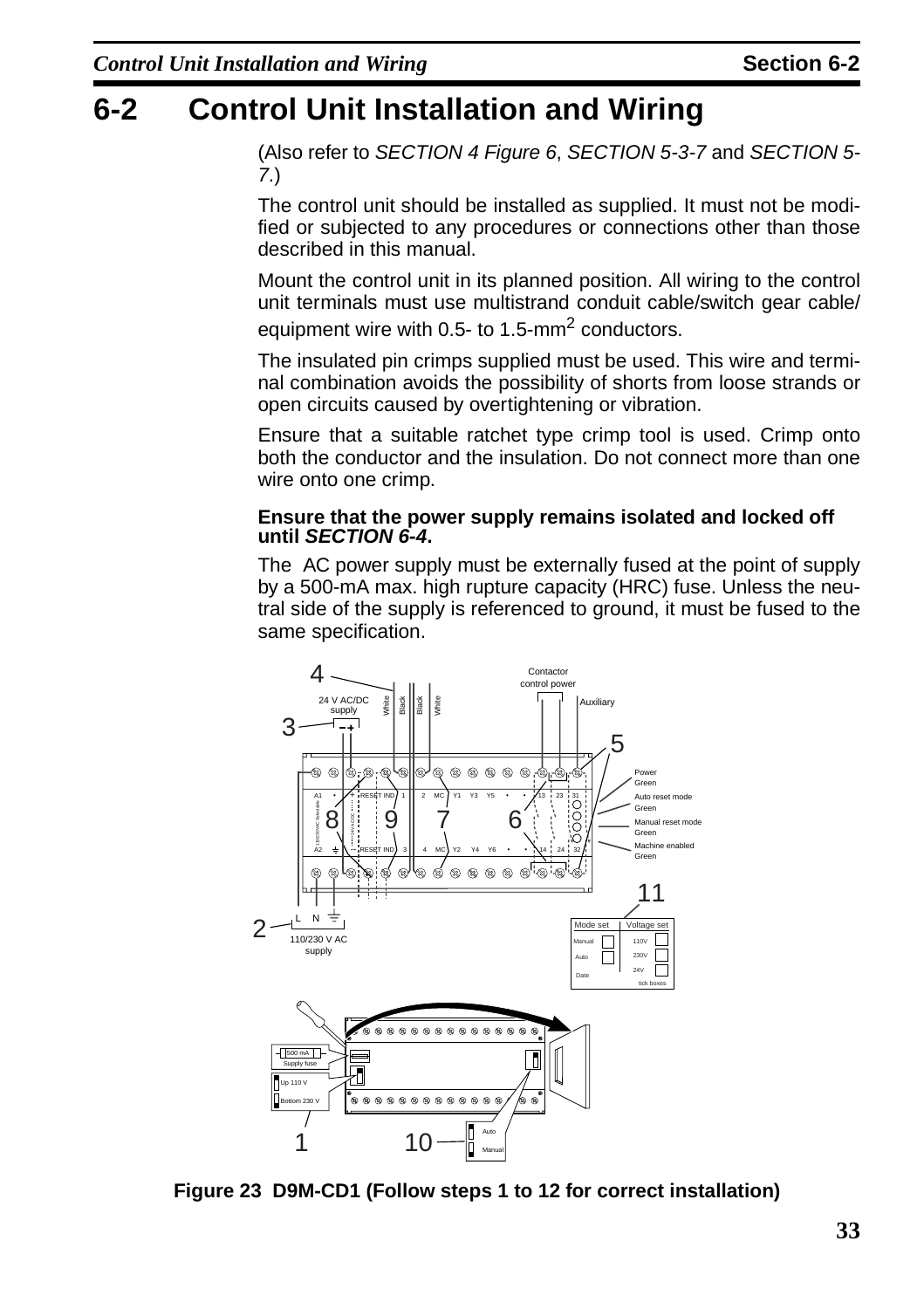- **1,2,3...** 1. When using a 110-V or 230-V AC supply, switch the voltage selector switch to 110 V or 230 V as appropriate.
	- **Note** The D9M is shipped from the factory with the selector set at 230 V AC.
	- 2. If a 110-V or 230-V AC supply is being used, it should be wired, including a protective ground, to the terminals shown. Check setting on voltage selector switch, see step 1. Do not make any connections to the terminal shown at step 3. The size of the protective ground wire should be at least equal to that of the supply wire.
	- 3. If a 24-V AC/DC supply is being used, it should be connected to the terminals shown, ensuring correct polarity. Do not make any connections to the terminals shown at step 2. With 24 V AC the grounded pole of the power supply should be connected to the -ve terminal.
	- 4. Mat connections: Connect the leads from the mat to the terminals shown.

 $1 =$  WHITE,  $2 =$  WHITE,  $3 =$  BLACK,  $4 =$  BLACK

- 5. Auxiliary outputs: This terminal provides auxiliary N/C contacts (i.e., closed when the MACHINE ENABLED light is OFF) suitable for indication or alarm devices. They must not be connected to the safety circuit.
- 6. Safety outputs: These are volt free terminals for connection to the machine safety circuit. They are connected in series with the machine contactor control circuit (max. rating 250 V 4 A). They should be externally protected by a suitably rated fuse(s). For one contactor use terminals 14 & 25 with terminals 15 & 24 linked. For two contactors with two independent control circuits (i.e., a dual channel system), use 14 & 15 for connection to one contactor control circuit and 24 & 25 to the other.

See [Figure 14](#page-27-1) and [Figure 15](#page-28-1) in [SECTION 5](#page-18-1) [\(page 24](#page-27-1) & [page 25](#page-28-1)) for examples of typical interfacing with the machine control circuit.

- **Note** The safety outputs should be connected directly via hard wiring to the machine primary control elements (contactors). They must not be connected via any elements, e.g., ordinary relays, PLCs, etc., not suitably specified for safety related functions.
- 7. Contactor monitoring: The control unit is provided with these terminals linked. When the link is removed they can be connected to positively guided N/C auxiliary contacts on the machine contactors to provide monitoring of the contactors in dual channel control systems. If one contactor fails to isolate the power at deenergizing of its control coil the D9M unit will not allow the other contactor to be energized until the fault has been rectified.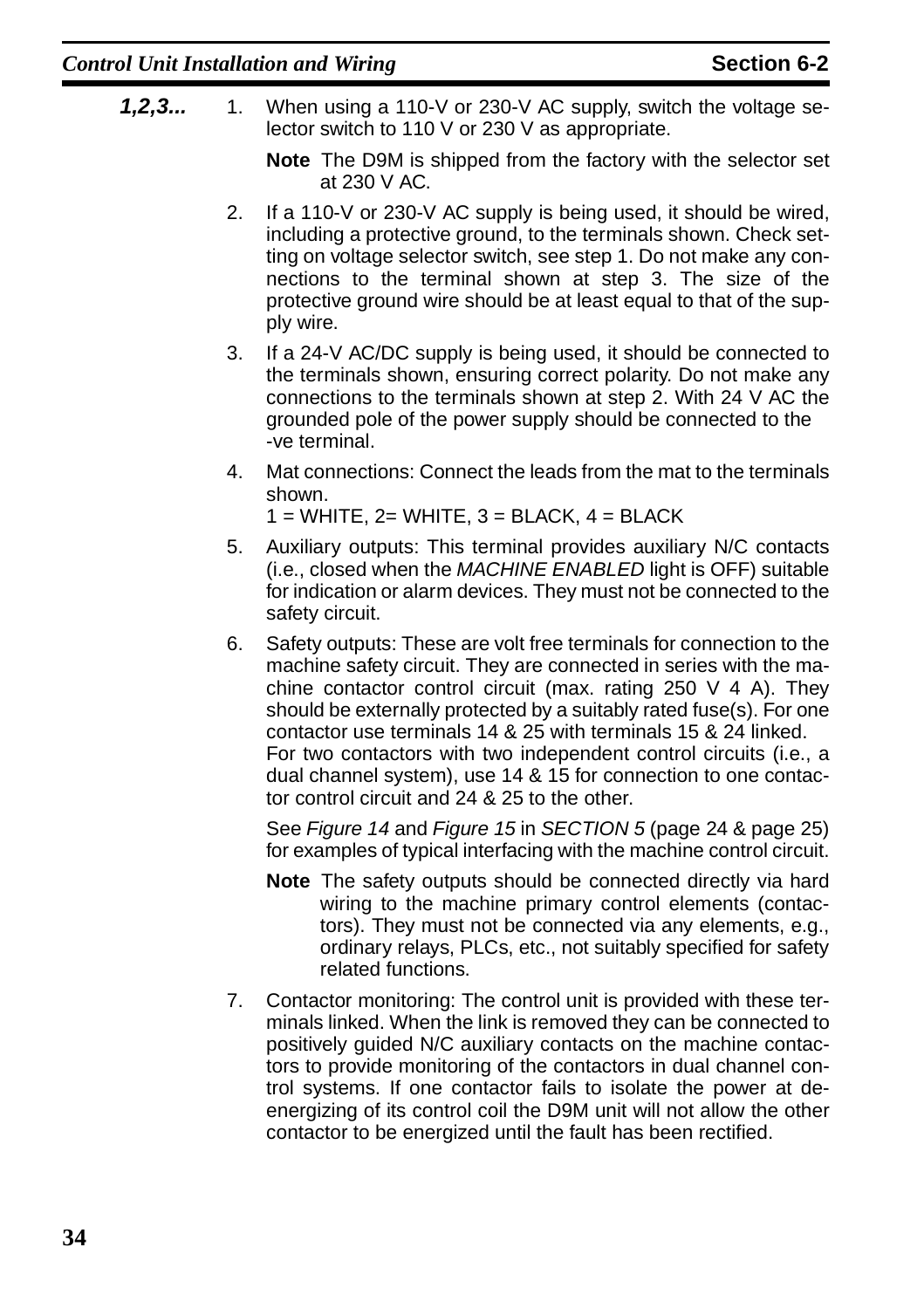- 8. Remote reset: N/O These terminals are provided for the connection of a remote reset button. This MUST be an N/O momentary pushbutton device positioned at a location which gives a full view of the detection zone.
- 9. Remote reset indication: If this is used in conjunction with an illuminated pushbutton remote reset switch, it will show when the D9M needs to be reset. These terminals are for connection to the bulb (28 V).
- 10. Manual reset/Auto reset: M/A SWITCH. Set the M/A switch to the required setting.

M = Manual reset mode

 $A =$  Auto reset mode

- 11. Mark and sign the label according to the Voltage and Mode settings established.
- 12. Re-check the wiring connections including connections or modifications made to the machine control system wiring. Replace and secure the D9M control unit lid.

**Disconnect the machine prime mover from the final contactor(s), so that no machine movement can take place.**

## <span id="page-38-0"></span>**6-3 Checking the Mechanical Installation**

- **1,2,3...** 1. Check that the D9M sensor mats, perimeter trim and uniting trim are undamaged and correctly positioned and secured. Check that the designed safety distance has been achieved.
	- 2. Check that access to the hazard zone is not possible other than via the D9M mat and that any fixed guards, etc., are positioned according to the design and are secure.
	- 3. Check that the presence of a person between the hazard zone and the D9M is prevented.
	- 4. Check that the environmental conditions present or foreseeable correspond to those considered during the design stage.
	- 5. Check that the installation is free of hazards not foreseen at the design stage.
	- 6. Check that any warning notices are in place.
	- 7. Check that any other protective measures required have been installed.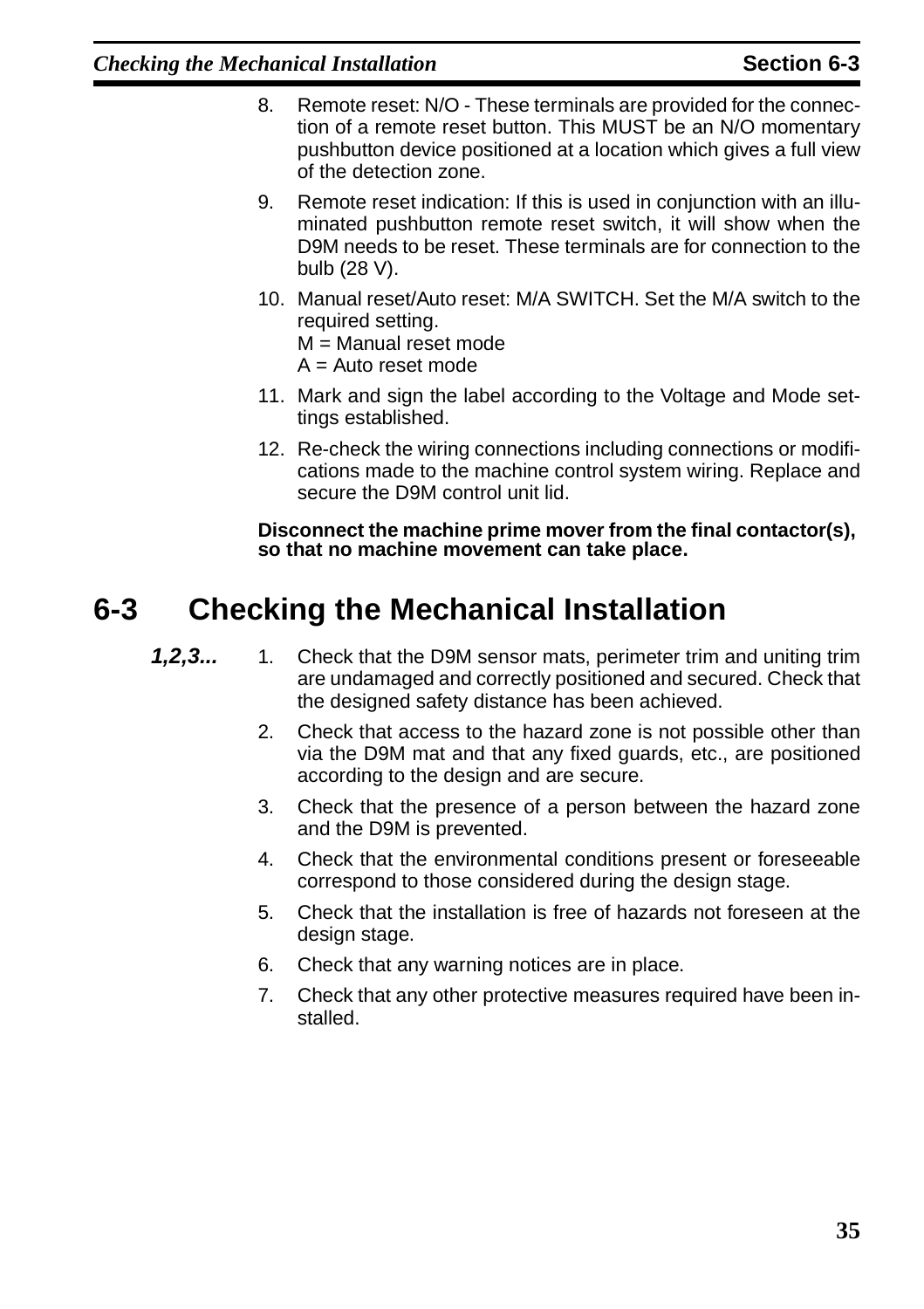## <span id="page-39-0"></span>**6-4 Checking the Electrical Functions**

**1,2,3...** 1. Ensure the mat is clear of persons and equipment. Temporarily disconnect any automatic reset function provided by the machine control system. Reinstate the machine power supply but ensure that the machine prime mover is still disconnected from the machine final contactor(s).

#### **A. Manual Mode Only**

- 2. Check on the control unit that:
	- the green LED POWER is illuminated
	- the green LED MANUAL RESET is illuminated
	- the reset lamp in the reset button is illuminated
	- the green LED MACHINE ENABLED is OFF.
- 3. Press and release the reset button
	- check that the MACHINE ENABLED LED comes on and the reset lamp goes OFF
	- stand on the mat and check that the MACHINE ENABLED LED goes OFF.
- 4. Step off the mat, check that the MACHINE ENABLED LED remains OFF and the reset button is illuminated.
	- Press and release the reset button, check the MACHINE EN-ABLED LED comes ON and the reset button goes OFF.
- 5. Repeat the above tests to check the remote reset button(s) and lamp(s) if fitted.
- 6. Repeat the above to check the correct operation of any status monitoring connected to the D9M.

#### **B. Auto Reset Mode Only**

- 2. Check on the control unit that:
	- the green LED POWER is illuminated
	- the green LED MACHINE ENABLED is ON.
- 3. Stand on the mat, and check that the MACHINE ENABLED LED goes OFF.
- 4. Step off the mat, and check that the MACHINE ENABLED LED goes ON.
- 5. Repeat the above to check the correct operation of any status monitoring connected to the D9M.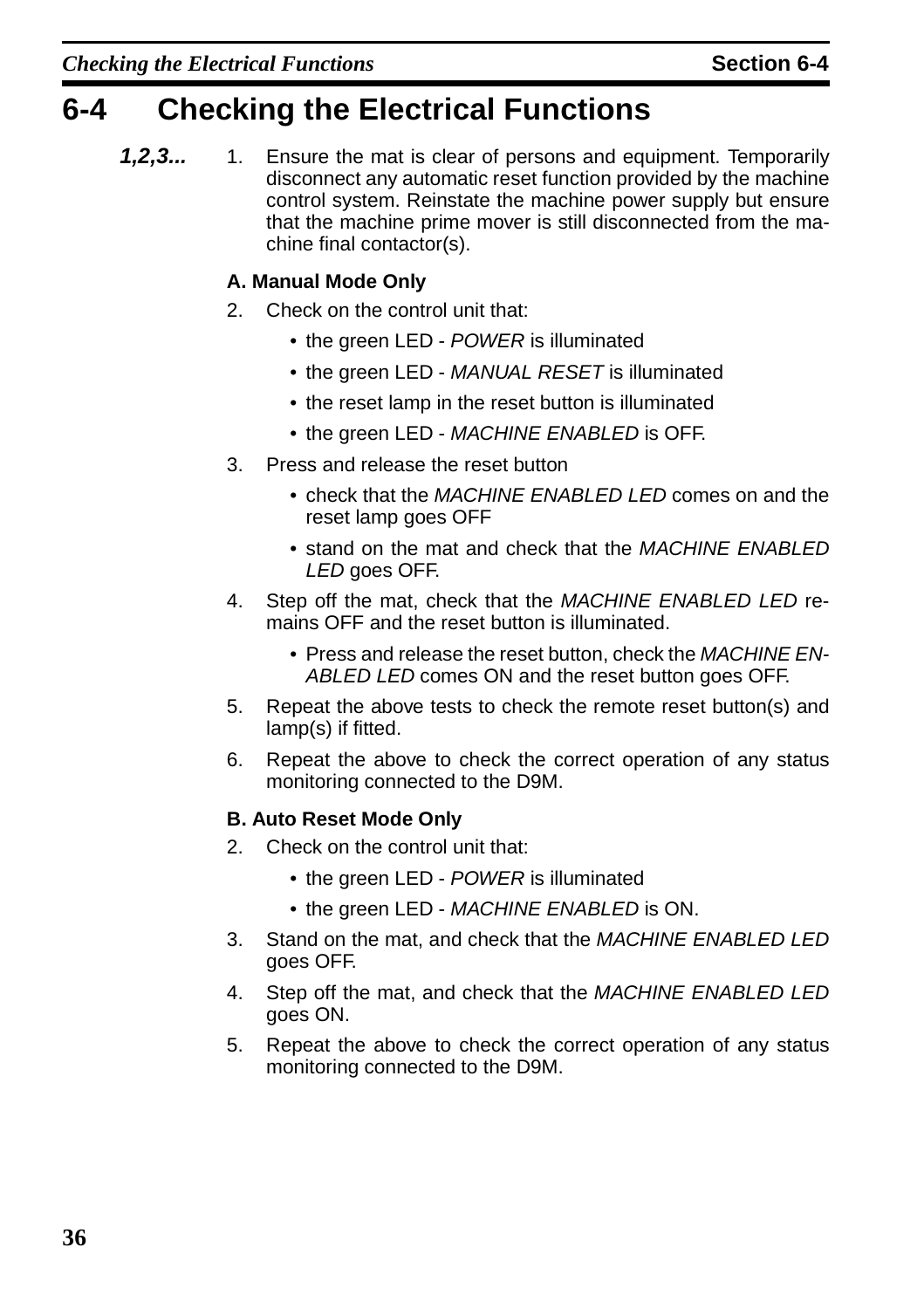## <span id="page-40-0"></span>**6-5 Checking the Safety Functions**

### <span id="page-40-1"></span>**6-5-1 Single Channel Systems**

(See [Figure 14](#page-27-1) [SECTION 5](#page-18-1).)

Simulate normal operation. Actuate the mat by standing on it and check that the main contactor drops out immediately. Check that any other safety related stop functions, e.g., brake, clutch contactors, are operating as intended.

### <span id="page-40-2"></span>**6-5-2 Dual Channel Systems**

(See [Figure 15](#page-28-1) [SECTION 5](#page-18-1).)

- **1,2,3...** 1. Simulate normal operation. Actuate the mat by standing on it and check that both final contactors drop out immediately. Check that any other safety related stop functions, e.g., brake/clutch contactors, are operating as intended.
	- 2. Isolate the power source and then install a temporary fault by short circuiting terminals 13 and 14 at terminal block 6 ([Figure](#page-36-2) [23](#page-36-2)).
	- 3. Reinstate the power source and actuate the D9M sensor mat and check that one of the final contactors drops out immediately and any other stop functions associated with that channel operate as intended.
	- 4. Check that the D9M control unit will not reset
	- 5. Isolate the power source and remove the temporary fault. Reinstate the power source and check that the D9M operates normally. Taking the same electrical safety precautions, repeat the test with a temporary short circuit across terminals 23 and 24 at ter-minal block 6 ([Figure 23](#page-36-2)).
	- 6. Again check that the D9M will not reset
	- 7. Remove the temporary fault, check that the D9M operates correctly.

### <span id="page-40-3"></span>**6-5-3 All System Types**

- **1,2,3...** 1. Carry out any other tests required to confirm that the safety related control system meets the requirements of its Category according to EN 954-1 and works as intended.
	- 2. Check any other safety functions associated with the machine circuits which have been affected by the installation of the D9M. There should be an existing procedure for these tests.
	- 3. **Isolate the machine power supply at the source.**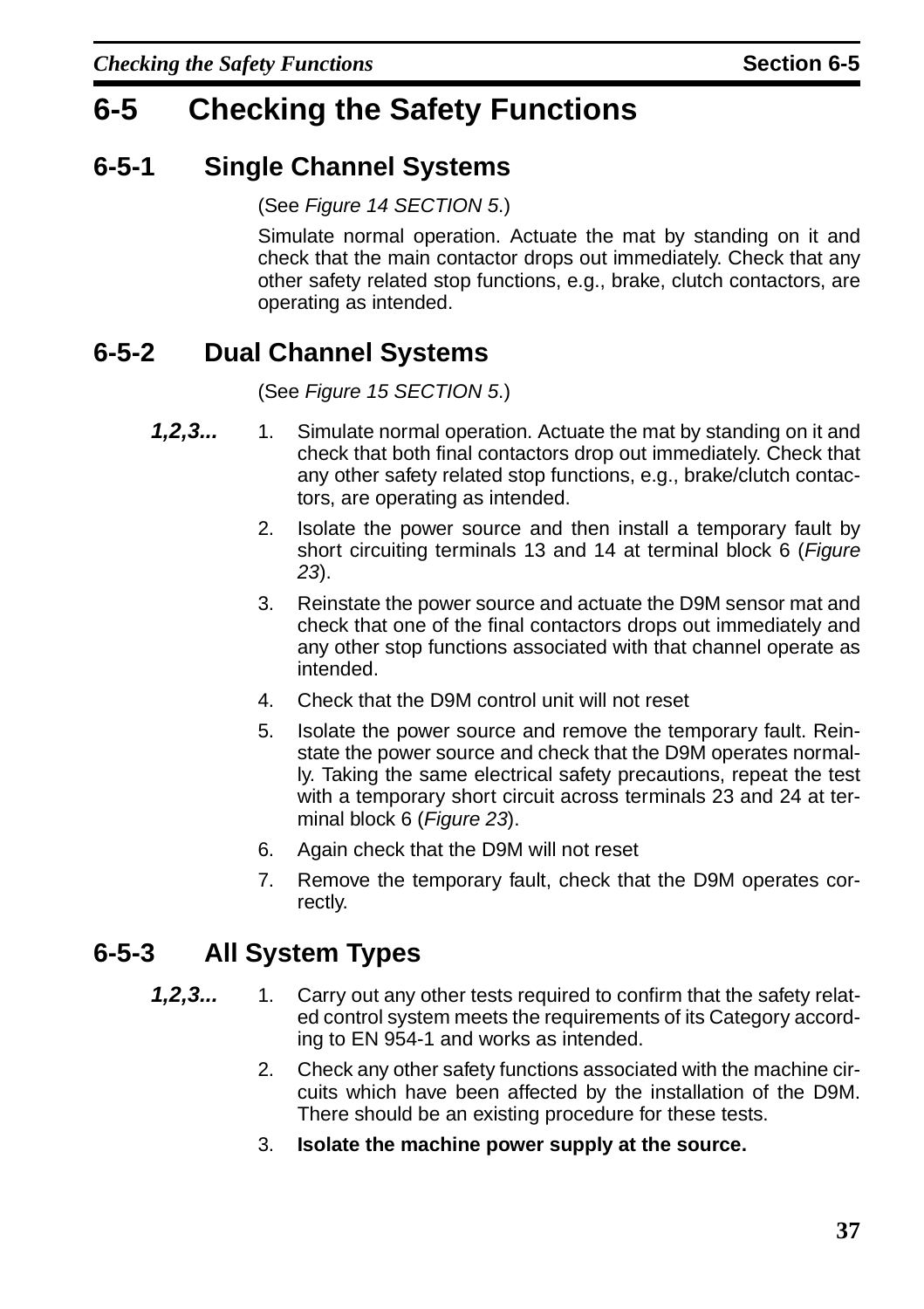- 4. Reconnect any automatic reset function provided by the machine control system.
- 5. Reconnect the machine prime mover to the final contactors.
- 6. Secure all covers and doors.

## <span id="page-41-0"></span>**6-6 Functional Checkout**

Reinstate the machine electrical supply.

Check the following:

- **1,2,3...** 1. Check that machine operation cannot commence until the D9M control unit has been reset. Perform the walking test described in SECTION [8-2](#page-45-2).
	- 2. Check that actuation of the mat stops hazardous movement.
	- 3. Check that stepping off the mat does not start machine operation but does enable restart.
	- 4. Check that when approaching the machine at walking pace, hazardous movement stops before the hazard zone can be reached. In critical applications, stop-time tests should be carried out.
	- 5. If any type of muting system is installed, check that the D9M is muted only during non-hazardous parts of the operating cycle and that any mute indicators operate correctly.
	- 6. Test the machine's emergency stop function.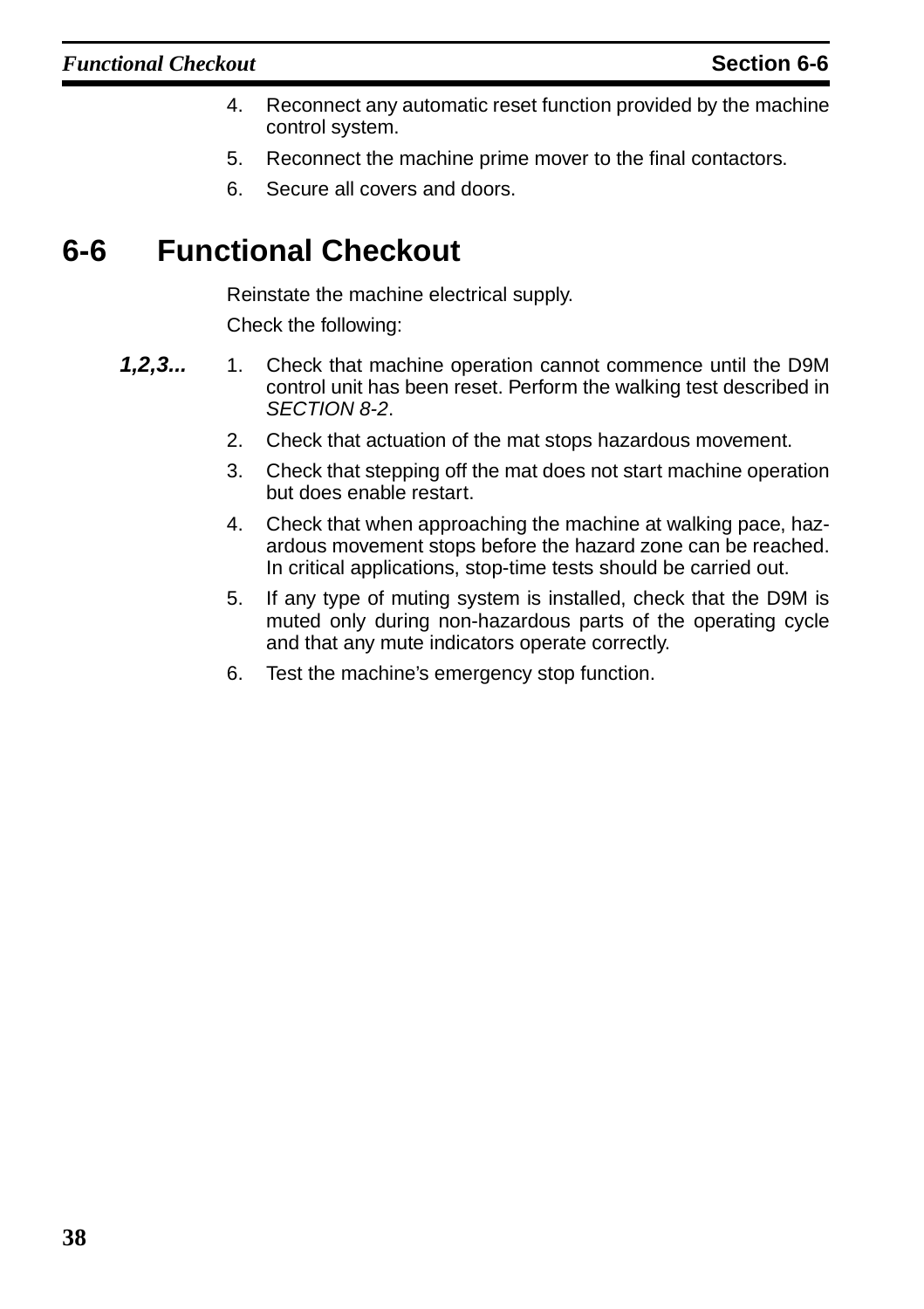# **SECTION 7 Use**

<span id="page-42-0"></span>This section describes the precautions to be taken before putting the system into service.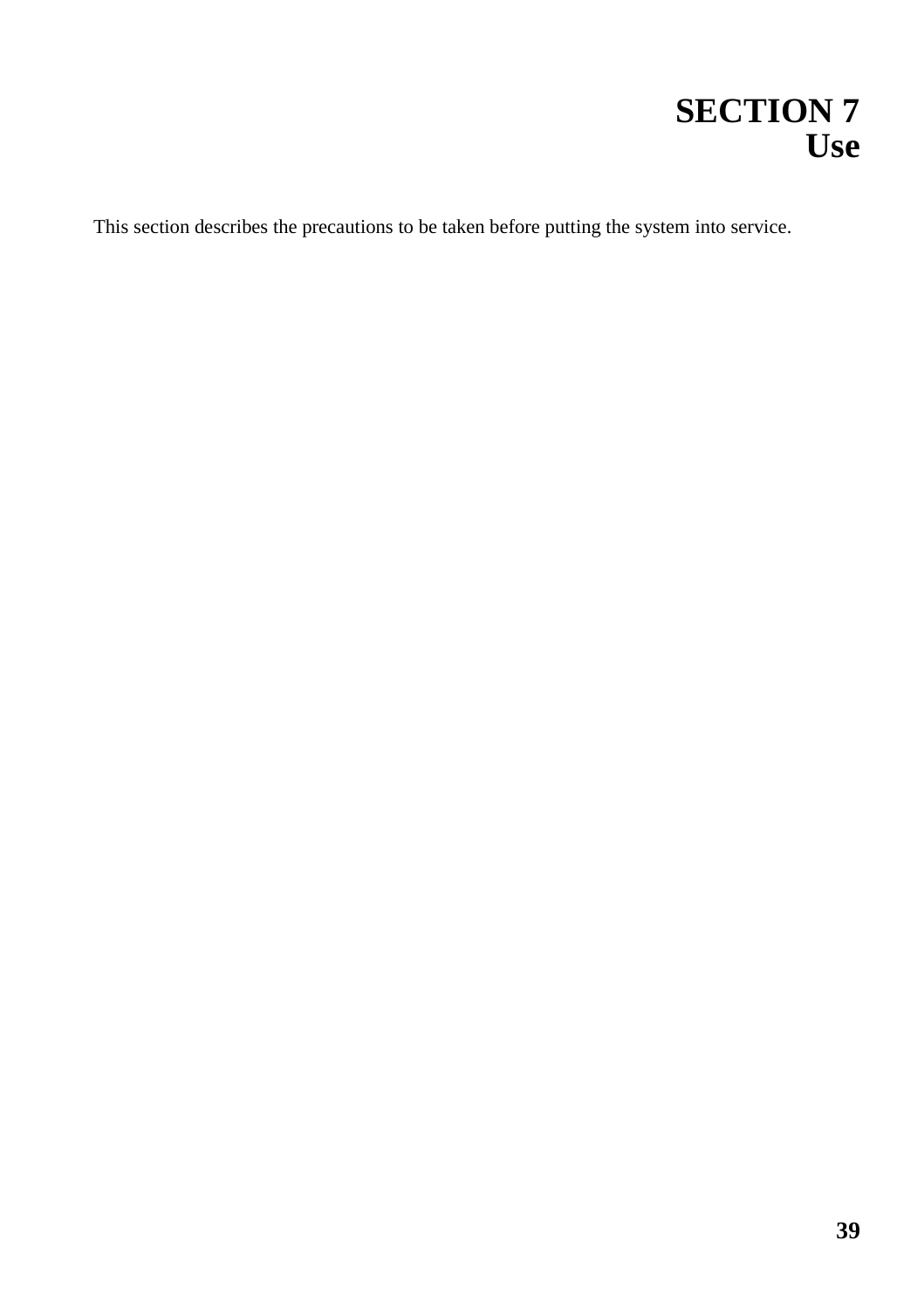Prior to putting the machine into its normal service, ensure that operators and supervisors are aware of the nature and purpose of the D9M system and that they understand the functions of the controls and indicators.

Ensure that the technical specifications together with inspection, test and servicing instructions are available to the appropriate personnel and that a system for recording inspections is in place.

**Ensure that personnel understand that no additional coverings, boards, plates, or planks are to be on the D9M sensor mat during operation of the machine.**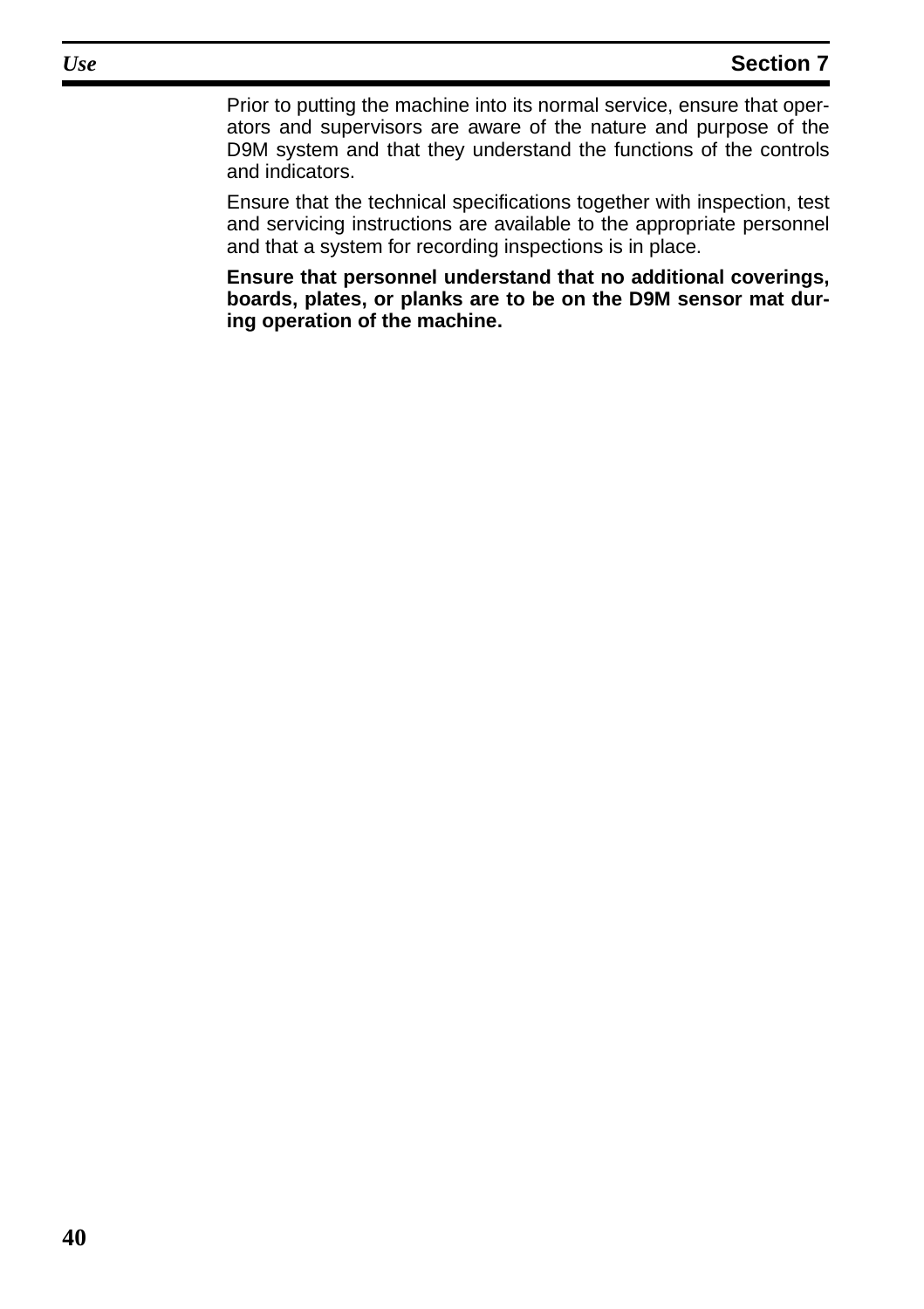# **SECTION 8 Maintenance**

<span id="page-44-0"></span>This section provides instructions on cleaning, inspecting, disposing, troubleshooting, and repairing the system.

| $8-1$   |                                                                             | 42 |
|---------|-----------------------------------------------------------------------------|----|
| $8-2$   | Routine Inspection and Test (Recommended Weekly)                            | 42 |
| $8-3$   | Thorough Examination and Test<br>(Recommended Twice Yearly or After Damage) | 43 |
| $8-4$   |                                                                             | 43 |
| $8 - 5$ |                                                                             | 44 |
|         |                                                                             | 44 |
|         |                                                                             | 45 |
|         |                                                                             | 45 |
| $8-6$   |                                                                             | 45 |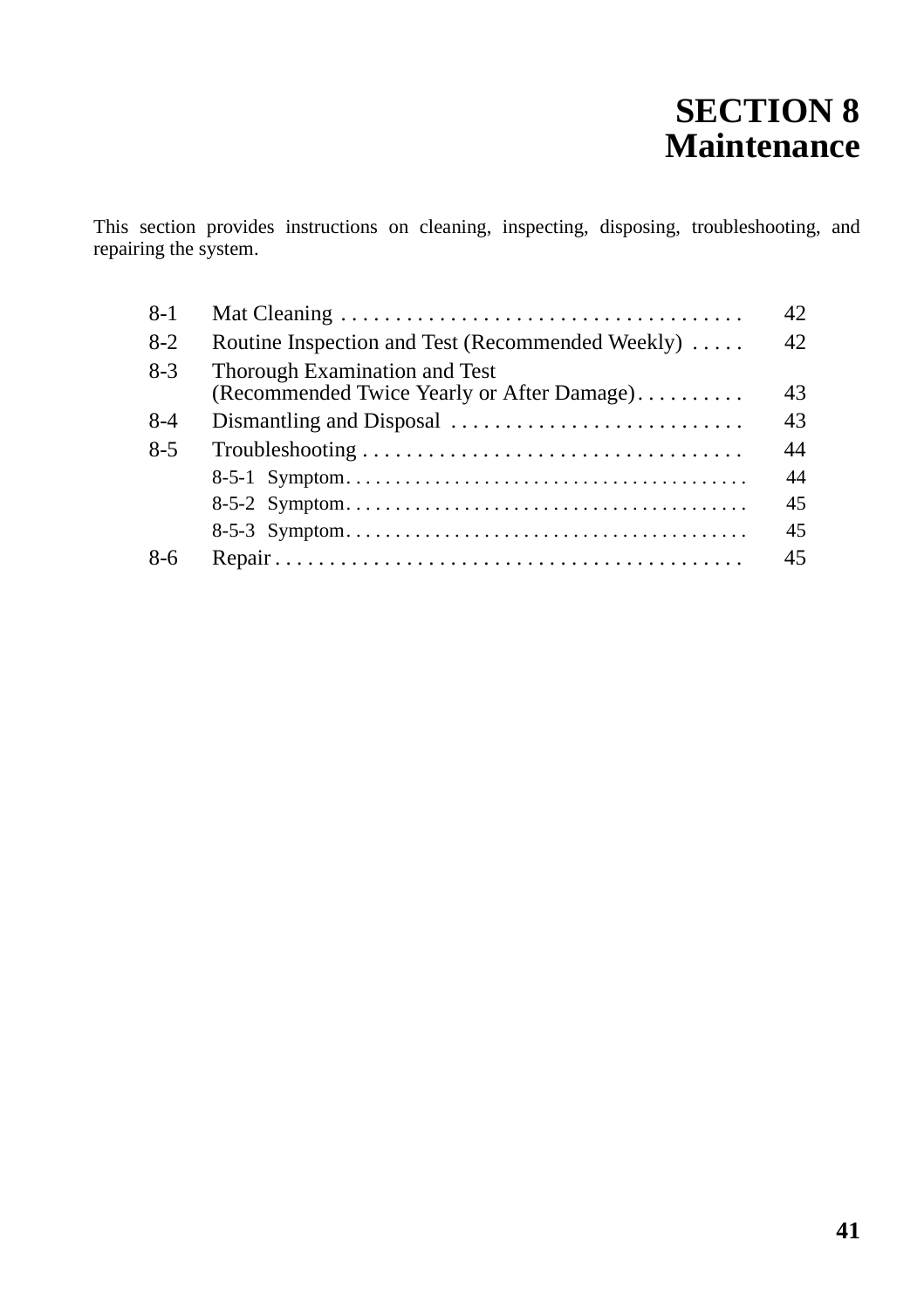This section should be read in full before any maintenance is attempted.

Attention is drawn to requirements for planned preventive maintenance.

During maintenance operations, disconnect the machine's prime mover before working on the D9M system. Observe electrical safety precautions.

## <span id="page-45-0"></span>**8-1 Mat Cleaning**

The sensor mats should be regularly swept to clear them of deposits such as filings and other materials. If it is necessary to wash or hose down the sensor mats to clean or remove grease, etc., it is permissible to use warm water and detergent. DO NOT USE SOLVENTS.

### <span id="page-45-2"></span><span id="page-45-1"></span>**8-2** Routine Inspection and Test (Recommended Weekly)

Stop the machine. Clean the sensor mats and allow them to dry off. Inspect the top surface of the mat for damage. Minor nicks and abrasions of the vinyl cover are acceptable but any damage that exposes the metal plate must be dealt with immediately. Check that the perimeter trim and uniting trim are not cracked, broken or distorted and that the fixings are secure. Damaged parts must be replaced immediately.

Test the mat operation. Two persons are required, one to walk on the mat, the other to observe the control unit. On systems using manual reset mode the reset button must be continuously pressed and released. Check that the MACHINE ENABLED LED is ON prior to actuation of the mat and goes OFF as soon as the mat is stepped on. One person should walk over each section of the mat in turn and each joining section in turn (i.e., stand with both feet on the same uniting trim between two sections). The MACHINE ENABLED LED must remain OFF during the entire time. Step off the mat, operate the reset button. Check that the MACHINE ENABLED LED is illuminated. Start the machine, step onto the mat and check that the machine stops immediately.

Check that all fixed guards and angle plates, etc., are in place, undamaged and securely fixed.

**If these checks reveal any problems, do not allow use of the machine until they are rectified. Record the inspection and test in a written log.**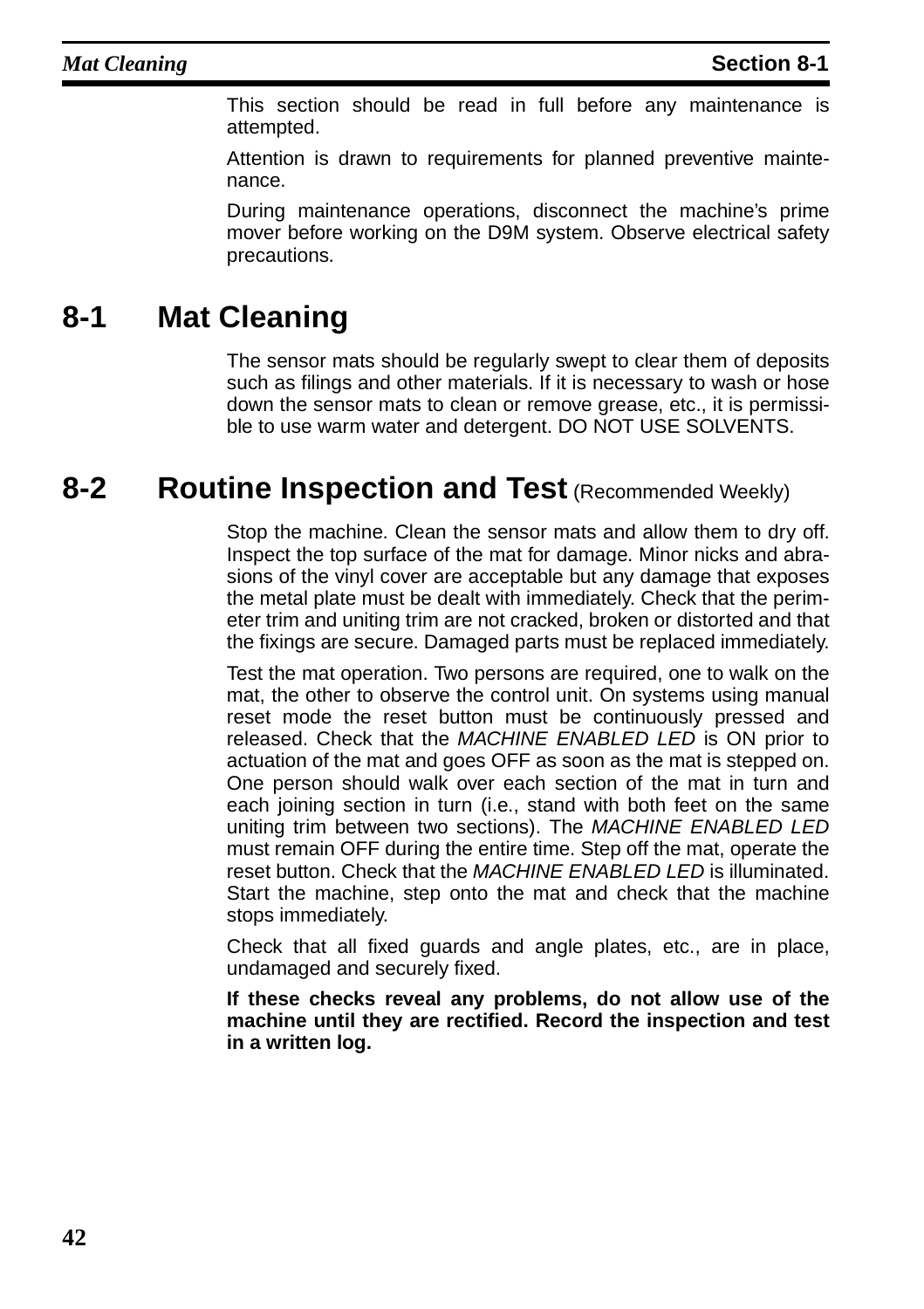## <span id="page-46-3"></span><span id="page-46-2"></span><span id="page-46-1"></span>**8-3 Thorough Examination and Test**

(Recommended Twice Yearly or After Damage)

To be undertaken by a person competent in electrical and mechanical engineering.

- Carry out the test at [8-2](#page-45-1) above.
- Isolate the power source to the machine and the D9M system. Observe electrical safety precautions.
- Inspect the mat components thoroughly for mechanical damage.
- Disconnect the wires to the mat at terminals 1, 2, 3, and 4 at the control unit.
- Connect the two white wires to one test input of an ohmmeter and connect the two black wires to the other input. One person should walk over each section of the mat in turn and each joining section in turn (i.e., stand with both feet on the same uniting trim between two sections) until all areas of the sensor mat have been covered. The maximum resistance with presence on the mat should not exceed 100 ohms.

#### **If these checks reveal any problems, do not allow use of the machine until they are rectified**.

Check that the stopping performance of the machine has not deteriorated from that used in the original safety distance calculations (see [SECTION 5](#page-18-1)).

Record the inspection and test in a written log.

## <span id="page-46-0"></span>**8-4 Dismantling and Disposal**

Dismantling the D9M system is the reverse of the installation procedure and no extra hazards are presented.

Ensure that the machine and D9M power is isolated and locked off at the source before starting work.

If the system is to be reconfigured or relocated, observe the handling precautions given in [SECTION 1](#page-5-1).

The D9M system does not contain any hazardous materials that require special precautions for disposal.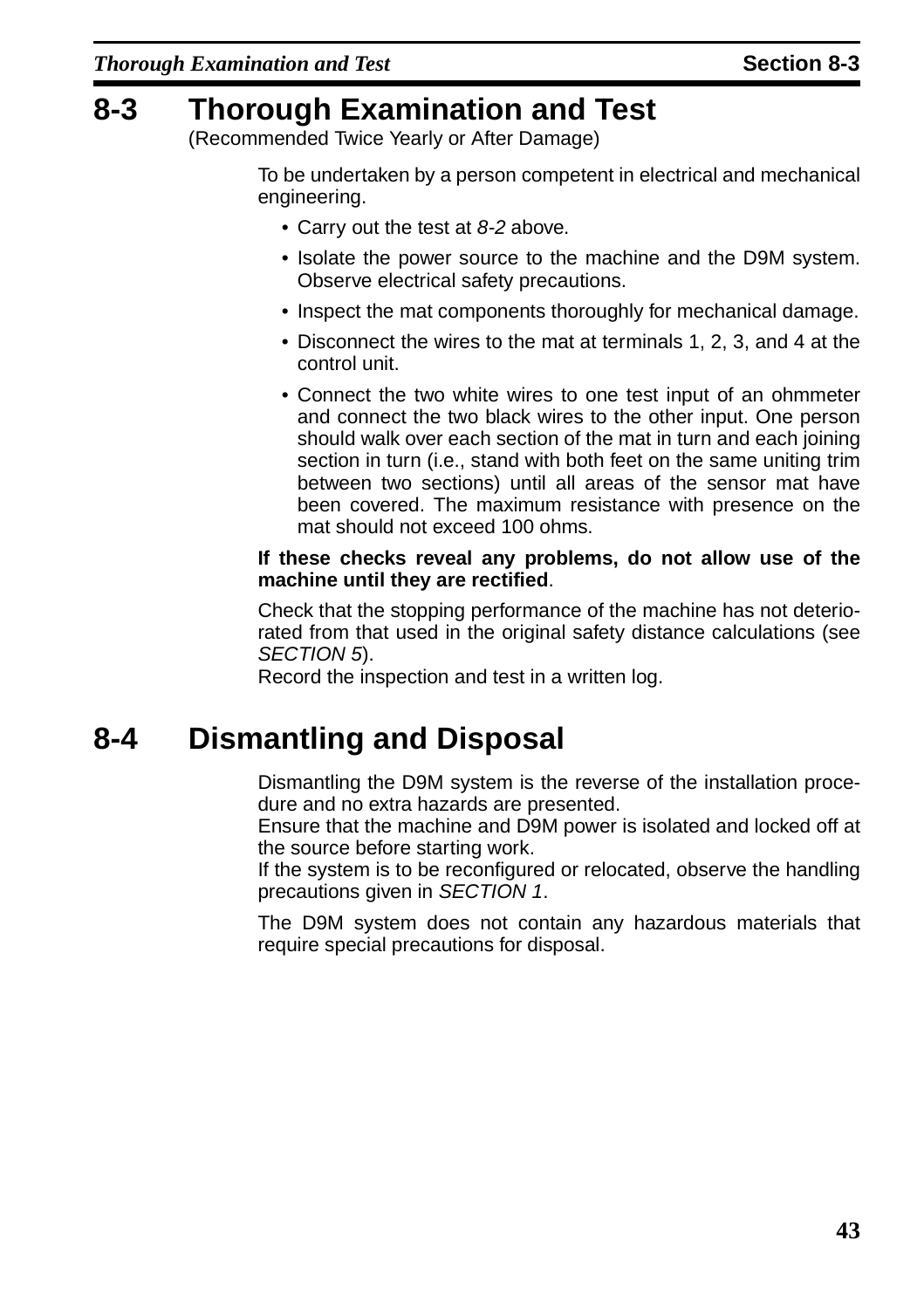## <span id="page-47-0"></span>**8-5 Troubleshooting**

Disconnect the prime mover prior to working on the D9M control system with power applied. Observe electrical safety precautions.

### <span id="page-47-1"></span>**8-5-1 Symptom**

With no presence on the mat and after the correct reset procedure has been followed, the machine cannot be started.

- 1,2,3... 1. If the MACHINE ENABLED LED on the D9M control unit is ON there is a probable fault on the machine or its control system external to the D9M. Check the external fuses in the control unit safety output wiring and replace if necessary. Ensure that the correct value of fuse is used (2 A max.) Record the replacement in the inspection log. If either fuse blows immediately or requires early replacement there is a probable fault in the machine control circuit between the safety output of the D9M control unit and the machine's final control element(s) (contactors).
	- 2. If the MACHINE ENABLED LED on the D9M control unit is OFF, take the following actions:

Check that the POWER LED is illuminated.

If it is not, check the power supply to the D9M control unit.

Check that the power supply is connected to the appropriate terminals.

Check the primary and secondary fuses in the control unit and replace if necessary.

Ensure that the correct value of fuse is used (500 mA anti-surge) for both primary and secondary fuses. Record the replacement in the inspection log. If either fuse blows immediately or requires early replacement please contact your OMRON representative.

3. If the MACHINE ENABLED LED on the D9M control unit is OFF and the POWER LED is ON.

On dual channel systems with contactor monitoring, if the external safety output fuses have not blown, it is still probable that there is a fault external to the control unit. A single fault in either wiring channel will cause the D9M control unit to lock off the safety outputs until the fault is rectified and the control unit is reset. Check that all connecting wiring in the system is configured correctly and has not been damaged and that both contactors are functioning correctly.

Rectify any faults and if in manual reset mode press and release the control unit reset button.

4. If the problem is not resolved please contact your OMRON representative.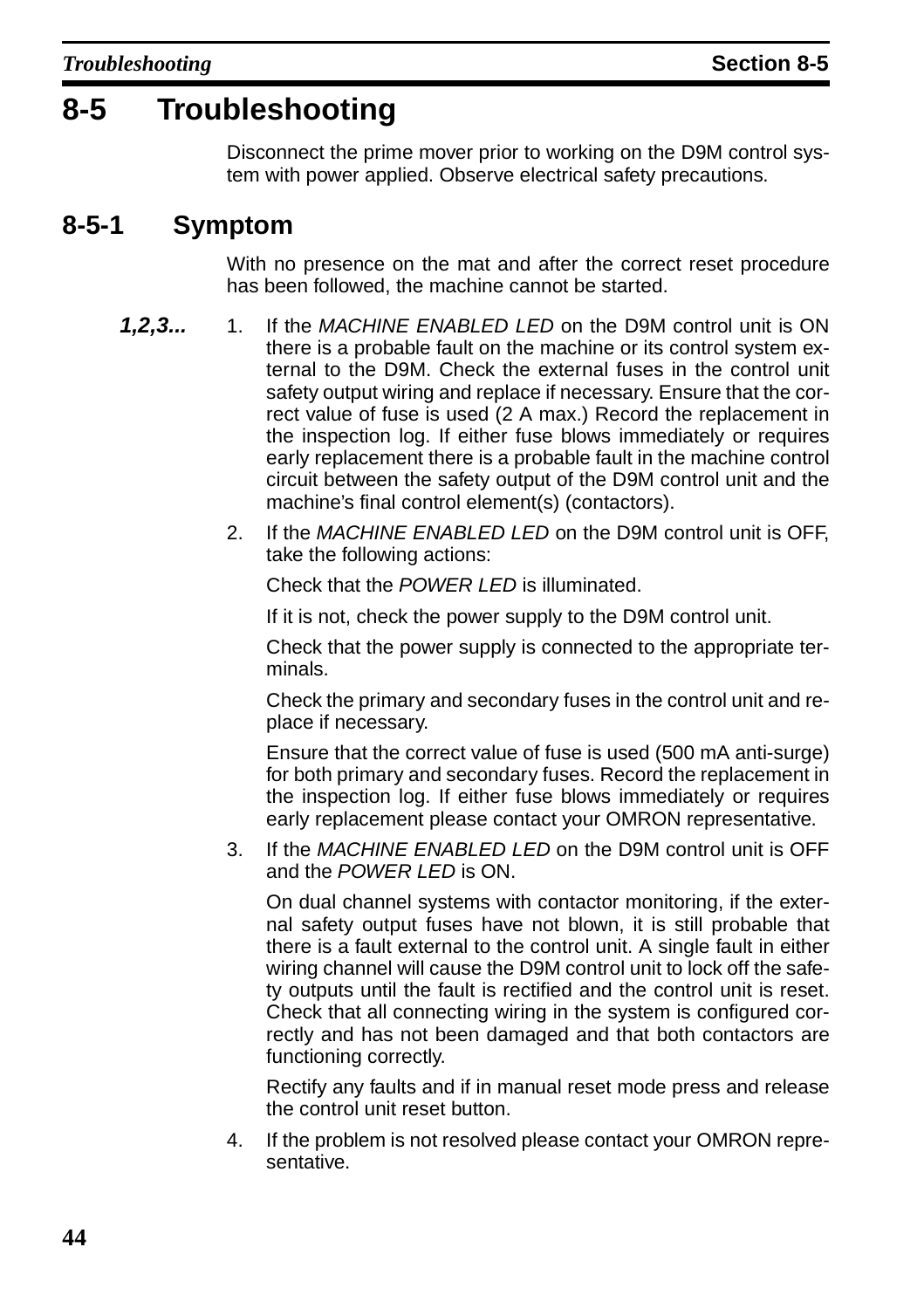### <span id="page-48-1"></span>**8-5-2 Symptom**

Machine does not stop or can be started with presence on the mat.

#### **Do not allow use of the machine.**

- **1,2,3...** 1. With presence on the mat, is the MACHINE ENABLED LED illuminated on the D9M control unit?
	- 2. If the MACHINE ENABLED LED is not illuminated there is a probable fault on the machine or its control system external to the D9M. **Do not allow use of the machine until the fault has been rectified and tested.**
	- 3. If the MACHINE ENABLED LED is illuminated. **Do not allow use of the machine and contact your OMRON representative immediately.**

### <span id="page-48-2"></span>**8-5-3 Symptom**

Machine stops unexpectedly with no presence on the sensor mat but can be restarted after stepping on and off the mat (and resetting when in manual reset mode).

Check that all indicator lights are operating correctly. If they are, the problem is likely to be caused by a dip in supply power of a certain value and duration. This can cause one of the internal relays in the control unit to drop out, thus simulating a fault condition. This is a very unlikely occurrence and no remedial action is required. In the unusual event of the problem persisting, measures may be required to ensure a smoother power supply to the D9M system.

## <span id="page-48-0"></span>**8-6 Repair**

Prior to working on the D9M system or machine control system, isolate the power source to the machine and D9M system. Observe electrical safety precautions.

User repairs are limited to replacement by new D9M system parts.

Any repairs to the connecting wires should be made using the recommended butt splice connectors.

**Tampering with component parts will invalidate warranty.**

**Warranty invalid if quality seal is broken on DIN rail (D9M-CD1) control unit.**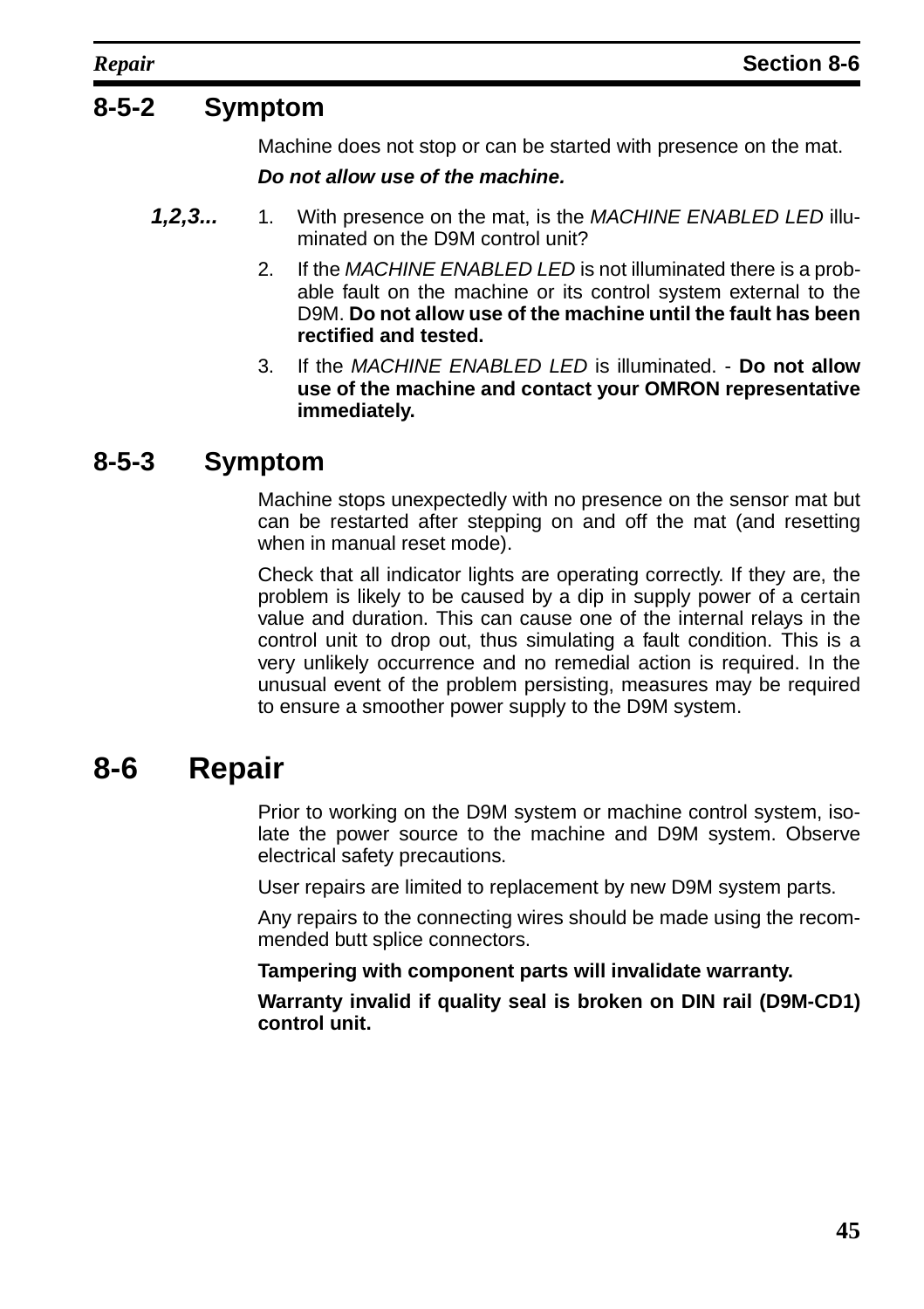|            | <b>Standard sizes</b>      | Model No. |
|------------|----------------------------|-----------|
| Sensor mat | 500 mm $\times$ 500 mm     | D9M-M1010 |
| Sensor mat | 750 mm $\times$ 500 mm     | D9M-M1510 |
| Sensor mat | 1,000 mm $\times$ 500 mm   | D9M-M2010 |
| Sensor mat | 500 mm $\times$ 1,500 mm   | D9M-M1030 |
| Sensor mat | 750 mm $\times$ 750 mm     | D9M-M1515 |
| Sensor mat | 1.000 mm $\times$ 750 mm   | D9M-M2015 |
| Sensor mat | 750 mm $\times$ 1,500 mm   | D9M-M1530 |
| Sensor mat | 1,000 mm $\times$ 1,000 mm | D9M-M2020 |
| Sensor mat | 1,000 mm $\times$ 1,250 mm | D9M-M2025 |
| Sensor mat | 1.000 mm $\times$ 1.500 mm | D9M-M2030 |

#### **Available Spares**

|                                                               | <b>Size</b>      | Model No. |
|---------------------------------------------------------------|------------------|-----------|
| Perimeter trim                                                | 2 <sub>m</sub>   | D9M-T3210 |
| Two-piece perimeter<br>trim (with cable trunk)                | 3.5 <sub>m</sub> | D9M-T3311 |
| Active uniting trim                                           | 4 m              | D9M-T3420 |
| Aluminum external corner perimeter trim                       |                  | D9M-T3012 |
| Aluminum internal corner perimeter trim                       |                  | D9M-T3013 |
| Aluminum external corner perimeter trim (with<br>cable trunk) |                  | D9M-T3014 |
| Aluminum internal corner perimeter trim (with<br>cable trunk) |                  | D9M-T0315 |
| D9M control unit                                              |                  | D9M-CD1   |

After replacing any parts the inspection and test shown at [8-2](#page-45-1) must be carried out with special attention given to those parts replaced.

 $\sqrt{N}$  WARNING After maintenance or repair operations it is important that all edging trim, fastenings and cable protection are correctly refitted. Failure to do this or the use of non-approved parts or modifications may result in the D9M system failing to achieve its specified performance.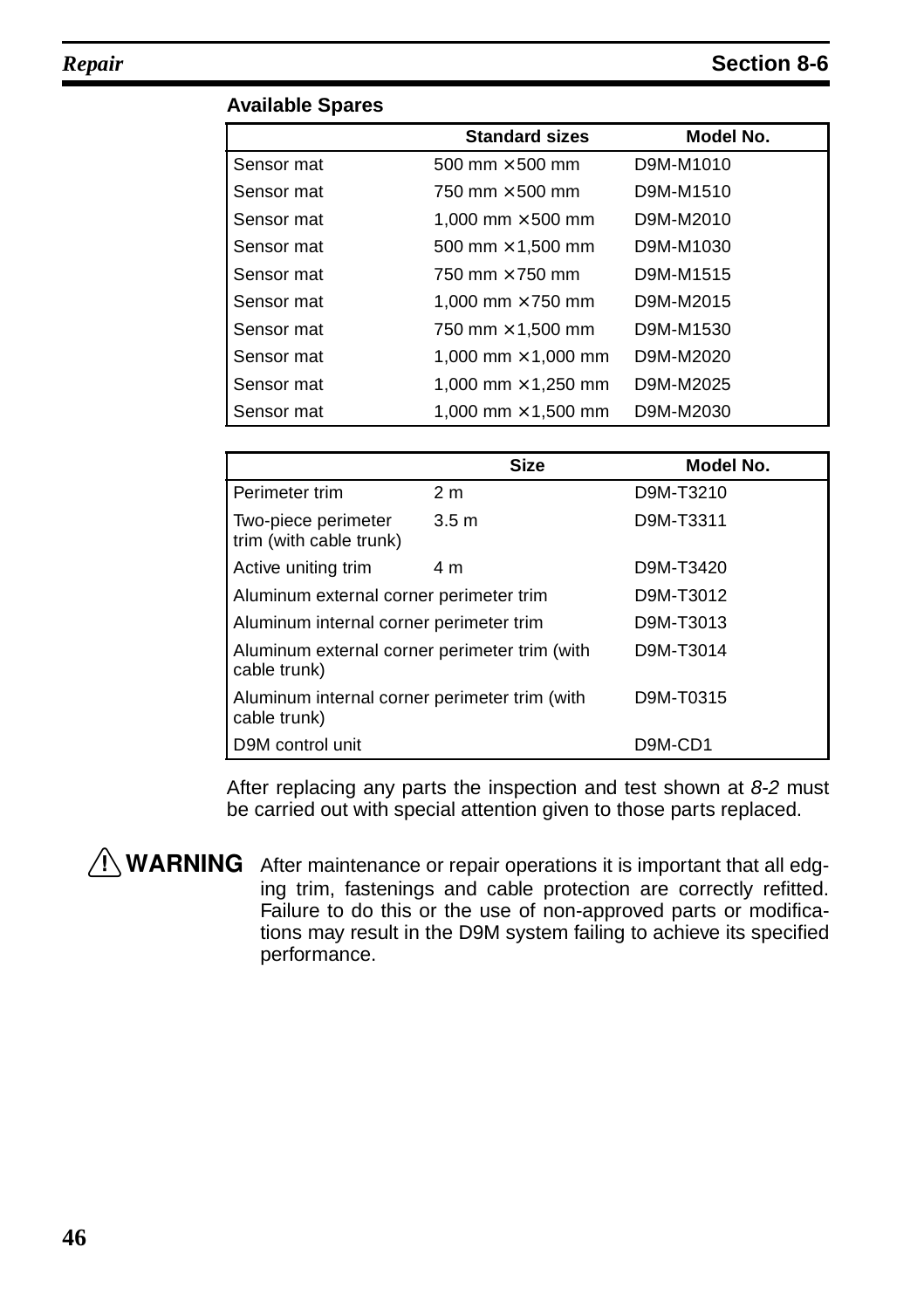### **Record of Routine Inspection and Test (see SECTION [8-2](#page-45-1))**

Recommended Weekly.

| Date: | Inspected by: | <b>Comments</b> | Date: | Inspected by: | <b>Comments</b> |
|-------|---------------|-----------------|-------|---------------|-----------------|
|       |               |                 |       |               |                 |
|       |               |                 |       |               |                 |
|       |               |                 |       |               |                 |
|       |               |                 |       |               |                 |
|       |               |                 |       |               |                 |
|       |               |                 |       |               |                 |
|       |               |                 |       |               |                 |
|       |               |                 |       |               |                 |
|       |               |                 |       |               |                 |
|       |               |                 |       |               |                 |
|       |               |                 |       |               |                 |
|       |               |                 |       |               |                 |
|       |               |                 |       |               |                 |
|       |               |                 |       |               |                 |
|       |               |                 |       |               |                 |
|       |               |                 |       |               |                 |
|       |               |                 |       |               |                 |
|       |               |                 |       |               |                 |
|       |               |                 |       |               |                 |
|       |               |                 |       |               |                 |
|       |               |                 |       |               |                 |
|       |               |                 |       |               |                 |
|       |               |                 |       |               |                 |
|       |               |                 |       |               |                 |
|       |               |                 |       |               |                 |

#### **Record of Thorough Examination and Test (see SECTION [8-3](#page-46-3))** Recommended Every 6 Months.

| Date: | <b>Examined by:</b> | <b>Comments</b> |  |  |
|-------|---------------------|-----------------|--|--|
|       |                     |                 |  |  |
|       |                     |                 |  |  |
|       |                     |                 |  |  |
|       |                     |                 |  |  |
|       |                     |                 |  |  |
|       |                     |                 |  |  |
|       |                     |                 |  |  |